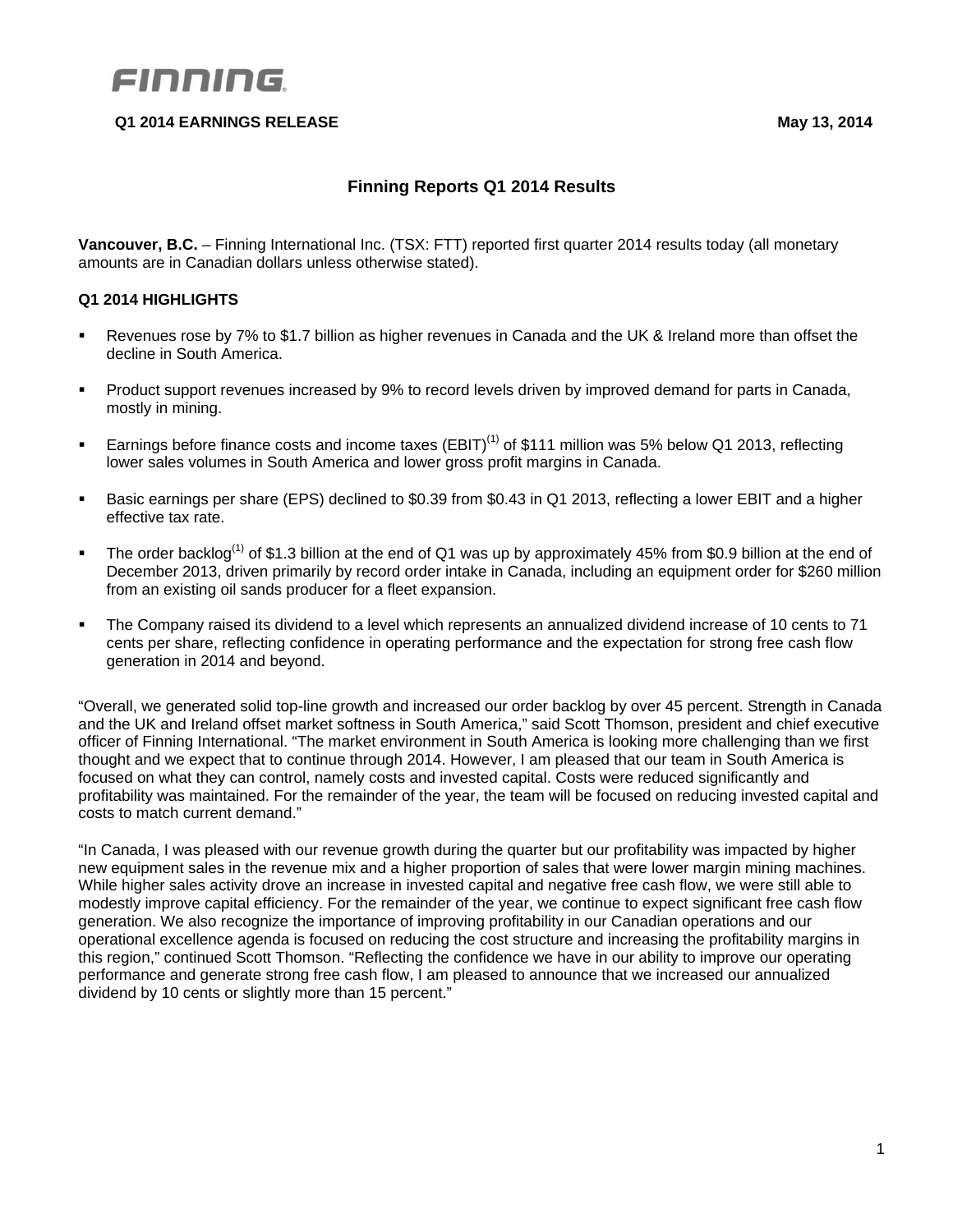#### **Q1 2014 FINANCIAL SUMMARY**

| \$ millions, except per share amounts | Three months ended Mar 31 |       |          |  |  |  |  |  |
|---------------------------------------|---------------------------|-------|----------|--|--|--|--|--|
|                                       | 2014                      | 2013  | % change |  |  |  |  |  |
| Revenue                               | 1,676                     | 1,560 |          |  |  |  |  |  |
| EBIT                                  | 111                       | 117   | (5)      |  |  |  |  |  |
| EBIT margin                           | 6.6%                      | 7.5%  |          |  |  |  |  |  |
| Net income                            | 68                        | 73    | (8)      |  |  |  |  |  |
| <b>Basic EPS</b>                      | 0.39                      | 0.43  | (8)      |  |  |  |  |  |
| EBITDA <sup>(1)</sup>                 | 166                       | 169   | (2)      |  |  |  |  |  |
| Free cash flow $(1)$                  | (134)                     | (93)  | (44)     |  |  |  |  |  |

- Revenues rose by 7% from Q1 2013 to \$1.7 billion as higher revenues from Canada and the UK & Ireland more than offset the revenue decline in South America. Product support revenues grew by 9%, driven by Canada. New equipment sales increased by 8%, reflecting strong market activity in Canada and the UK & Ireland. Rental revenues declined by 6% with a slower start to the year in all operations. Used equipment sales were down slightly.
- Gross profit was flat relative to Q1 of last year as gross profit margin<sup>(1)</sup> declined to 29.8% from 32.0% in Q1 2013. In South America, lower gross profit from volume reductions was partially offset by a shift in revenue mix to a higher proportion of product support. In Canada, the increase in sales volumes included a higher percentage of new equipment sales in the revenue mix and a greater proportion of lower-margin mining equipment sales, which were the main contributors to a lower gross profit margin. Also negatively impacting gross profit in all operations were lower revenue and gross profit from rental.
- Selling, general and administrative (SG&A) expenses were slightly above Q1 2013. In Canada, volume-related increases, higher provision adjustments in Q1 2013 and a negative impact from the weaker Canadian dollar were partly offset by workforce reductions and improvements from operating efficiencies. In South America and the UK & Ireland, SG&A expenses were lower in functional currencies.
- EBIT declined to \$111 million from \$117 million in Q1 2013 due to lower sales volumes in South America reflecting soft market conditions, and slightly lower EBIT in Canada where higher sales volumes were more than offset by lower gross profit margins. Also contributing to an EBIT decrease was \$2 million in lower equity earnings from joint venture and associate. Consolidated EBIT margin of 6.6% was below 7.5% in Q1 2013, driven mainly by the reduced gross profit margin.
- Net income decreased by 8% to \$68 million and basic EPS of \$0.39 was 8% below \$0.43 in Q1 2013, primarily due to lower EBIT. Provision for income taxes was negatively impacted by taxable foreign exchange gains on U.S. dollar denominated net assets in Argentina from the devaluation of the Argentine peso. As a result, the effective tax rate was 24.8%, up from 23.2% in Q1 2013.

| \$ millions                               | Q1 2014 | Q4 2013 |
|-------------------------------------------|---------|---------|
| Invested capital                          | 3,414   | 3.138   |
| Return on invested capital <sup>(1)</sup> | 15.4%   | 15.7%   |

 Invested capital increased by \$276 million from Q4 2013, primarily driven by higher working capital in Canada, mostly equipment inventory and account receivable associated with growth in sales volumes. Consolidated parts inventory was similar to Q4 2013 levels despite 7% growth in product support from Q4 2013, reflecting continued focus on supply chain optimization across all operations. A weaker Canadian dollar resulted in approximately \$65 million increase in consolidated invested capital compared to Q4 2013. In functional currencies, invested capital declined by about US\$2 million in South America and increased by approximately £10 million in the UK & Ireland from Q4 2013. Return on invested capital of 15.4% was slightly below Q4 2013 due lower EBIT and slightly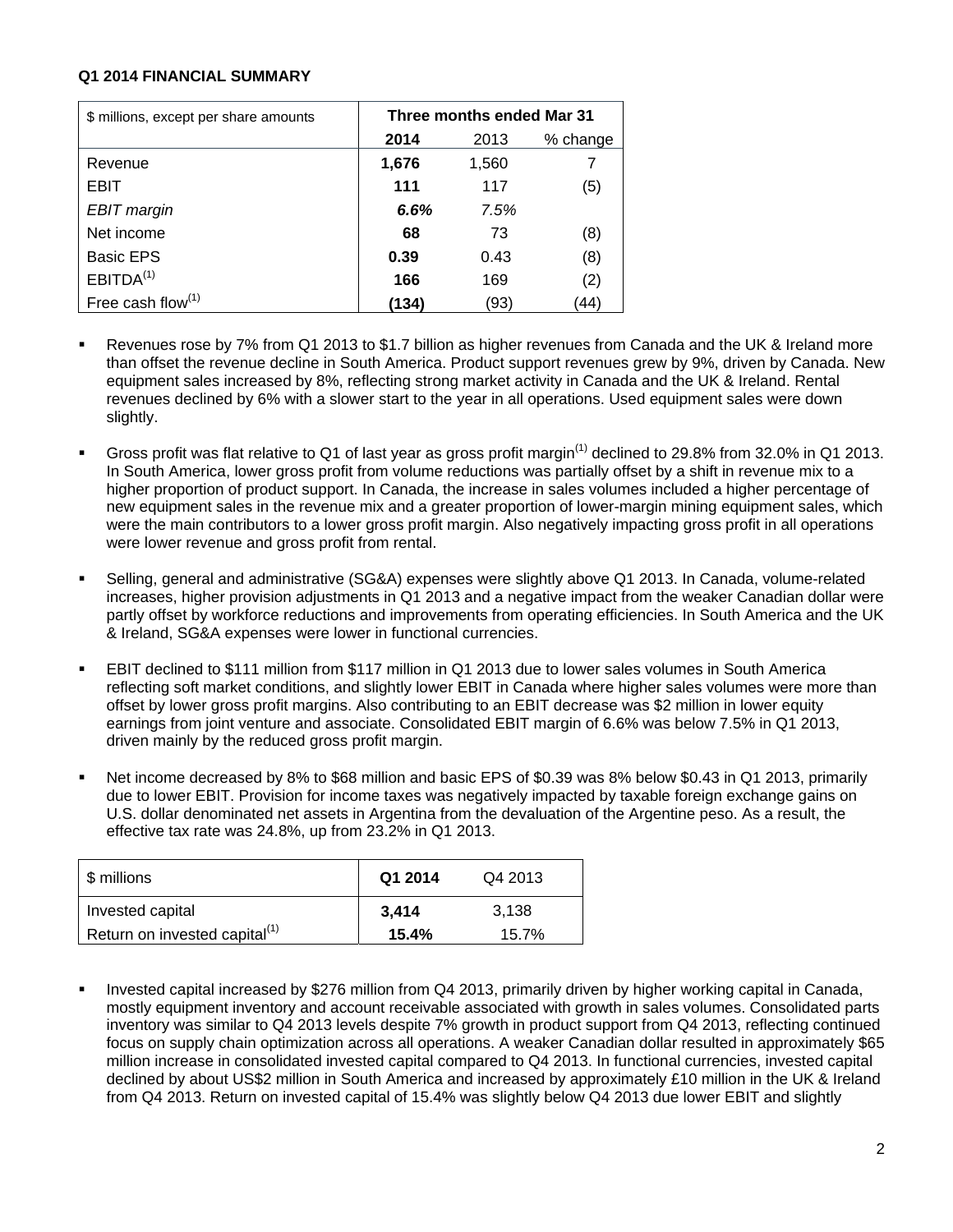higher invested capital over the last four quarters. However, invested capital turnover of 2.1 times improved slightly from 2.0 times in Q4 2013, driven by Canada.

- Free cash outflow was \$134 million due to higher working capital in Canada and the UK & Ireland in response to strong customer demand.
- Net debt to invested capital was 42.9% at the end of March 2014, compared to 40.8% at the end of December 2013, and remains within the Company's 35-45% target range.

### *Backlog*

 The order backlog was \$1.3 billion at the end of March 2014, up from \$0.9 billion at the end of December 2013 and \$1.1 billion at the end of March 2013. An increase in backlog reflected record order intake in Canada in Q1, which included a \$260 million mining equipment order from an existing oil sands customer for a fleet expansion, as well as strong order intake in the UK & Ireland. In South America, the order intake weakened as a result of slower market activity in mining and construction.

#### **Q1 2014 HIGHLIGHTS BY OPERATION**

#### *Canada*

- Revenues were up 18% driven by improved market activity in Western Canada compared to Q1 of last year. New equipment sales rose by 35%, driven primarily by mining. Product support revenues increased by 13% reflecting stronger demand for parts across all sectors, most notably in mining. Rental revenues declined by 5% reflecting softer rental markets compared to Q1 of last year.
- EBIT of \$54 million was down 5%, and EBIT margin declined to 6.0% from 7.5% in Q1 2013. Gross profit was only slightly higher as gross profit margins declined compared to Q1 of last year. The margin reduction is primarily due to a higher percentage of new equipment sales in the revenue mix (38.1% vs. 33.4% in Q1 2013), a higher proportion of lower-margin mining equipment sales and an increase in lower-margin mining and power systems parts sales. Gross profit was also negatively impacted by a decrease in rental gross profit from lower volumes and higher positive equipment cost adjustments in Q1 2013. SG&A expenses were marginally higher as volume-related increases, higher provision adjustments in Q1 2013 and a negative impact of the weaker Canadian dollar were partly offset by cost savings from workforce reductions and service-related operating efficiencies.
- Invested capital rose by \$195 million from the end of December, driven by higher equipment inventory and accounts receivable, reflecting increased sales volumes. Although the invested capital was higher, invested capital turnover improved marginally from Q4 2013.

#### *South America*

- Revenues declined by 10% (down 18% in functional currency USD) reflecting weaker market conditions in the region compared to Q1 2013. New equipment sales were down 30% in functional currency, mostly as a result of slower mining and construction activity. While mining production levels remained steady in Q1, demand for equipment replacement and additional fleets was impacted by the lower copper price environment. Product support revenue was down 7% in functional currency. This was primarily due to lower service revenues in the mining sector where customers continue to focus on reducing costs. Reduced demand for parts was driven by the construction sector, where equipment utilization levels have declined.
- EBIT was \$50 million compared to \$57 million Q1 2013 (down 21% in functional currency) reflecting lower revenues and gross profit. SG&A costs were down 9% in functional currency as a result of lower sales volumes and actions taken to reduce costs, which were partly offset by higher service-related expenses and severance costs. In response to decreased activity levels, the South American operations reduced its workforce by 240 employees from the end of 2013, and by about 330 people from the peak level in the summer of 2013. The Company will continue to reduce costs and invested capital in South America as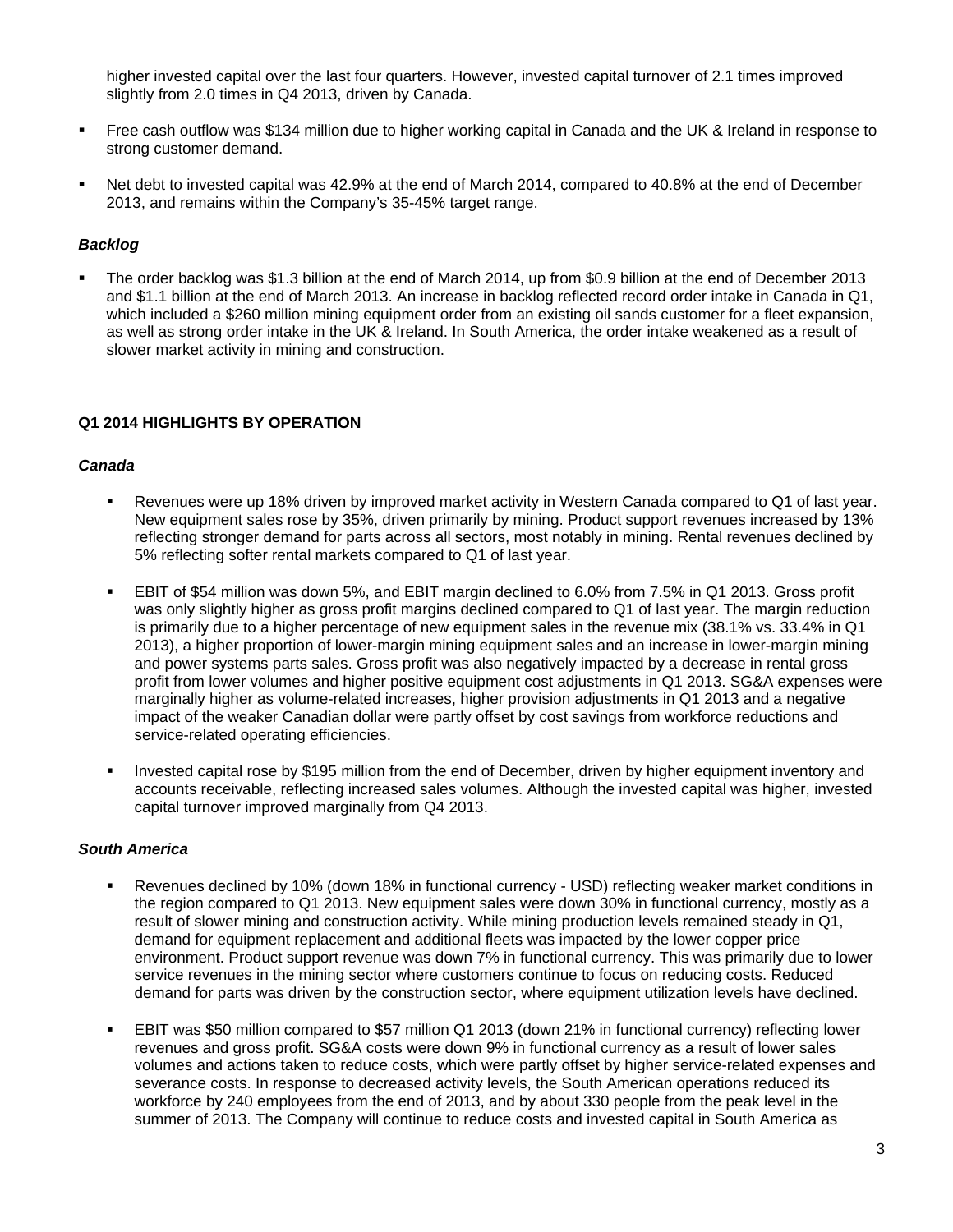necessary to align with expected activity levels and maintain profitability. The EBIT margin of 9.0% was slightly below 9.3% a year ago.

 Invested capital declined by US\$2 million in functional currency from Q4 2013, including reduced equipment inventory due to slower demand and improved inventory management. However, the weakening Canadian dollar against the U.S. dollar resulted in a \$53 million increase in invested capital in South America compared to Q4 2013.

## *United Kingdom & Ireland*

- Revenues increased by 23% (up 5% in functional currency GBP) driven by higher new equipment sales in the construction sector, while product support business remained stable. In functional currency, new equipment sales and product support grew by 8% and 1%, respectively, compared to Q1 of last year.
- EBIT of \$12 million was \$2 million higher compared to Q1 2013. In functional currency, EBIT was down marginally, reflecting a slight decline in gross profit due to a higher proportion of new equipment sales in the revenue mix. SG&A costs were lower in functional currency compared to last year while revenues grew. EBIT margin of 4.9% was below 5.4% a year ago, mainly due to the revenue mix.
- Invested capital increased by approximately £10 million in functional currency and \$31 million in Canadian dollars compared to Q4 2013, reflecting higher equipment inventory to meet anticipated demand.

## **CORPORATE AND BUSINESS DEVELOPMENTS**

#### **Dividend**

The Board of Directors has approved a \$0.025 increase in the quarterly dividend to \$0.1775 per share from \$0.1525 per share, payable on June 12, 2014 to shareholders of record on May 29, 2014. This dividend will be considered an eligible dividend for Canadian income tax purposes.

## **Board of Directors nominations**

On April 4, Finning announced that Marcelo Awad and Nicholas Hartery had been nominated to stand for election to the Company's Board of Directors at the Annual Meeting of Shareholders scheduled to be held on May 13, 2014. Mr. Awad is an experienced mining industry executive who was previously the president and chief executive officer of Antofagasta Minerals for over seven of his sixteen years with the company. Prior to joining Antofagasta Minerals, Mr. Awad spent eighteen years with Codelco in progressively senior positions in London and Chile. Mr. Hartery is Chairman of CRH plc, one of the world's leading building materials companies with operations in 35 countries, where he has been a non-executive director since 2004. From 2000 to 2008, Mr. Hartery was vice president of manufacturing and business operations for Dell Inc.'s Europe, Middle East and Africa operations.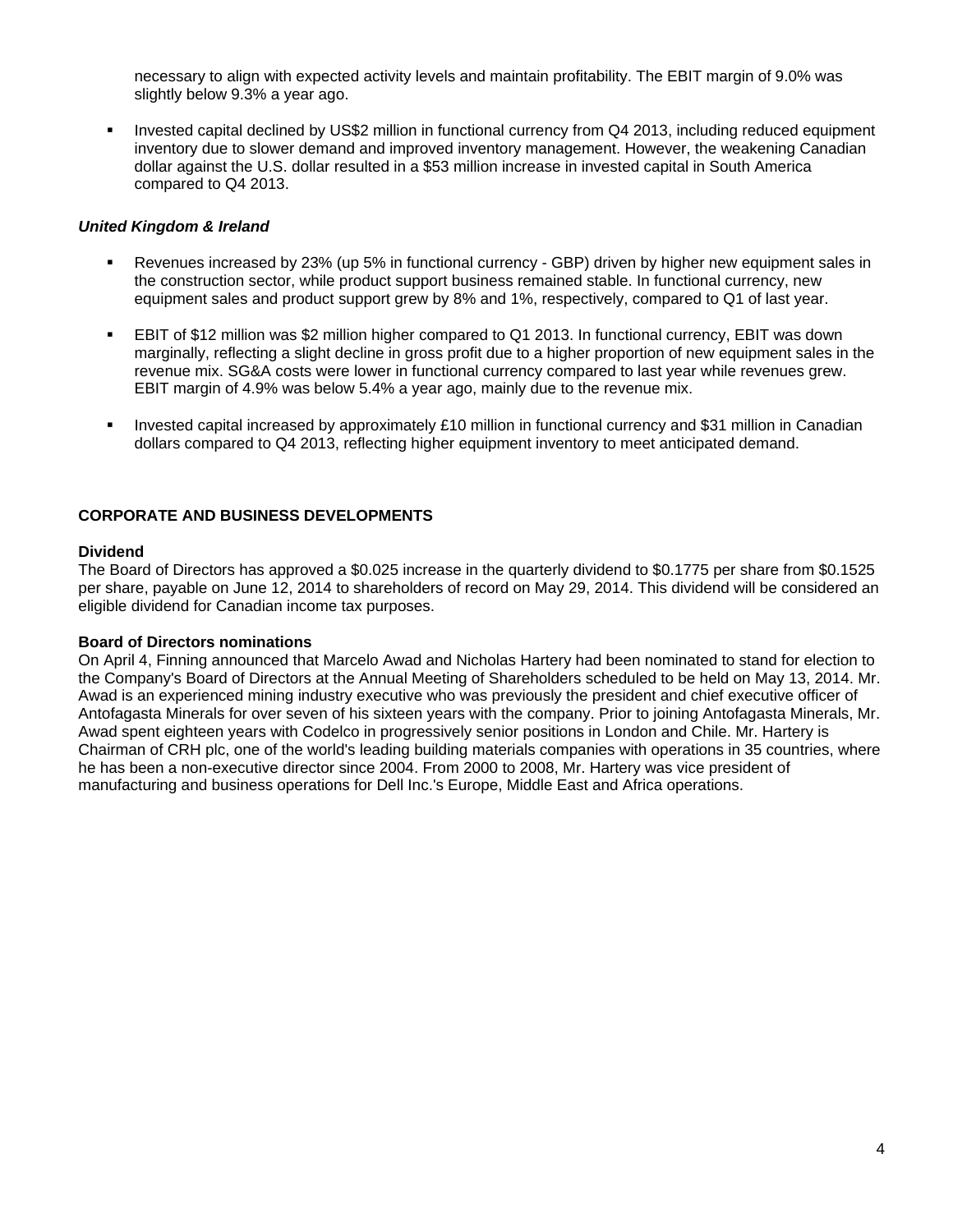## **SELECTED CONSOLIDATED FINANCIAL INFORMATION (C\$ millions, except per share amounts)**

|                                                | Three months ended Mar 31 |            |                |  |  |  |  |
|------------------------------------------------|---------------------------|------------|----------------|--|--|--|--|
| Revenue                                        | 2014                      | 2013       | % change       |  |  |  |  |
| New equipment                                  | 692.8                     | 643.9      | 8              |  |  |  |  |
| Used equipment                                 | 58.9                      | 60.1       | (2)            |  |  |  |  |
| Equipment rental                               | 87.5                      | 93.0       | (6)            |  |  |  |  |
| Product support                                | 830.2                     | 761.3      | 9              |  |  |  |  |
| Other                                          | 6.8                       | 1.6        |                |  |  |  |  |
| <b>Total revenue</b>                           | 1,676.2                   | 1,559.9    | $\overline{7}$ |  |  |  |  |
| Gross profit                                   | 499.1                     | 498.4      | 0              |  |  |  |  |
| Gross profit margin                            | 29.8%                     | 32.0%      |                |  |  |  |  |
| SG&A                                           | (388.2)                   | (382.0)    | (2)            |  |  |  |  |
| SG&A as a percentage of revenue                | (23.2)%                   | $(24.5)\%$ |                |  |  |  |  |
| Equity earnings of joint venture and associate | 0.7                       | 2.8        |                |  |  |  |  |
| Other income (expenses)                        | (0.8)                     | (2.1)      |                |  |  |  |  |
| <b>EBIT</b>                                    | 110.8                     | 117.1      | (5)            |  |  |  |  |
| <b>EBIT</b> margin                             | 6.6%                      | 7.5%       |                |  |  |  |  |
| Net income                                     | 67.9                      | 73.4       | (8)            |  |  |  |  |
| <b>Basic EPS</b>                               | 0.39                      | 0.43       | (8)            |  |  |  |  |
|                                                |                           |            |                |  |  |  |  |
| <b>EBITDA</b>                                  | 165.7                     | 169.3      | (2)            |  |  |  |  |
| <b>Free Cash Flow</b>                          | (134.2)                   | (93.4)     | (44)           |  |  |  |  |
|                                                | Mar 31, 14                |            | Dec 31, 13     |  |  |  |  |
| <b>Total assets</b>                            | 5,353.2                   |            | 5,057.6        |  |  |  |  |
| Total shareholders' equity                     | 1,951.0                   |            | 1,857.8        |  |  |  |  |
| Net debt to invested capital <sup>(1)</sup>    | 42.9%                     |            | 40.8%          |  |  |  |  |
| Return on invested capital <sup>(1)</sup>      | 15.4%                     |            | 15.7%          |  |  |  |  |

To download Finning's complete Q1 2014 results in PDF, please open the following link: http://media3.marketwire.com/docs/FinningQ114results.pdf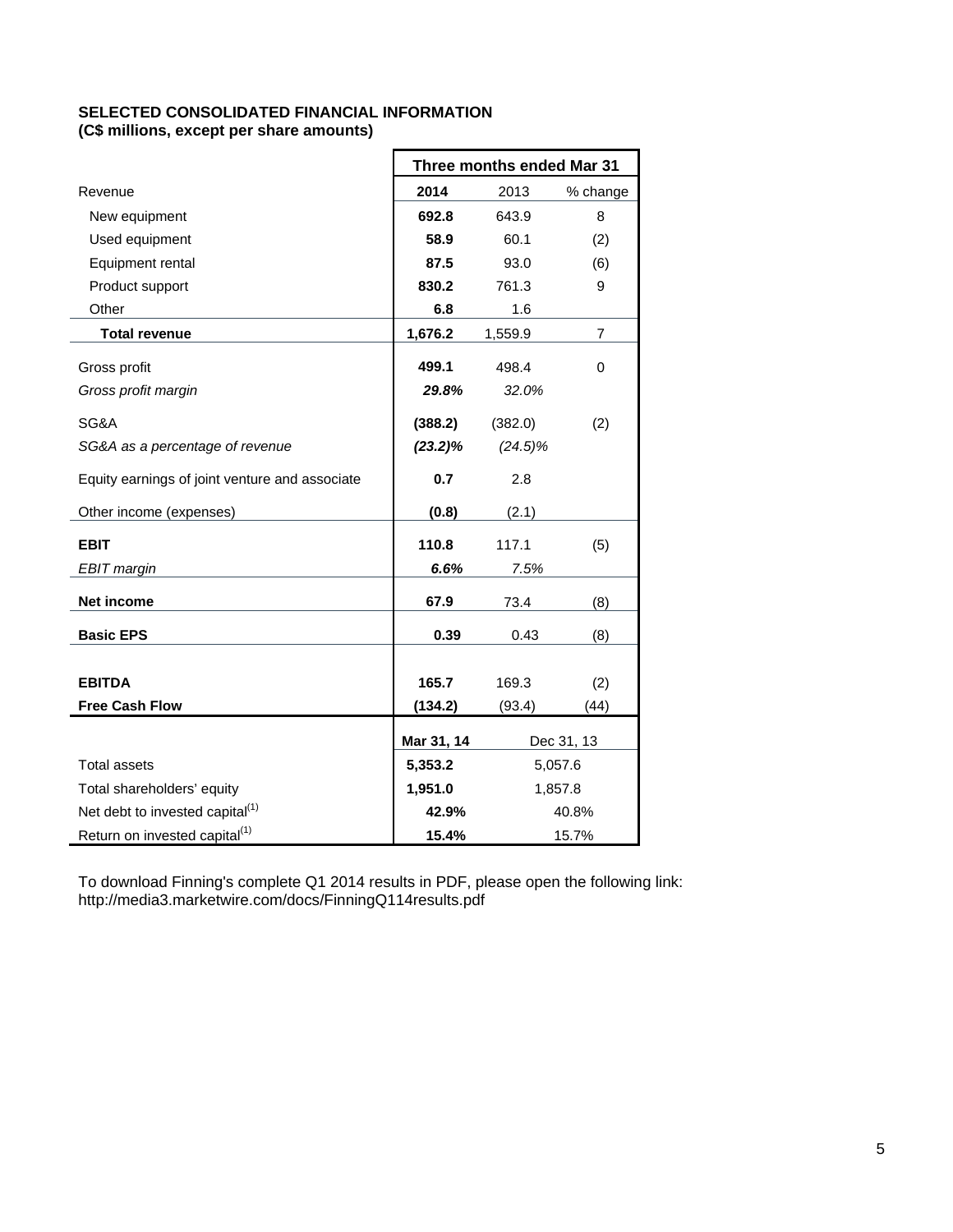## **Q1 2014 RESULTS INVESTOR CALL**

The Company will hold an investor call on Wednesday, May 14 at 11:00 am Eastern Time. Dial-in numbers: 1-800- 766-6630 (anywhere within Canada and the U.S.) or 416-340-8527 (for participants dialing from Toronto and overseas). The call will be webcast live and subsequently archived at www.finning.com. Playback recording will be available at 1-800-408-3053 from 1:00 pm Eastern Time on May 14 until May 21. The pass code to access the playback recording is 7182919 followed by the number sign.

## **ABOUT FINNING**

Finning International Inc. (TSX: FTT) is the world's largest Caterpillar equipment dealer delivering unrivalled service to customers for over 80 years. Finning sells, rents and provides parts and services for equipment and engines to help customers maximize productivity. Headquartered in Vancouver, B.C., the Company operates in Western Canada, Chile, Argentina, Bolivia, Uruguay, as well as in the United Kingdom and Ireland.

## **CONTACT INFORMATION**

Mauk Breukels Vice President, Investor Relations and Corporate Affairs Phone: (604) 331-4934 Email: mauk.breukels@finning.com www.finning.com

## **Footnotes**

(1) These financial metrics do not have a standardized meaning under IFRS, which are also referred to herein as generally accepted accounting principles (GAAP), and may not be comparable to similar measures used by other issuers. Management's Discussion and Analysis (MD&A) includes additional information regarding these financial metrics, including definitions, under the heading "Description of Non-GAAP and Additional GAAP Measures".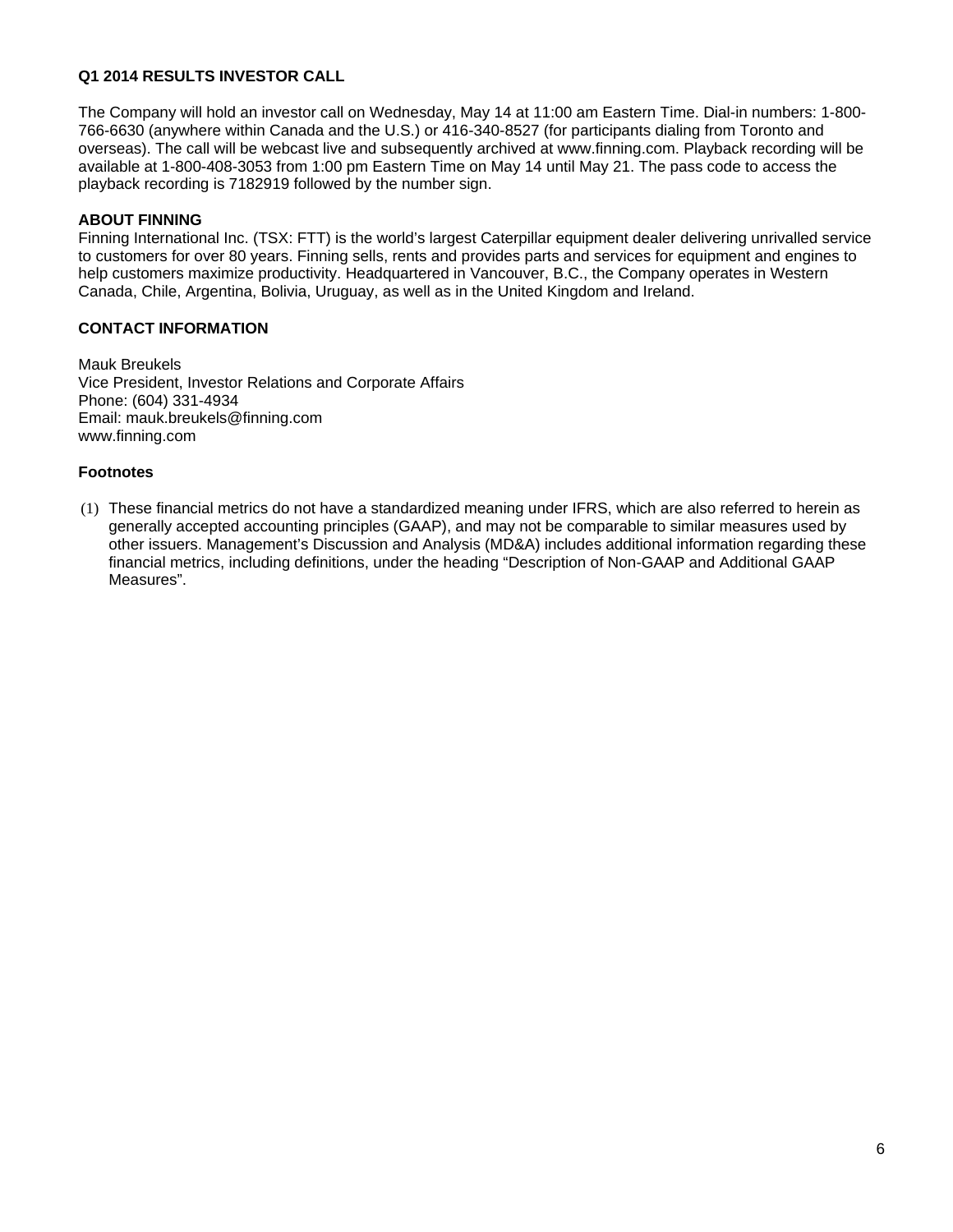#### **Forward-Looking Disclaimer**

This report contains statements about the Company's business outlook, objectives, plans, strategic priorities and other statements that are not historical facts. A statement Finning makes is forward-looking when it uses what the Company knows and expects today to make a statement about the future. Forward-looking statements may include words such as aim, anticipate, assumption, believe, could, expect, goal, guidance, intend, may, objective, outlook, plan, project, seek, should, strategy, strive, target, and will. Forward-looking statements in this report include, but are not limited to, statements with respect to: expectations with respect to the economy and associated impact on the Company's financial results; expected revenue; EBIT margin; ROIC; market share growth; expected results from service excellence action plans; anticipated asset utilization, inventory turns and parts service levels; the expected target range of the Company's net debt to invested capital ratio; and the expected target range of the Company's dividend payout ratio. All such forward-looking statements are made pursuant to the 'safe harbour' provisions of applicable Canadian securities laws.

Unless otherwise indicated by us, forward-looking statements in this report reflect Finning's expectations at May 13, 2014. Except as may be required by Canadian securities laws, Finning does not undertake any obligation to update or revise any forwardlooking statement, whether as a result of new information, future events, or otherwise.

Forward-looking statements, by their very nature, are subject to numerous risks and uncertainties and are based on several assumptions which give rise to the possibility that actual results could differ materially from the expectations expressed in or implied by such forward-looking statements and that Finning's business outlook, objectives, plans, strategic priorities and other statements that are not historical facts may not be achieved. As a result, Finning cannot guarantee that any forward-looking statement will materialize. Factors that could cause actual results or events to differ materially from those expressed in or implied by these forward-looking statements include: general economic and market conditions; foreign exchange rates; commodity prices; the level of customer confidence and spending, and the demand for, and prices of, Finning's products and services; Finning's dependence on the continued market acceptance of Caterpillar's products and Caterpillar's timely supply of parts and equipment; Finning's ability to continue to improve productivity and operational efficiencies while continuing to maintain customer service; Finning's ability to manage cost pressures as growth in revenues occur; Finning's ability to reduce costs in response to slowing activity levels; Finning's ability to attract sufficient skilled labour resources to meet growing product support demand; Finning's ability to negotiate and renew collective bargaining agreements with satisfactory terms for Finning's employees and the Company; the intensity of competitive activity; Finning's ability to raise the capital needed to implement its business plan; regulatory initiatives or proceedings, litigation and changes in laws or regulations; stock market volatility; changes in political and economic environments for operations; the integrity, reliability, availability and benefits from information technology and the data processed by that technology. Forward-looking statements are provided in this report for the purpose of giving information about management's current expectations and plans and allowing investors and others to get a better understanding of Finning's operating environment. However, readers are cautioned that it may not be appropriate to use such forward-looking statements for any other purpose.

Forward-looking statements made in this report are based on a number of assumptions that Finning believed were reasonable on the day the Company made the forward-looking statements. Refer in particular to the Outlook section of this MD&A. Some of the assumptions, risks, and other factors which could cause results to differ materially from those expressed in the forward-looking statements contained in this report are discussed in Section 4 of the Company's current AIF.

Finning cautions readers that the risks described in the AIF are not the only ones that could impact the Company. Additional risks and uncertainties not currently known to the Company or that are currently deemed to be immaterial may also have a material adverse effect on Finning's business, financial condition, or results of operations.

Except as otherwise indicated, forward-looking statements do not reflect the potential impact of any non-recurring or other unusual items or of any dispositions, mergers, acquisitions, other business combinations or other transactions that may be announced or that may occur after the date hereof. The financial impact of these transactions and non-recurring and other unusual items can be complex and depends on the facts particular to each of them. Finning therefore cannot describe the expected impact in a meaningful way or in the same way Finning presents known risks affecting its business.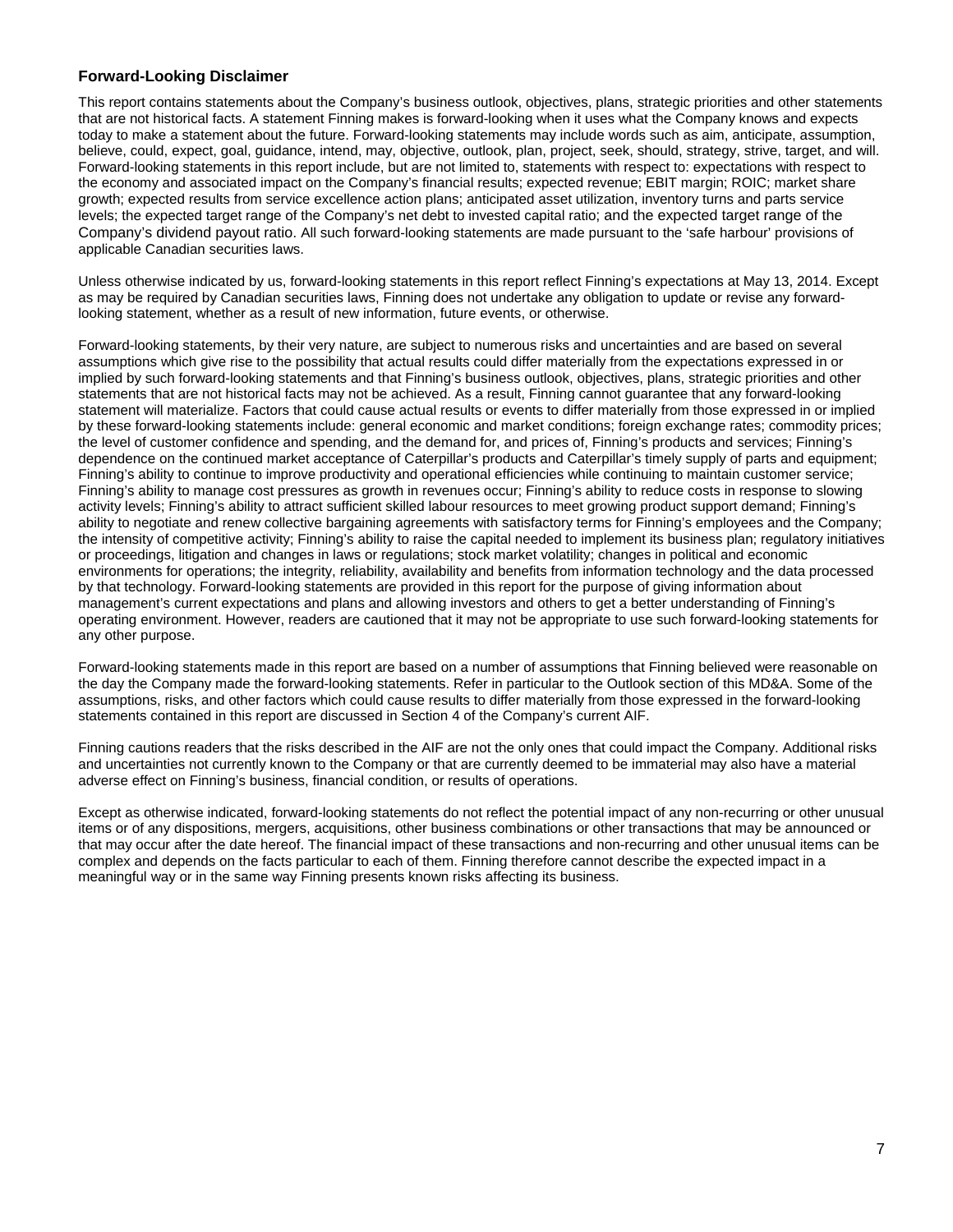# MANAGEMENT'S DISCUSSION AND ANALYSIS May 13, 2014

This discussion and analysis of the financial results of Finning International Inc. (Finning or the Company) should be read in conjunction with the interim condensed consolidated financial statements and accompanying notes. The results reported herein have been prepared in accordance with International Accounting Standard (IAS) 34*, Interim Financial Reporting*, and are presented in Canadian dollars unless otherwise stated. Additional information relating to the Company, including its current Annual Information Form (AIF), can be found on the SEDAR (System for Electronic Document Analysis and Retrieval) website at www.sedar.com.

## 2014 First Quarter Highlights

- Revenues grew by 7% to \$1.7 billion, driven by higher revenues from the Company's Canadian and UK & Ireland operations, which more than offset a reduction from the Company's South American operations.
- Product support revenues increased 9% to record levels, driven primarily by improved demand for parts in the Company's Canadian operations, particularly in the mining sector.
- $EBIT^{(1)(2)}$  was down 5% from the same period last year, primarily due to volume-related decreases in the Company's South American operations, where market conditions have softened, and lower gross profit margins in the Company's Canadian operations.
- Order backlog<sup>(1)</sup> was \$1.3 billion at the end of March 2014 compared to \$0.9 billion at the end of December 2013 due to record order intake in the Company's Canadian and UK & Ireland operations during the first quarter of 2014.
- Investment in inventory to meet increased order intake was the primary factor in higher working capital and invested capital levels since December 2013. Inventory investment also drove a greater use of cash compared to the first quarter of 2013, with free cash flow<sup>(1)</sup> of  $$(134.2)$  million versus  $$(93.4)$  million in the first quarter of 2013.
- Basic EPS<sup>(1)</sup> declined to \$0.39 from \$0.43 in the same period of 2013, reflecting a lower EBIT and a higher effective tax rate.

## Results of Operations and Financial Performance

## **First Quarter Overview**

|                                                | Q1 2014        | Q1 2013      | Q1 2014        | Q1 2013    |
|------------------------------------------------|----------------|--------------|----------------|------------|
|                                                | $($$ millions) |              | (% of revenue) |            |
| Revenue                                        | \$1,676.2      | \$1,559.9    |                |            |
| Gross profit <sup>(1)</sup>                    | 499.1          | 498.4        | 29.8%          | 32.0%      |
| $SG8A^{(2)}$                                   | (388.2)        | (382.0)      | $(23.2)\%$     | $(24.5)\%$ |
| Equity earnings of joint venture and associate | 0.7            | 2.8          | 0.1%           | 0.2%       |
| Other income                                   | 0.1            | 24.6         | 0.0%           | 1.5%       |
| Other expenses                                 | (0.9)          | (26.7)       | (0.1)%         | (1.7)%     |
| <b>EBIT</b>                                    | 110.8          | 117.1        | 6.6%           | 7.5%       |
| Finance costs                                  | (20.5)         | (21.5)       | $(1.2)\%$      | (1.4)%     |
| Provision for income taxes                     | (22.4)         | (22.2)       | (1.3)%         | (1.4)%     |
| Net income                                     | 67.9<br>\$     | \$<br>73.4   | 4.1%           | 4.7%       |
| Basic EPS <sup>(2)</sup>                       | 0.39<br>S      | \$<br>0.43   |                |            |
| EBITDA <sup>(1)(2)</sup>                       | \$<br>165.7    | \$<br>169.3  | 9.9%           | 10.8%      |
| Free Cash Flow                                 | (134.2)<br>S   | \$<br>(93.4) |                |            |

(1) These financial metrics do not have a standardized meaning under International Financial Reporting Standards (IFRS), which are also referred to herein as Generally Accepted Accounting Principles (GAAP), and may not be comparable to similar measures used by other issuers. For additional information regarding these financial metrics, see the heading "Description of Non-GAAP and Additional GAAP Measures" later in this MD&A.

 $(2)$  Earnings Before Finance Costs and Income Taxes (EBIT); Earnings Before Finance Costs, Income Taxes, Depreciation and Amortization (EBITDA); Selling, General & Administrative Expenses (SG&A); Earnings per Share (EPS)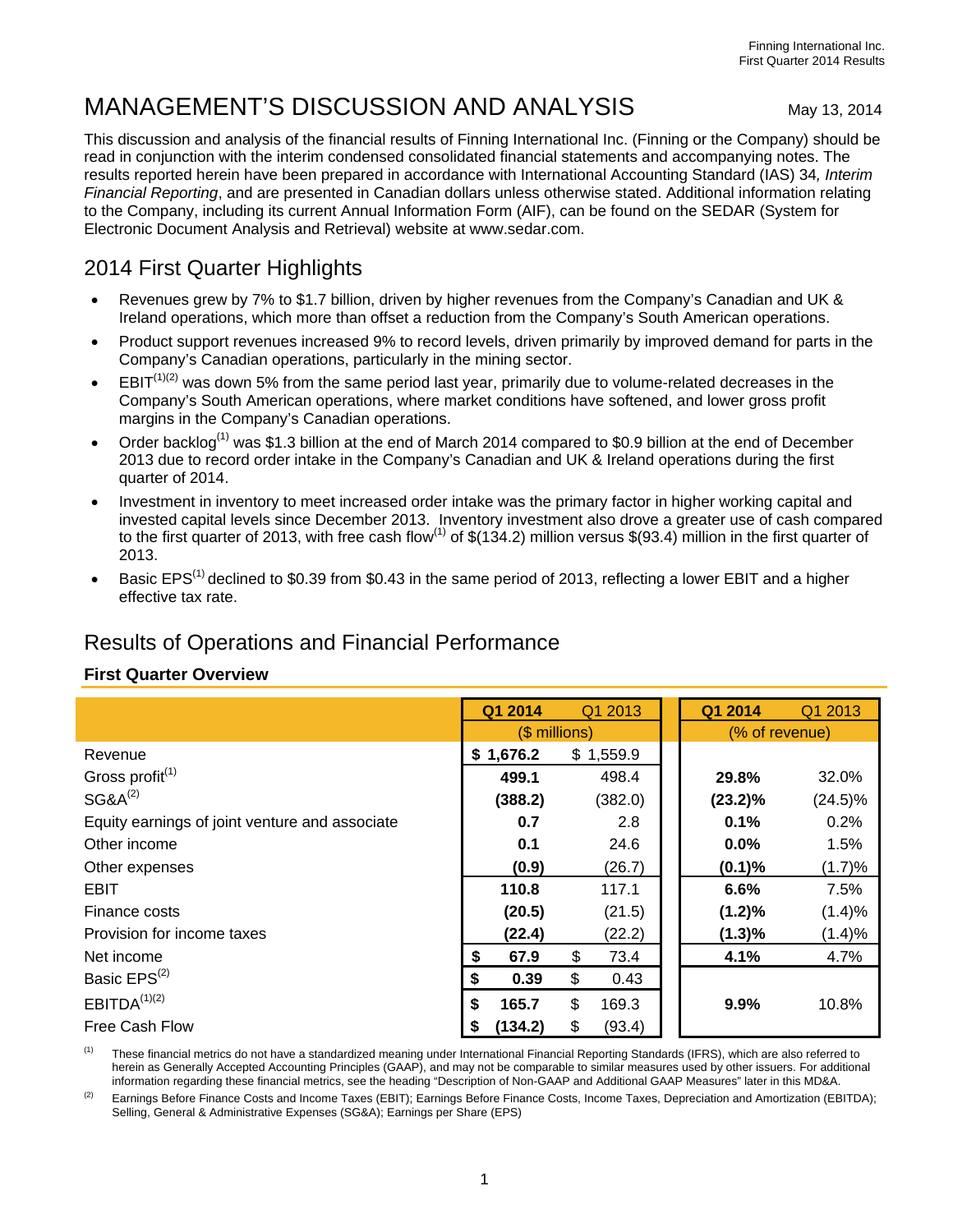## **Key Performance Measures**

The Company's operational priorities include: customer & market leadership; supply chain optimization; service excellence; and asset utilization. The Company has realigned its 2014 incentive plans and defined the following key performance indicators (KPIs) to consistently measure performance across the organization and to track the Company's progress in improving Return on Invested Capital (ROIC)<sup>(1)</sup>.

|                                                   | 2014           |                |       | 2013  |                |                | $2012$ (Restated) <sup>(2)</sup> |       |                |  |
|---------------------------------------------------|----------------|----------------|-------|-------|----------------|----------------|----------------------------------|-------|----------------|--|
|                                                   | Q <sub>1</sub> | Q <sub>4</sub> | Q3    | Q2    | Q <sub>1</sub> | Q <sub>4</sub> | Q3                               | Q2    | Q <sub>1</sub> |  |
| <b>Return on Invested Capital</b>                 |                |                |       |       |                |                |                                  |       |                |  |
| <b>ROIC</b>                                       |                |                |       |       |                |                |                                  |       |                |  |
| Consolidated                                      | 15.4%          | 15.7%          | 15.8% | 15.8% | 16.2%          | 16.5%          | 16.2%                            | 14.0% | 14.9%          |  |
| Canada                                            | 15.7%          | 15.9%          | 15.9% | 15.5% | 16.3%          | 15.7%          | 14.7%                            | 10.5% | 11.4%          |  |
| South America                                     | 17.0%          | 17.6%          | 17.9% | 18.1% | 18.4%          | 19.7%          | 19.7%                            | 20.6% | 22.0%          |  |
| UK & Ireland                                      | 16.3%          | 16.4%          | 16.8% | 15.4% | 15.3%          | 16.3%          | 18.3%                            | 20.0% | 19.5%          |  |
| <b>Earnings Before Interest and Taxes</b>         |                |                |       |       |                |                |                                  |       |                |  |
| EBIT (\$ millions)                                |                |                |       |       |                |                |                                  |       |                |  |
| Consolidated                                      | 111            | 145            | 136   | 123   | 117            | 148            | 124                              | 120   | 97             |  |
| Canada                                            | 54             | 69             | 76    | 61    | 57             | 73             | 59                               | 61    | 39             |  |
| South America                                     | 50             | 76             | 56    | 59    | 57             | 76             | 58                               | 56    | 48             |  |
| UK & Ireland                                      | 12             | 8              | 12    | 13    | 10             | 9              | 10                               | 14    | 12             |  |
| EBIT Margin <sup>(1)</sup>                        |                |                |       |       |                |                |                                  |       |                |  |
| Consolidated                                      | 6.6%           | 8.1%           | 7.6%  | 7.6%  | 7.5%           | 8.5%           | 7.8%                             | 6.8%  | 6.6%           |  |
| Canada                                            | 6.0%           | 7.9%           | 7.9%  | 7.9%  | 7.5%           | 9.2%           | 7.7%                             | 6.4%  | 5.0%           |  |
| South America                                     | 9.0%           | 11.3%          | 9.4%  | 9.5%  | 9.3%           | 10.3%          | 9.6%                             | 9.8%  | 10.0%          |  |
| UK & Ireland                                      | 4.9%           | 3.3%           | 5.3%  | 5.7%  | 5.4%           | 4.2%           | 4.6%                             | 5.5%  | 5.8%           |  |
| <b>Invested Capital</b>                           |                |                |       |       |                |                |                                  |       |                |  |
| Invested Capital $(1)(3)$ (\$ millions)           |                |                |       |       |                |                |                                  |       |                |  |
| Consolidated                                      | 3,414          | 3,138          | 3,342 | 3,443 | 3,317          | 3,131          | 3,070                            | 3,031 | 2,597          |  |
| Canada                                            | 1,682          | 1,488          | 1,716 | 1,740 | 1,663          | 1,589          | 1,424                            | 1,445 | 1,442          |  |
| South America                                     | 1,443          | 1,391          | 1,379 | 1,454 | 1,419          | 1,298          | 1,357                            | 1,293 | 905            |  |
| UK & Ireland                                      | 296            | 265            | 268   | 259   | 256            | 260            | 320                              | 285   | 244            |  |
| Invested Capital Turnover <sup>(1)</sup> (times)  |                |                |       |       |                |                |                                  |       |                |  |
| Consolidated                                      | 2.1x           | 2.0x           | 2.0x  | 2.0x  | 2.1x           | 2.2x           | 2.4x                             | 2.4x  | 2.5x           |  |
| Canada                                            | 2.1x           | 2.0x           | 2.0x  | 1.9x  | 2.1x           | 2.2x           | 2.5x                             | 2.5x  | 2.5x           |  |
| South America                                     | 1.7x           | 1.8x           | 1.9x  | 1.9x  | 1.9x           | 2.0x           | 2.0x                             | 2.1x  | 2.3x           |  |
| UK & Ireland                                      | 3.4x           | 3.4x           | 3.3x  | 3.1x  | 3.1x           | 3.3x           | 3.4x                             | 3.4x  | 2.4x           |  |
| Inventory (\$ millions)                           | 1,945          | 1,756          | 1,904 | 1,978 | 1,911          | 1,930          | 1,903                            | 1,891 | 1,767          |  |
| Inventory Turns <sup>(1)</sup> (times)            | 2.6x           | 2.7x           | 2.4x  | 2.2x  | 2.4x           | 2.5x           | 2.5x                             | 2.7x  | 3.0x           |  |
| Working Capital to Sales Ratio <sup>(1)</sup>     | 26.3%          | 26.5%          | 26.7% | 27.0% | 25.4%          | 24.5%          | 22.9%                            | 23.3% | 23.5%          |  |
| Free Cash Flow (\$ millions)                      | (134)          | 365            | 163   | 6     | (93)           | 245            | (28)                             | (31)  | (223)          |  |
| Net Debt to Invested Capital Ratio <sup>(1)</sup> | 42.9%          | 40.8%          | 47.8% | 50.6% | 51.1%          | 50.0%          | 52.3%                            | 52.7% | 47.2%          |  |
| Net Debt to EBITDA Ratio <sup>(1)</sup>           | 2.0            | 1.7            | 2.2   | 2.4   | 2.3            | 2.2            | 2.5                              | 2.8   | 2.2            |  |

<sup>(1)</sup> These financial metrics do not have a standardized meaning under IFRS, which are also referred to herein as GAAP, and may not be comparable to similar measures used by other issuers. For additional information regarding these financial metrics, including definitions, see the heading "Description of Non-GAAP and Additional GAAP Measures" later in this MD&A.

<sup>(2)</sup> The comparative results described in this MD&A have been restated to reflect the Company's adoption of the amendments to IAS 19, Employee Benefits, for the financial year beginning January 1, 2013.

<sup>(3)</sup> Calculated at end of period. Refer to the heading "Description of Non-GAAP and Additional GAAP Measures" later in this MD&A for the calculation of this metric using an average of the last four quarters.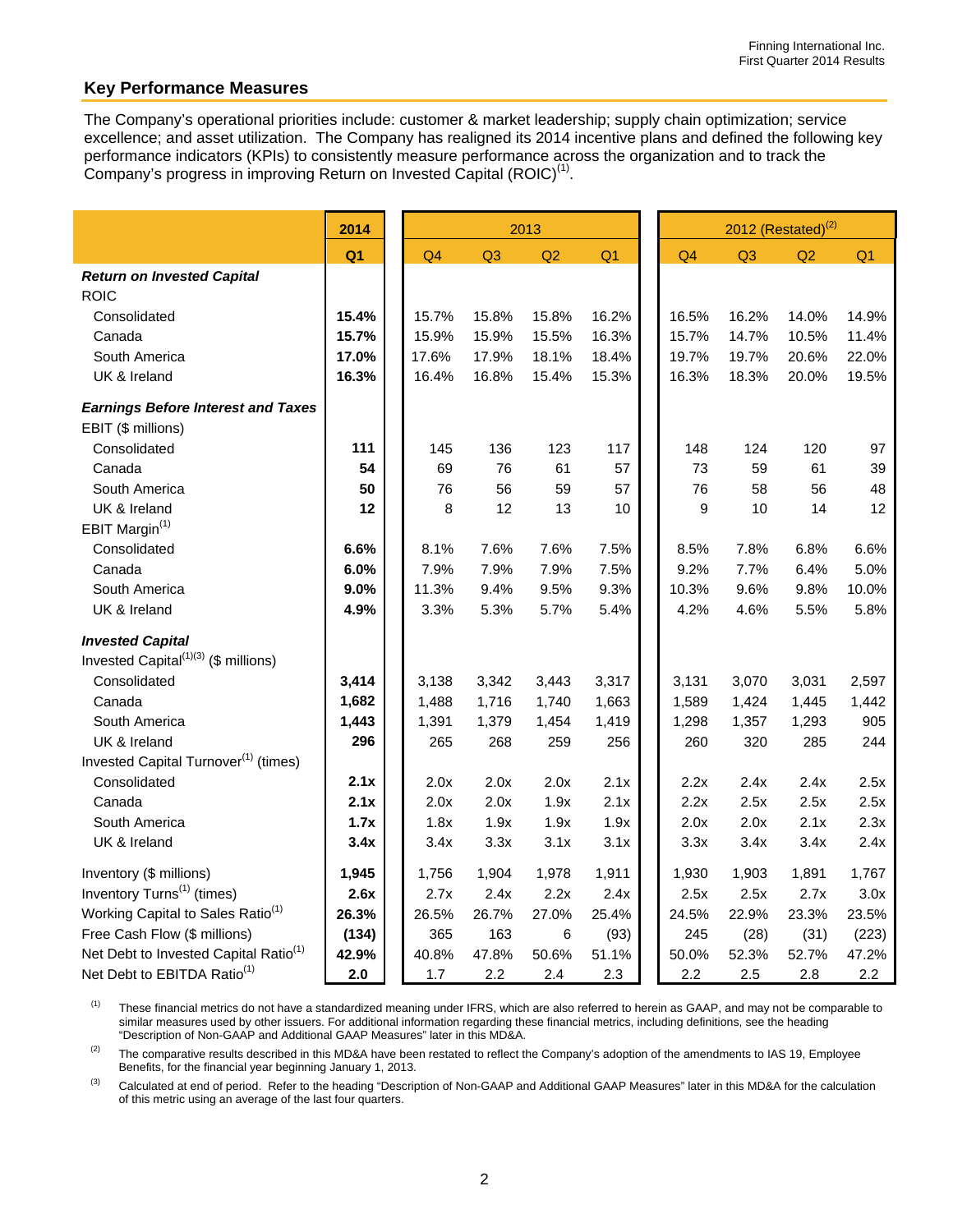## **Revenue**

 Three months ended March 31 (\$ millions)



For the three months ended March 31, 2014, the Company achieved revenue of \$1.7 billion, an increase of 7% over 2013, driven primarily by significant increases in product support and new equipment revenues in the Company's Canadian operations. This increase, along with a modest increase from the Company's UK & Ireland operations more than offset the decrease in new equipment revenues from the Company's South American operations. Foreign exchange had a positive impact on revenue, mainly due to the 9% weaker Canadian dollar relative to the U.S. dollar for the first quarter of 2014 compared to the same period last year.

Product support revenue was up 9% over the same period in 2013. The most notable increase was in the Company's Canadian operations, with parts revenues up in all markets, particularly mining. In functional currency terms, product support revenues in the Company's UK & Ireland operations were flat compared to the same period of 2013 and the South American operations were down 7%, primarily a reflection of reduced activity in the Chilean mining sector.

New equipment sales were up 8% compared to the prior year, with increases in the Canadian and UK & Ireland operations more than offsetting the decrease in South America. The significant increase in new equipment revenue in the Company's Canadian operations was primarily due to improved demand from mining customers compared to the same period of 2013. The increase in the UK & Ireland operations was driven primarily by construction, whereas lower activity in all sectors led to the decrease in South America.

Rental revenues were lower by 6% compared to the first quarter of 2013, with a slower start to the year in all operations. Used equipment sales were down slightly from the first quarter of 2013.

## **Earnings Before Finance Costs and Income Taxes**

On a consolidated basis, EBIT was \$110.8 million in the first three months of 2014, 5% lower than the \$117.1 million earned in the same period of 2013. The decrease was driven primarily by lower sales volumes in the Company's South American operations, where the market has softened, and a slight decrease in the Canadian operations where higher sales volumes were more than offset by lower gross profit margins. The decrease in EBIT was partially offset by the positive impact of foreign exchange, driven primarily by the strengthening U.S. dollar against the Argentinean peso, Canadian dollar and Chilean peso. 450<br>
Compared to the three months ended March 31<br>
Canadian operations. This increase, and Equipment<br>
Canadian operations. This increase, in more than offset the decrease in new<br>
U.S. dollar for the first quarter of 2014<br>

Gross profit of \$499.1 million in the first quarter of 2014 was similar to the \$498.4 million earned in the same



period in 2013. Gross profit margin was 29.8%, down from 32.0% in 2013. In the Company's South American operations, the decrease in gross profit from lower sales volumes was partially offset by a shift in revenue mix to a higher proportion of product support revenues. The increase in sales volume in the Company's Canadian operations included a higher proportion of new equipment sales in the revenue mix and a greater proportion of lower-margin mining equipment sales, which were the main contributors to a lower gross profit margin. Gross profit was also negatively impacted by lower rental gross profit in all operations due to softening in the rental market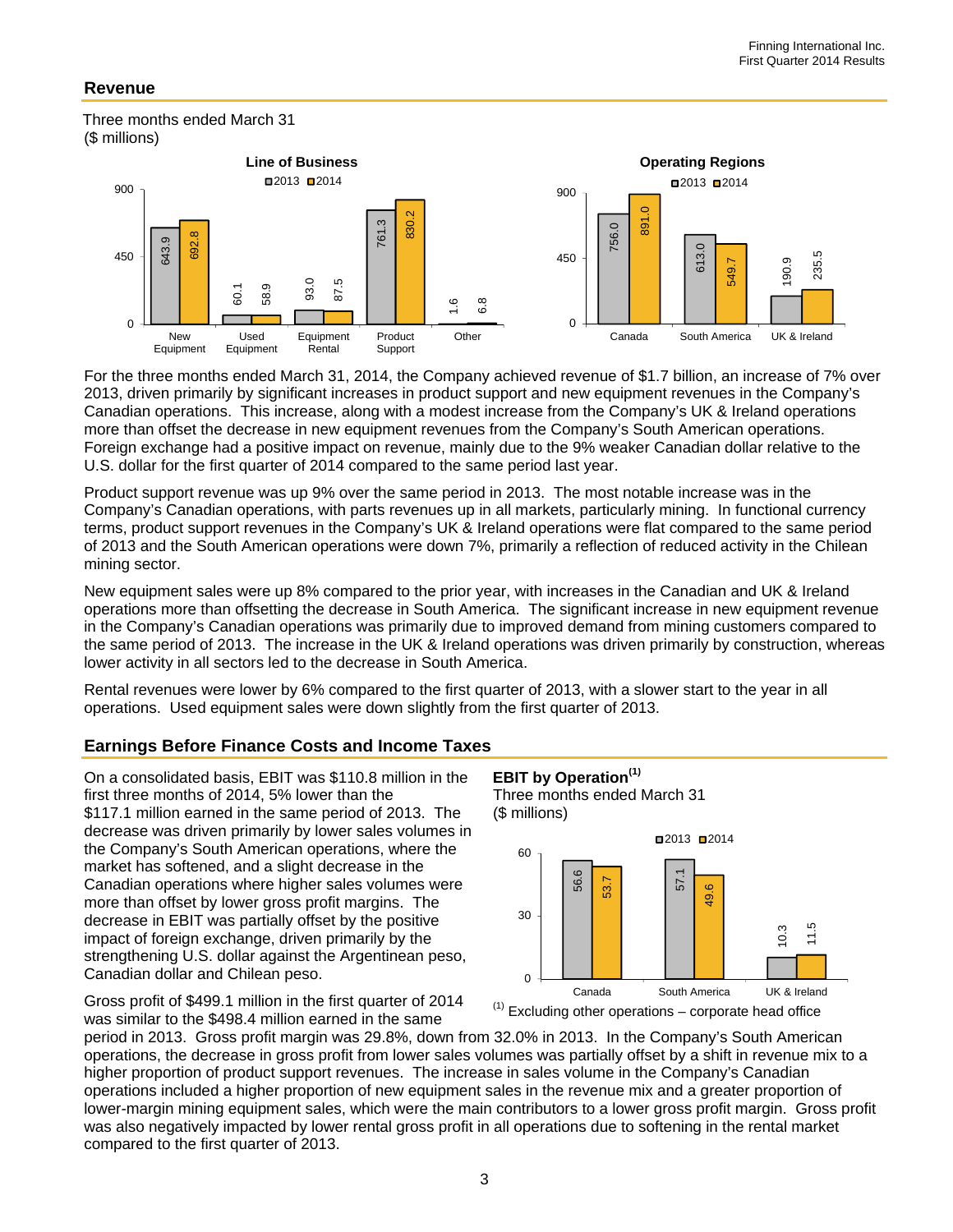SG&A costs were \$388.2 million for the first quarter of 2014, a 2% increase over the same period last year, with higher SG&A costs in the Company's Canadian operations being partly offset by lower costs in the Company's South American operations. The increase in SG&A in the Company's Canadian operations was primarily the result of volume-related increases and higher positive provision adjustments in the first quarter of 2013, which were partially offset by cost savings from workforce reductions and service-related operating efficiencies. A decrease in SG&A in the Company's South American operations reflected lower sales volumes and reduced salary costs associated with workforce reductions. These decreases were partially offset by higher service-related expenses and severance costs. The weakening Argentinean and Chilean pesos lowered operating costs in comparison to the first quarter of 2013, which reduced the overall increase to SG&A.

Also contributing to lower EBIT in the first quarter of 2014 compared to the same period of 2013 was \$2.1 million in lower equity earnings from PipeLine Machinery International (PLM) and Energyst B.V. (Energyst).

The Company's EBIT margin was 6.6% in the first quarter of 2014, down from 7.5% in the same period of 2013, driven mainly by the reduced gross profit margin, discussed above.

## **Finance Costs**

Finance costs in the first three months ended March 31, 2014 of \$20.5 million were comparable to the \$21.5 million reported in the first quarter of 2013.

#### **Provision for Income Taxes**

The effective income tax rate for the first quarter of 2014 was 24.8%, up from 23.2% in the prior year, primarily due to the foreign exchange impacts from the devaluation of the Argentinean peso. Provision for income taxes was negatively impacted by taxable foreign exchange gains on U.S. dollar denominated net assets in Argentina.

#### **Net Income**

Net income was \$67.9 million in the first quarter of 2014, a decrease of 8% from the \$73.4 million earned in the same period last year. Basic EPS was \$0.39 per share compared with \$0.43 per share in the comparative period last year. Lower EBIT and a higher effective tax rate led to a decrease in net income and basic EPS compared to the first quarter of 2013.

## **Invested Capital**

| (\$ millions, unless otherwise stated)      |    | March 31,<br>2014 |    | December 31,<br>2013 |    | Increase<br>(Decrease) |
|---------------------------------------------|----|-------------------|----|----------------------|----|------------------------|
| Consolidated                                | S  | 3,414.2           | S. | 3.138.1              | \$ | 276.1                  |
| Canada                                      | S  | 1.682.1           | S. | 1.487.6              | \$ | 194.5                  |
| South America                               | \$ | 1.443.4           | S  | 1.390.9              | \$ | 52.5                   |
| UK & Ireland                                | S  | 296.2             | S  | 265.3                | \$ | 30.9                   |
| South America (U.S. dollar millions)        | S  | 1,305.9           | \$ | 1.307.7              | \$ | (1.8)                  |
| UK & Ireland (U.K. pound sterling millions) | £  | 160.7             | £  | 150.5                | £  | 10.2                   |

The increase in consolidated invested capital of \$276.1 million from Q4 2013 to Q1 2014 was primarily driven by:

- An increase in inventory, primarily in the Company's Canadian operations where the Company invested in new equipment inventory to replenish stock levels after strong sales in Q1 2014 and to support strong order intake seen in Q1 2014;
- An increase in accounts receivable in the Company's Canadian and UK & Ireland operations due to strong sales in the first quarter of 2014, partly offset by a reduction in the Company's South American operations reflecting lower sales volume; and
- Lower deferred revenues, largely in South America, primarily due to lower advance payments from customers for mining equipment;
- Partly offset by an increase in accounts payable primarily in the Company's UK & Ireland operations due to the timing of equipment purchases, which exceeded the decrease in the Company's South American operations.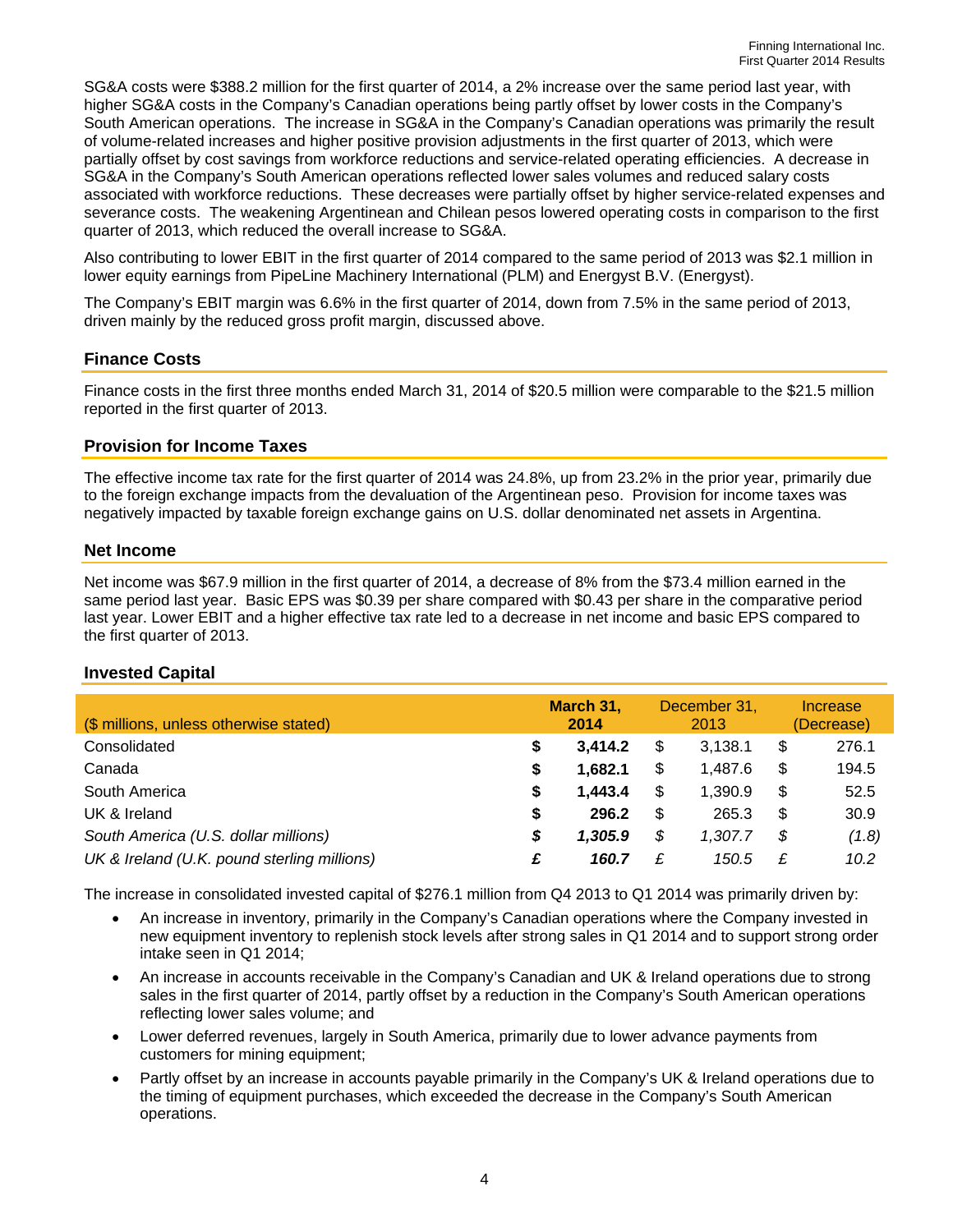In functional currency terms, invested capital in the Company's South American operations decreased marginally from December 2013 and was slightly up in the UK & Ireland operations. A weaker Canadian dollar, relative to the U.S. dollar and U.K. pound sterling, contributed to an increase of approximately \$65 million in consolidated invested capital compared to December 31, 2013.

Invested capital turnover was 2.1 times, an improvement from 2.0 times in the fourth quarter of 2013, driven primarily by the Company's Canadian operations.

## **Results by Reportable Segment**

The Company and its subsidiaries operate primarily in one principal business: the selling, servicing, and renting of heavy equipment, engines, and related products in various markets worldwide as noted below. Finning's reportable segments are as follows:

- *Canadian operations:* British Columbia, Alberta, Yukon, Northwest Territories, and a portion of Nunavut.
- *South American operations:* Chile, Argentina, Uruguay, and Bolivia.
- *UK & Ireland operations:* England, Scotland, Wales, Northern Ireland, and the Republic of Ireland.
- *Other:* corporate head office.

The table below provides details of revenue by operations and lines of business.

| <b>Three months ended</b><br><b>March 31, 2014</b><br>$(S$ millions) |    | <b>Canada</b> | <b>South</b><br><b>America</b> |   | <b>UK</b><br>& Ireland | <b>Consolidated</b> | <b>Revenue</b><br>percentage |
|----------------------------------------------------------------------|----|---------------|--------------------------------|---|------------------------|---------------------|------------------------------|
| New equipment                                                        | \$ | 339.9         | \$<br>215.7                    | S | 137.2                  | \$<br>692.8         | 41.3%                        |
| Used equipment                                                       |    | 41.7          | 5.0                            |   | 12.2                   | 58.9                | 3.5%                         |
| Equipment rental                                                     |    | 63.4          | 17.8                           |   | 6.3                    | 87.5                | 5.2%                         |
| Product support                                                      |    | 444.5         | 310.5                          |   | 75.2                   | 830.2               | 49.5%                        |
| Other                                                                |    | 1.5           | 0.7                            |   | 4.6                    | 6.8                 | 0.5%                         |
| Total                                                                | S  | 891.0         | 549.7                          |   | 235.5                  | 1,676.2             | 100.0%                       |
| Revenue percentage by operations                                     |    | 53.2%         | 32.8%                          |   | 14.0%                  | 100.0%              |                              |

| Three months ended<br>March 31, 2013<br>$(S$ millions) | Canada      | <b>South</b><br>America |    | UK<br>& Ireland | Consolidated | <b>Revenue</b><br>percentage |
|--------------------------------------------------------|-------------|-------------------------|----|-----------------|--------------|------------------------------|
| New equipment                                          | \$<br>252.4 | \$<br>283.1             | \$ | 108.4           | \$<br>643.9  | 41.3%                        |
| Used equipment                                         | 42.1        | 6.8                     |    | 11.2            | 60.1         | 3.9%                         |
| Equipment rental                                       | 67.1        | 18.3                    |    | 7.6             | 93.0         | 6.0%                         |
| Product support                                        | 393.4       | 304.2                   |    | 63.7            | 761.3        | 48.8%                        |
| Other                                                  | 1.0         | 0.6                     |    |                 | 1.6          |                              |
| Total                                                  | \$<br>756.0 | \$<br>613.0             | S  | 190.9           | 1,559.9      | 100.0%                       |
| Revenue percentage by operations                       | 48.5%       | 39.3%                   |    | 12.2%           | 100.0%       |                              |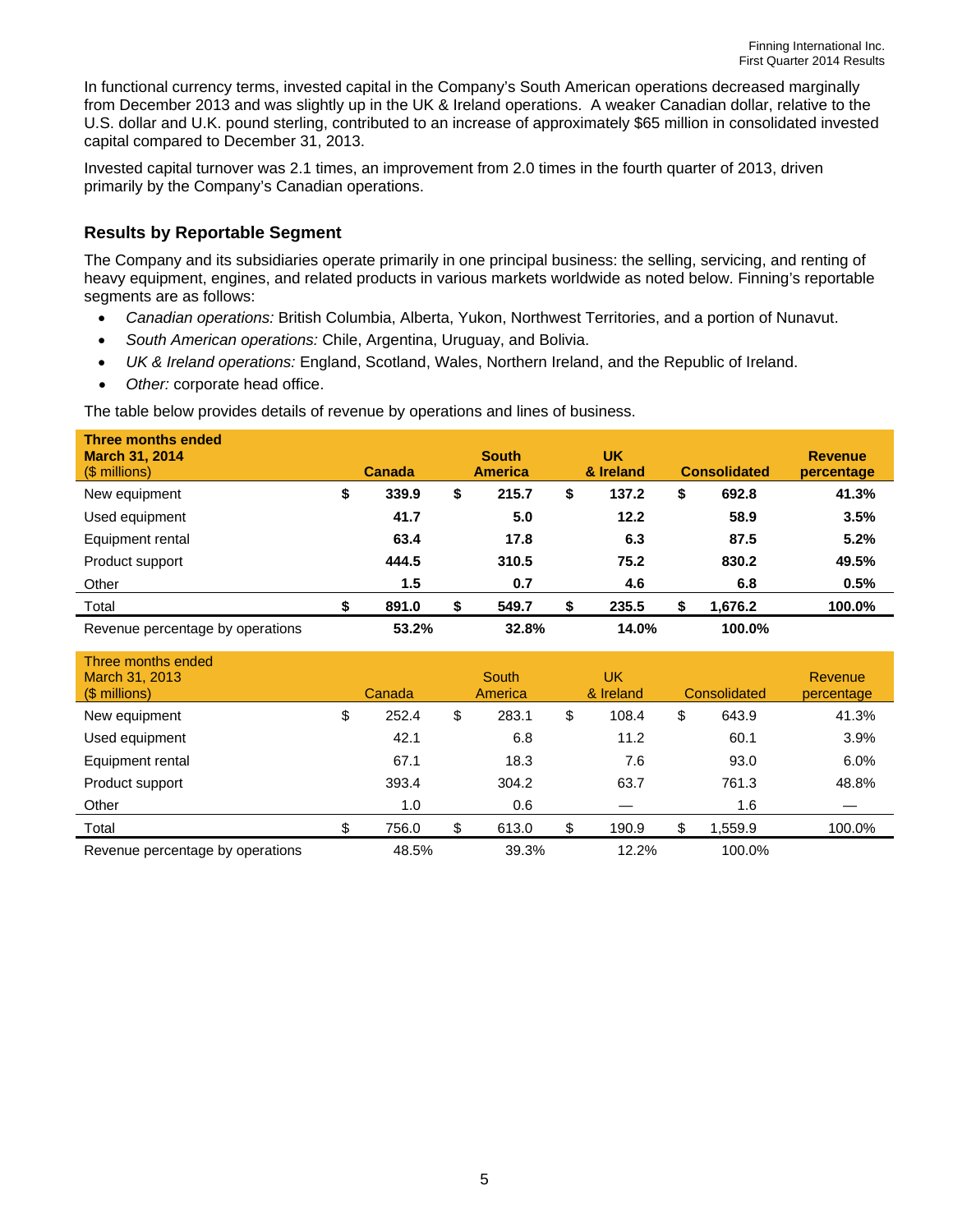## **Canadian Operations**

The Canadian reportable segment includes Finning (Canada), OEM Remanufacturing Company Inc. (OEM), and a 25% interest in PLM. Finning (Canada) sells, services, and rents mainly Caterpillar equipment and engines in British Columbia, Alberta, Yukon, Northwest Territories, and a portion of Nunavut. The Canadian operation's markets include mining (including the oil sands), construction, conventional oil and gas, forestry, and power systems.

The table below provides details of the results from the Canadian operations:

| <b>Three months ended March 31</b>             |      |         |             |
|------------------------------------------------|------|---------|-------------|
| (\$ millions)                                  | 2014 |         | 2013        |
| Revenue from external sources                  | \$   | 891.0   | \$<br>756.0 |
| Operating costs                                |      | (810.9) | (675.7)     |
| Depreciation and amortization                  |      | (27.9)  | (26.3)      |
|                                                |      | 52.2    | 54.0        |
| Equity earnings of joint venture               |      | 1.5     | 2.6         |
| Earnings before finance costs and income taxes |      | 53.7    | \$<br>56.6  |
| <b>EBIT</b>                                    |      |         |             |
| - as a percentage of revenue                   |      | $6.0\%$ | 7.5%        |
| - as a percentage of consolidated EBIT         |      | 48.5%   | 48.4%       |

#### **Canada – Revenue by Line of Business**

Three months ended March 31 (\$ millions)



First quarter 2014 revenues of \$891.0 million increased 18% compared to the first quarter of 2013, largely due to higher new equipment sales.

New equipment revenues in the first three months of 2014 were up 35% compared with the same period in 2013 primarily due to market activity in mining. Record order intake in the first quarter of 2014 was reflected in a significant increase to order backlog compared to December 2013.

Product support revenues were 13% higher than in the first quarter of 2013, driven primarily by greater demand for parts in all markets, most notably in mining.

The weakening Canadian dollar relative to the U.S. dollar had a positive impact on total revenue of approximately \$55 million.

Gross profit in absolute dollars from the Canadian operations increased only marginally on higher sales volumes compared to the first quarter of 2013, and gross profit margin was lower than the first quarter of 2013. This was primarily driven by the revenue mix, which included a higher percentage of new equipment sales, combined with a higher proportion of lower-margin mining equipment, as well as an increase in parts sales volume, including a higher proportion of mining and power systems products. Gross profit was also negatively impacted by a decrease in rental gross profit driven by lower volume from a softening in the market compared to the first quarter of 2013, and higher positive equipment cost adjustments in the first quarter of 2013. New equipment revenues made up 38.1% of total revenues in the first quarter of 2014, compared to 33.4% in the prior year quarter, while product support revenues comprised 49.9% of first quarter 2014 total revenues relative to 52.0% in the first quarter of 2013. Gross profit<br>
Cross profit<br>
compared to<br>
primarily drive<br>
higher proportion of<br>
rental gross<br>
higher positi<br>
total revenues co<br>
SG&A increases<br>
SG&A increases<br>
adjustments<br>
relative to the<br>
workforce re<br>
EBIT in the (<br>
per

SG&A increased 2% over the same period last year driven by volume-related increases, higher positive provision adjustments in the first quarter of 2013, and a negative impact on SG&A from the weakening Canadian dollar relative to the U.S. dollar in the first quarter of 2014. This increase was partially offset by cost savings from workforce reductions and service-related operating efficiencies.

EBIT in the Canadian operations of \$53.7 million in the first quarter of 2014 was down from \$56.6 million in the same period of 2013, with the slight gross profit increase offset by higher SG&A, as described above, as well as lower earnings reported by PLM. The weakening Canadian dollar did not impact the results of the Company's Canadian operations as much as expected. While foreign exchange did negatively impact SG&A in the first quarter of 2014, this was offset by a positive impact on gross profit margins and hedging gains, resulting in no significant impact to the quarter.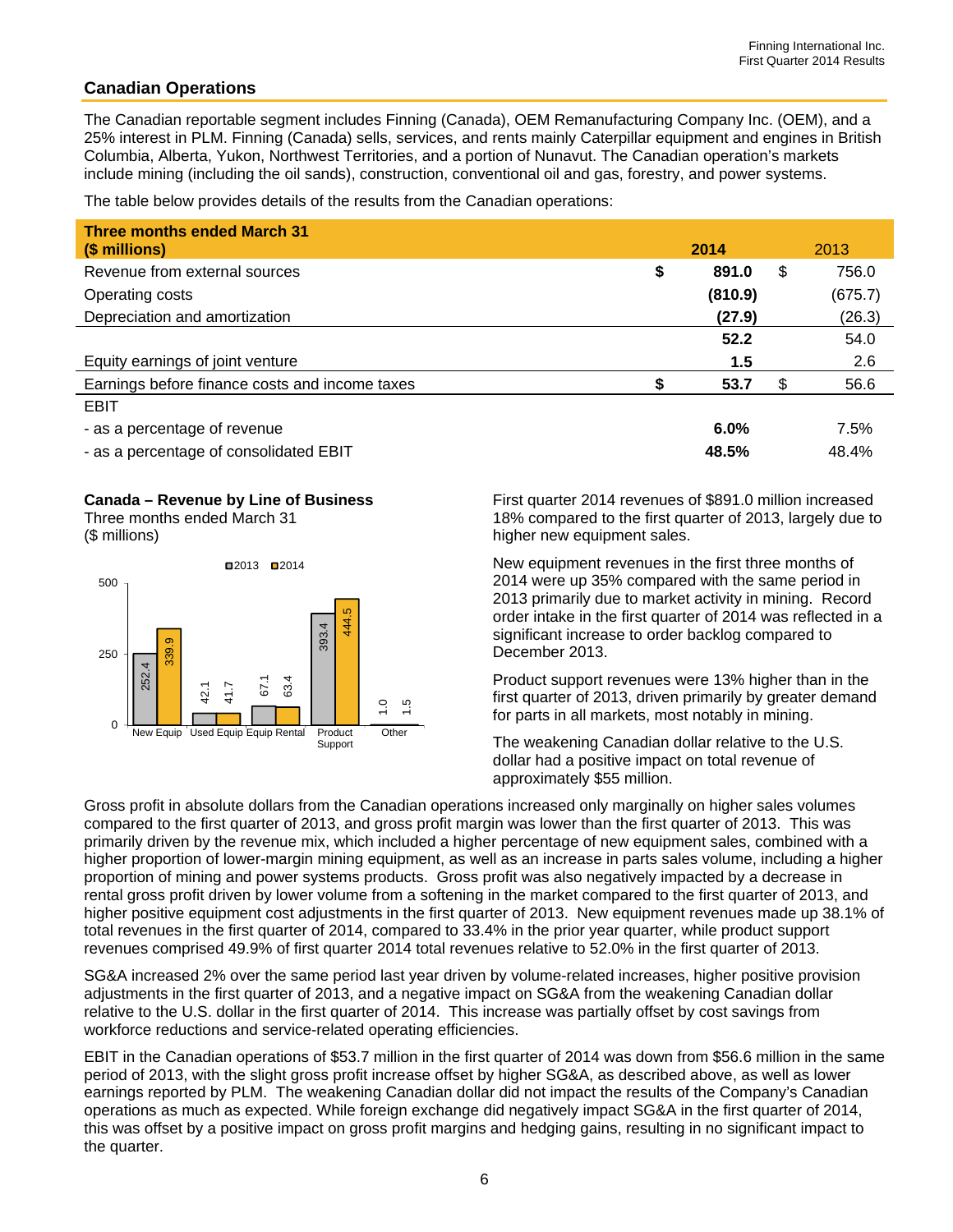## **South American Operations**

Finning's South American operation sells, services, and rents mainly Caterpillar equipment and engines in Chile, Argentina, Uruguay and Bolivia. The South American operation's markets include mining, construction, and power systems.

The table below provides details of the results from the South American operations:

| <b>Three months ended March 31</b><br>(\$ millions) | 2014        | 2013        |
|-----------------------------------------------------|-------------|-------------|
| Revenue from external sources                       | \$<br>549.7 | \$<br>613.0 |
| Operating costs                                     | (480.9)     | (536.9)     |
| Depreciation and amortization                       | (18.4)      | (17.2)      |
|                                                     | 50.4        | 58.9        |
| Other income (expenses)                             |             |             |
| Export of agricultural product                      | 0.1         | 24.6        |
| Costs of export of agricultural product             | (0.2)       | (25.4)      |
| Other                                               | (0.7)       | (1.0)       |
| Earnings before finance costs and income taxes      | 49.6        | \$<br>57.1  |
| <b>EBIT</b>                                         |             |             |
| - as a percentage of revenue                        | $9.0\%$     | 9.3%        |
|                                                     |             |             |

- as a percentage of consolidated EBIT **44.7%** 48.8%

In the first quarter of 2014, revenues decreased 10% to \$549.7 million compared to the same period in 2013 (down 18% in functional currency, U.S. dollars). Softening market conditions throughout the Company's South American operations led to a decrease in revenue in functional currency terms in all lines of business compared to the first quarter of 2013.

New equipment revenue was down 24% (30% in functional currency) compared to the first quarter of 2013. Reduced construction demand and the slowdown in mining activity in Chile and Argentina from the end of 2013 continued into the first quarter of 2014, driving a decrease in new equipment demand. This decrease was reflected in lower deliveries and weakening order intake, primarily driven by mining and construction.

#### **South America – Revenue by Line of Business**

Three months ended March 31





Product support revenue increased marginally over the same period last year, but was down 7% in functional currency. The decrease in functional currency terms was driven primarily by lower service revenue in the mining sector, where customers continue to focus on reducing costs, as well as lower parts revenue, driven by a decline in equipment utilization in the construction sector.

The positive impact on total revenue from the weakening Canadian dollar relative to the U.S. dollar was partially offset by the negative impact from the weakening Chilean and Argentinean pesos against the U.S. dollar. The net positive impact on total revenue was approximately \$30 million.

Gross profit decreased 5% over 2013 (13% in functional currency), reflecting lower sales volumes from the comparative period. Gross profit margin increased slightly over the first quarter of 2013, driven primarily by a shift in revenue mix to higher margin product support sales, and higher margins earned on mining contracts. Product support revenues comprised 56.5% of total revenues in the first quarter 2014 relative to 49.6% in the first quarter of 2013, while new equipment revenues made up 39.2% of first quarter 2014, compared to 46.2% of first quarter 2013.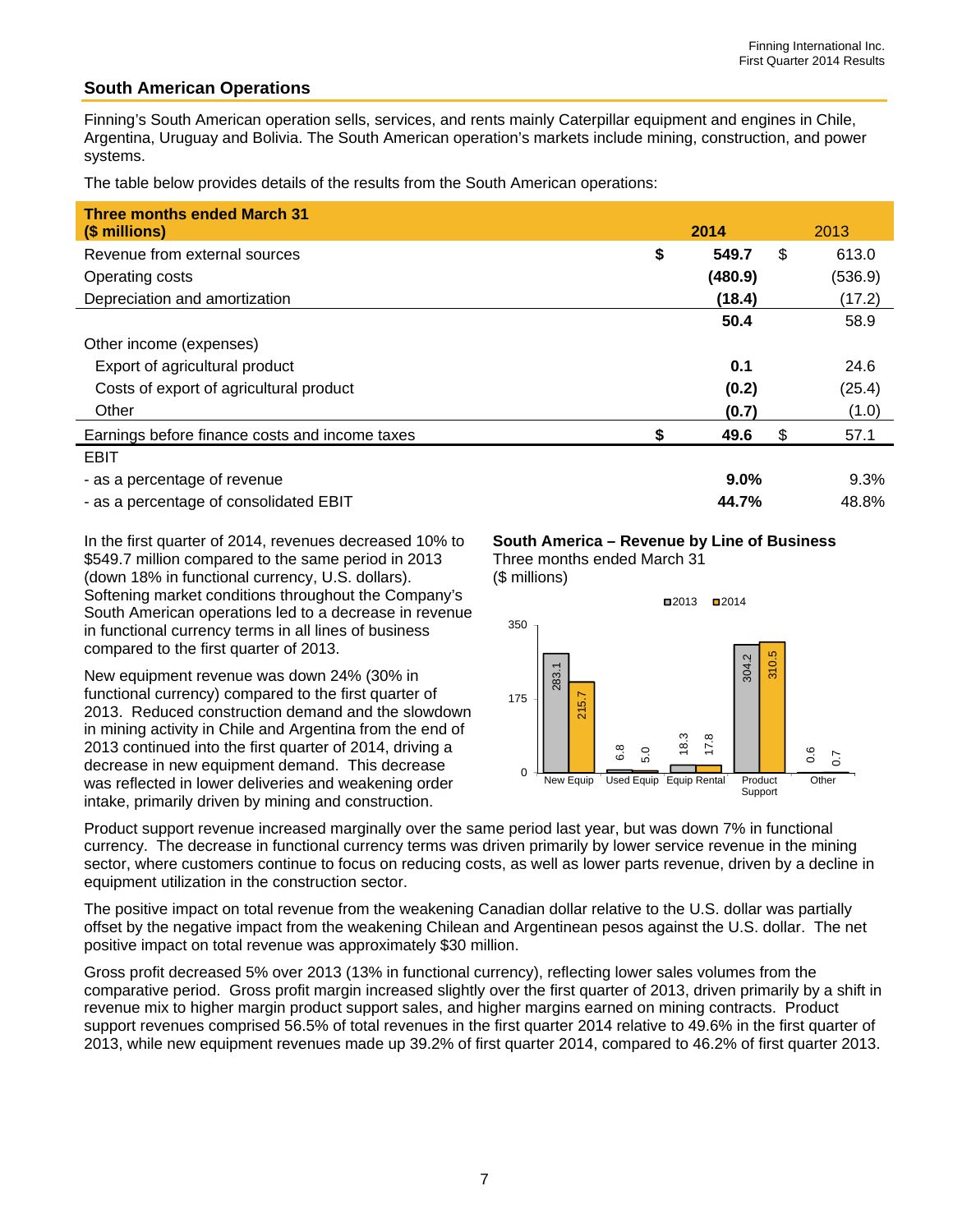SG&A costs were down slightly in the Company's South American operations compared to the first quarter of 2013, and down 9% in functional currency, reflecting lower sales volumes and reduced salary costs associated with workforce reductions. These decreases were partially offset by higher service-related expenses and severance costs. In response to decreased activity levels, the South American operations reduced its workforce by 240 employees from the end of 2013, and by about 330 people from the peak level in the summer of 2013. The Company will continue to reduce costs and invested capital in its South American operations as necessary to align with expected activity levels.

Net costs associated with exporting an agricultural product from Argentina were \$0.1 million in the first quarter of 2014, down from \$0.8 million in the first quarter of 2013. During the quarter, conditions permitted the Company's South American operations to import goods into Argentina to satisfy customer demand without further exportation of agricultural product.

First quarter EBIT decreased 13% (21% in functional currency) from the first quarter of 2013, reflecting the decrease in revenues and gross profit. The decrease in EBIT was partially offset by the positive impact from foreign exchange of approximately \$19 million. The weakening Argentinean and Chilean pesos relative to the U.S. dollar had a positive impact on EBIT, combined with the positive impact from the weakening Canadian dollar against the U.S. dollar. EBIT margin of 9.0% in the first quarter of 2014 was marginally down from 9.3% in the comparative period.

#### **UK & Ireland Operations**

The Company's UK & Ireland operations sell, service, and rent mainly Caterpillar equipment and engines in England, Scotland, Wales, Northern Ireland, and the Republic of Ireland. The UK & Ireland operation's markets include mining, quarrying, construction and power systems.

The table below provides details of the results from the UK & Ireland operations:

| <b>Three months ended March 31</b><br>(\$ millions) | 2014                     | 2013        |
|-----------------------------------------------------|--------------------------|-------------|
| Revenue from external sources                       | \$<br>235.5              | \$<br>190.9 |
| Operating costs                                     | (215.4)                  | (171.7)     |
| Depreciation and amortization                       | (8.6)                    | (8.6)       |
|                                                     | 11.5                     | 10.6        |
| Other expenses                                      |                          | (0.3)       |
| Earnings before finance costs and income taxes      | 11.5                     | \$<br>10.3  |
| <b>EBIT</b>                                         |                          |             |
| - as a percentage of revenue                        | 4.9%                     | 5.4%        |
| the communications of the contribution in FINIT     | $\overline{\phantom{a}}$ | 0.001       |

- as a percentage of consolidated EBIT **10.4%** 8.8%

#### **UK & Ireland – Revenue by Line of Business**

Three months ended March 31

(\$ millions)



Revenues from the UK and Ireland for the first quarter of 2014 were \$235.5 million, 23% higher than in the prior year (up 5% in functional currency – U.K. pound sterling). The increase was primarily driven by higher new equipment sales in the construction sector. The weakening Canadian dollar relative to the U.K. pound sterling had a positive impact on revenue of approximately \$35 million.

Gross profit in absolute dollars was higher in the first quarter of 2014 compared to 2013, although marginally lower in functional currency and as a percentage of revenues, reflecting a shift in mix to lower margin new equipment revenues. New equipment revenues comprised 58.3% of total revenues in the first quarter of 2014, compared to 56.8% in the same period of 2013, while product support revenues comprised 31.9% of first quarter 2014 total revenues relative to 33.4% in the first quarter of 2013.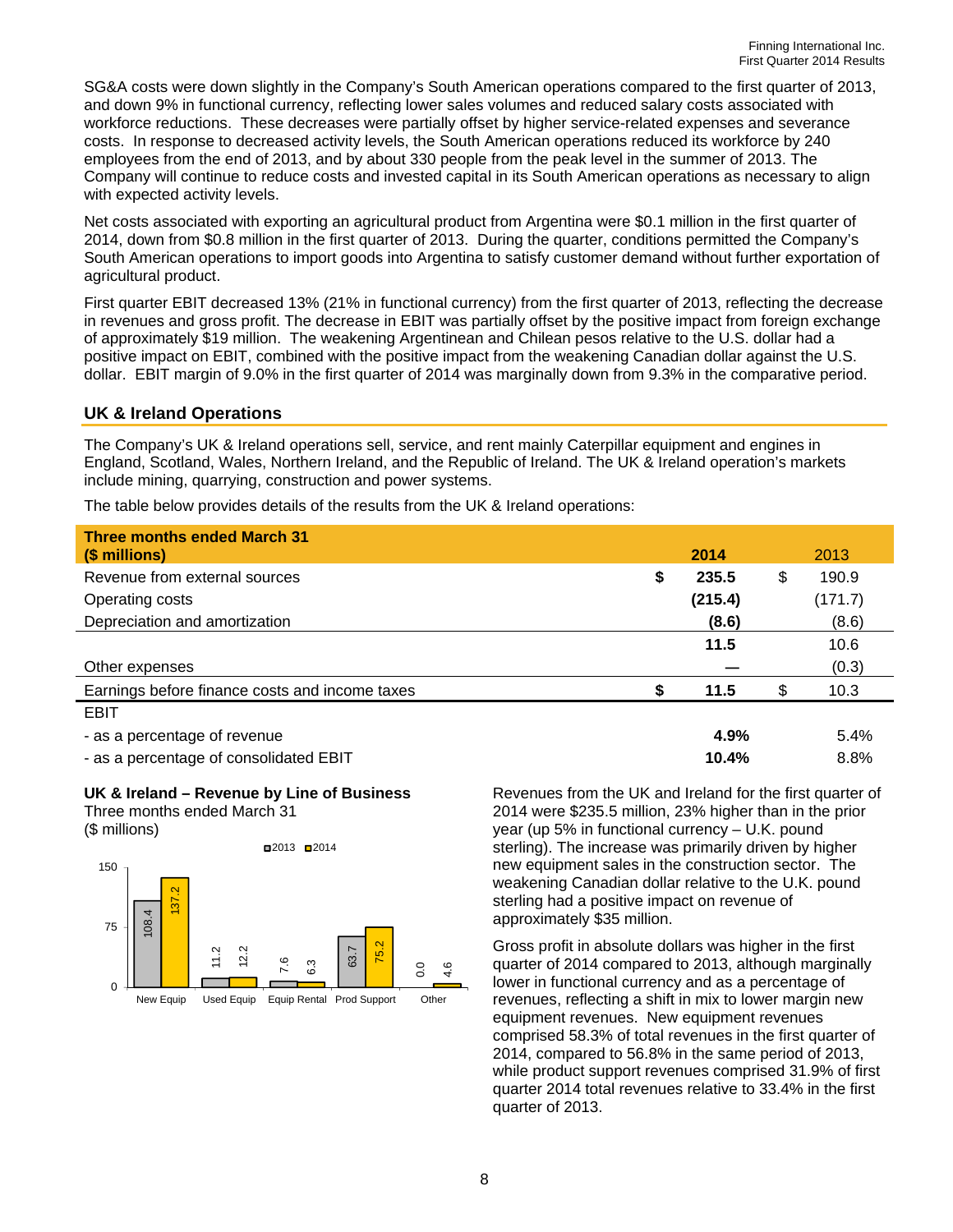SG&A increased 15% compared to the same period in 2013, but was slightly down in functional currency terms including volume-related increases which were offset by lower costs from a reduced workforce.

2014 first quarter EBIT was \$11.5 million, representing an increase of 12% over the prior year (down marginally in functional currency). EBIT was not impacted significantly by foreign exchange fluctuations. EBIT margin of 4.9% was down compared to the 5.4% earned in the same period last year, reflecting the lower margins mentioned above.

## **Corporate and Other Operations**

| <b>Three months ended March 31</b><br>(\$ millions) | 2014  |    | 2013  |
|-----------------------------------------------------|-------|----|-------|
| Operating costs – corporate                         | (4.2) | \$ | (6.0) |
| Long-term incentive plan (LTIP)                     | 1.0   |    | (1.0) |
| Depreciation and amortization                       |       |    | (0.1) |
|                                                     | (3.2) |    | (7.1) |
| Equity gain (loss) of associate                     | (0.8) |    | 0.2   |
| Loss before finance costs and income taxes          | (4.0) | S  | (6.9) |

Fluctuations in the Company's share price during the year led to a cost recovery from the Company's compensation hedge, in place to offset the mark-to-market impact relating to certain stock-based compensation plans.

The equity gain (loss) of associate for the first three months of 2014 and 2013 relates to the Company's investment in Energyst. Recent results from Energyst have been impacted by the slowdown in the mining industry and the competitive pressures on its international power projects business.

## **Outlook**

The Company is committed to improving ROIC over time, and is executing on its operational excellence agenda to improve performance. Initiatives to increase EBIT are primarily focused on growing market share in non-mining segments and increasing the profitability of service operations. The expected improvement in capital efficiency will be driven through optimization of the supply chain to reduce working capital and improvements in asset utilization. The Company believes it can generate higher ROIC, even if it were to operate in a no-growth market environment.

Business activity in Western Canada is projected to remain strong through 2014. Mining continues to be stable, with the exception of a slowdown in the metallurgical coal mines; however, many customers continue to focus on operating cost efficiencies. Solid infrastructure activity remains a positive driver for heavy construction and power systems. The Company is achieving market share gains in core and building construction product. Pipeline activity is strong with several projects underway, and the Company expects that LNG pipeline developments under consideration will be a positive driver for power systems, earthmoving and pipelaying opportunities for the next few years. Market conditions in the conventional oil segment remain weak, while gas compression and electric power generation have strengthened. Demand for rental equipment has softened slightly in early 2014 across all sectors. Product support is expected to remain healthy across all sectors. The weaker Canadian dollar is expected to continue to impact the competitive pricing environment. While progress is being made to improve profitability of the Canadian operations, achieving full benefits of the service excellence and supply chain initiatives will take time.

Looking ahead, the Company expects softer market conditions in South America to continue. Concerns regarding a weaker copper price, high capital expenditures, project execution risk, and production costs in the mining sector have resulted in delays of greenfield projects and revision of investments for brownfield projects. Mining customers are maintaining production levels, while focusing on reducing costs and improving productivity and efficiencies. The Company expects continued equipment replacement and fleet additions, but at a significantly slower pace than record sales levels achieved in 2013. Decisions on component purchases, major repairs and equipment and maintenance contracts are being delayed. The slowdown in the mining sector is also impacting construction equipment markets in Chile, where machine utilization levels and product support activity have been reduced. In Argentina, the Company's market share for new equipment and product support remain subject to current import restrictions. With the devaluation of the Argentine peso, the Company expects its effective tax rate to remain around its current level and will impact EPS comparisons with the prior year. The Company is closely monitoring the proposed corporate tax reform in Chile which the government is intending to pass during the second half of 2014. The proposed reform includes a number of changes which could raise the current corporate income tax rates gradually between 2014 and 2017 from 20% to 35%. Any impacts from these changes cannot be recognized until they are substantively enacted. The Company will comment on the impact on its effective tax rate range once these changes are enacted.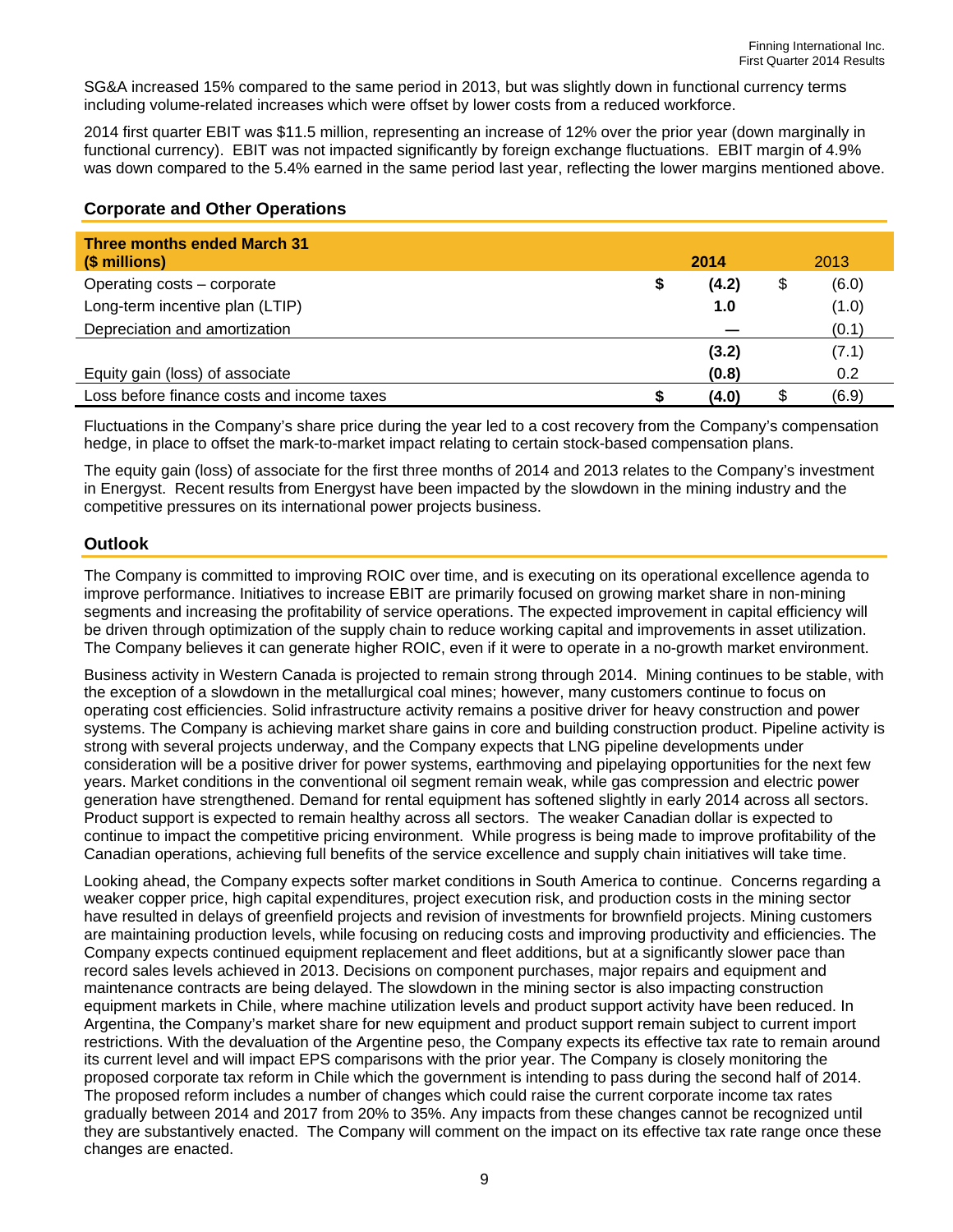In the U.K. & Ireland, new equipment outlook and order intake are good, as macro-economic conditions are showing signs of improvement. Equipment sales to the plant hire sector have increased due to the strengthening in house building and general construction sectors. The coal mining industry has remained weak due to inexpensive coal imports, and consolidation continues in the quarry and aggregates market, impacting new equipment sales and product support in those industries. The Power Systems division continues to develop its expertise in power and energy, including water treatment, oil & gas, marine and industrial power generation. The Company is also encouraged by the increased order intake for electric power generation projects.

#### **Liquidity and Capital Resources**

#### **Operating Activities**

Cash flow used in operations was \$127.9 million in the first quarter of 2014 compared to \$66.2 million in the comparative period in 2013. The higher use of cash was primarily the result of an investment in inventory by the Company's Canadian operations to rebuild inventory levels after solid deliveries during the quarter and to meet future delivery needs, with a significant increase in order intake relative to the same period last year.

Contributing to the higher use of cash was a decrease in EBITDA of 2% or \$3.6 million compared to the same period last year, partially offset by lower investment in rental assets. In the first three months of 2014, the Company invested \$0.6 million in rental assets, net of disposals, compared to the first quarter of 2013 with cash invested of \$9.8 million.

The Company's Free Cash Flow was a use of cash of \$134.2 million compared to a use of cash of \$93.4 million in the first quarter of 2013. The main driver resulting in lower free cash flow was higher working capital, driven primarily by an increase in equipment inventory partially offset by lower capital and rental expenditures.

#### **Investing Activities**

Net cash used in investing activities in the first quarter of 2014 totalled \$6.3 million compared with \$31.8 million in the comparative period in 2013. The primary use of cash in 2014 related to property, plant and equipment additions of \$15.9 million, lower than the \$27.4 million invested in the comparable period of 2013. This investment was partially offset by an increase in cash provided by the disposal of property, plant and equipment, which was \$9.4 million higher than in the comparable period last year.

In the first quarter of 2013, the Company paid \$4.5 million, which increased its investment in Energyst B.V. from 27.3% to 27.9%.

#### **Financing Activities**

To complement the internally generated funds from operating and investing activities in 2014, the Company has \$1.9 billion in unsecured credit facilities. Included in this amount are committed bank facilities totalling \$1.1 billion with various Canadian, U.S., and South American financial institutions. At March 31, 2014, \$0.8 billion was available under these committed facilities.

Based on the availability of these facilities, the Company's business operating plans, and the discretionary nature of some of the cash outflows, such as rental and capital expenditures, the Company believes it continues to have sufficient liquidity to meet operational needs.

The Company is rated by both Dominion Bond Rating Service (DBRS) and Standard & Poor's (S&P). During the first quarter of 2014, DBRS re-confirmed the Company's short-term and long-term debt ratings at R-1 (low) and A (low), respectively, and S&P re-confirmed the Company's long-term debt rating at BBB+. The Company continues to utilize the Canadian commercial paper market, as well as borrowings under its credit facilities as its principal sources of short-term funding. The increase in cash provided by financing activities in the first quarter of 2014 compared to the same period last year was primarily due to an increase in short-term debt compared to the period year of \$66.4 million to fund working capital requirements.

Dividends paid to shareholders in the first quarter of 2014 were \$26.2 million, up 9% compared to the first quarter of 2013. In May 2014, the Board of Directors increased the Company's quarterly dividend by \$0.025 to \$0.1775 per common share, reflecting the Company's confidence in the business outlook and expectation for positive cash generation. The Company targets a dividend payout ratio in the 25% to 35% range over the long term.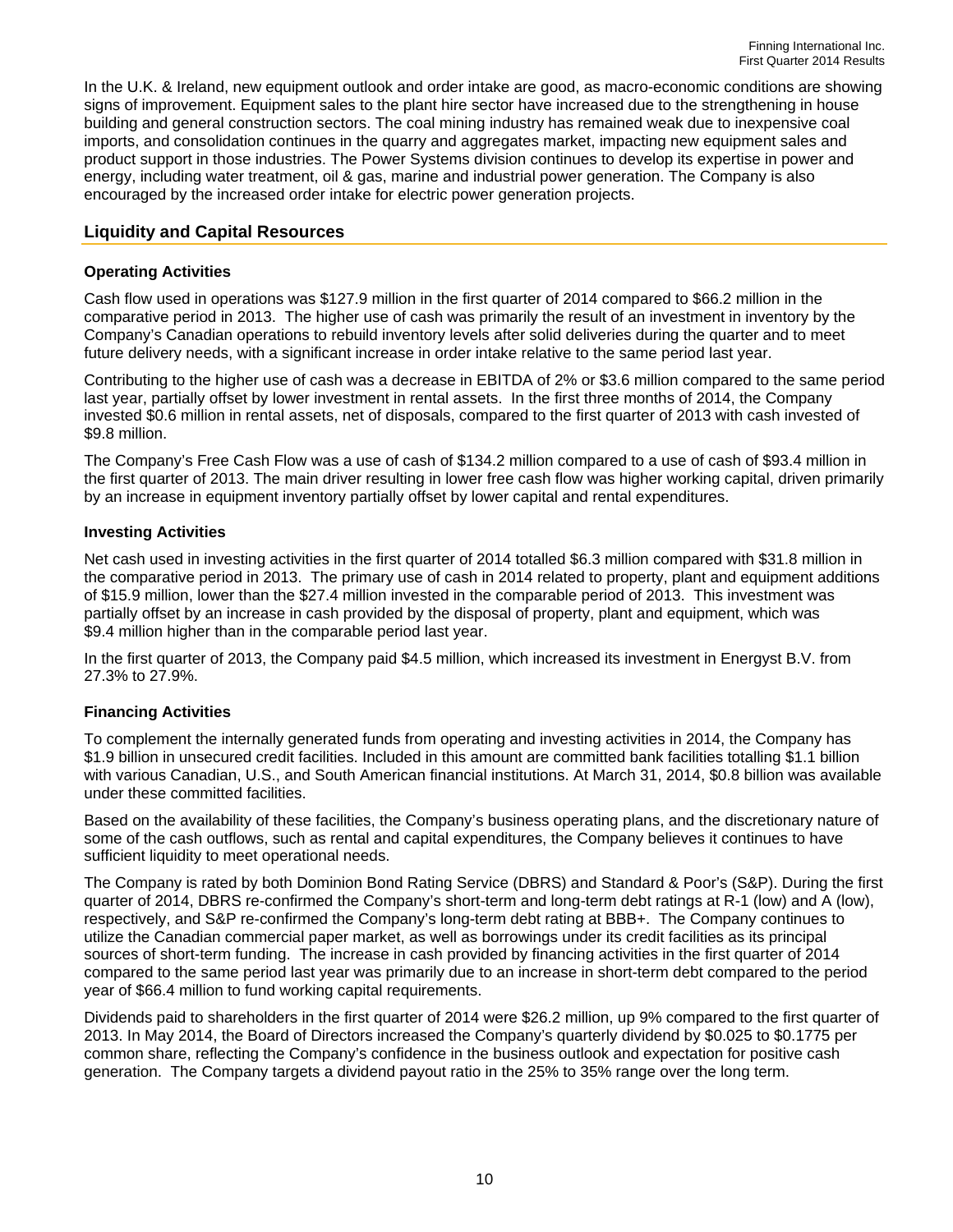#### **Net Debt to Invested Capital**

Net Debt to Invested Capital at March 31, 2014 was 42.9% compared with 40.8% at December 31, 2013. Net Debt to Invested Capital is within the Company's target range of 35% to 45%. The Company is subject to a maximum Net Debt to Invested Capital level pursuant to a covenant within its syndicated bank credit facility. The Company was in compliance with this covenant at the end of Q1 2014.

### **Description of Non-GAAP and Additional GAAP Measures**

#### **Additional GAAP Measures**

IFRS mandates certain minimum line items for financial statements and also requires presentation of additional line items, headings and subtotals when such presentation is relevant to an understanding of the Company's financial position or performance. IFRS also requires the notes to the financial statements to provide information that is not presented elsewhere in the financial statements, but is relevant to understanding them. Such measures outside of the minimum mandated line items are considered additional GAAP measures. The Company's consolidated financial statements and notes thereto include certain additional GAAP measures where management considers such information to be useful to understanding of the Company's results.

*EBIT* 

EBIT is defined herein as earnings before finance costs and income taxes and is utilized by management to assess and evaluate the financial performance of its operating segments. This measure is provided to improve comparability between periods by eliminating the impact of finance costs and income taxes.

A reconciliation between EBIT and net income is as follows:

| <b>Three months ended March 31</b><br>(\$ millions) | 2014   |    | 2013   |
|-----------------------------------------------------|--------|----|--------|
| <b>EBIT</b>                                         | 110.8  | -S | 117.1  |
| Finance costs                                       | (20.5) |    | (21.5) |
| Provision for income taxes                          | (22.4) |    | (22.2) |
| Net income                                          | 67.9   |    | 73.4   |

#### *Net Debt to Invested Capital*

Net Debt to Invested Capital is calculated as net debt divided by invested capital (defined below), and is used by management as a measurement of the Company's financial leverage.

Net debt is calculated as short-term and long-term debt, net of cash. Invested capital is net debt plus all components of shareholders' equity (share capital, contributed surplus, accumulated other comprehensive income (loss), and retained earnings). Invested capital is also calculated as total assets less total liabilities, excluding net debt. Invested capital is used by management as a measure of the total cash investment made in the Company and each operating segment. Management uses invested capital in a number of different measurements in assessing financial performance against other companies and between segments.

The calculation of Net Debt to Invested Capital is as follows:

| (\$ millions, except as noted)    |    | March 31,<br>2014 | December 31,<br>2013 |
|-----------------------------------|----|-------------------|----------------------|
| Cash and cash equivalents         | \$ | (210.4)           | \$<br>(176.3)        |
| Short-term debt                   |    | 279.2             | 89.4                 |
| Current portion of long-term debt |    | 0.6               | 0.7                  |
| Long-term debt                    |    | 1,393.7           | 1,366.5              |
| Net debt                          |    | 1,463.1           | 1,280.3              |
| Shareholders' equity              |    | 1,951.1           | 1,857.8              |
| Invested capital                  | S  | 3,414.2           | \$<br>3,138.1        |
| Net debt to invested capital      |    | 42.9%             | 40.8%                |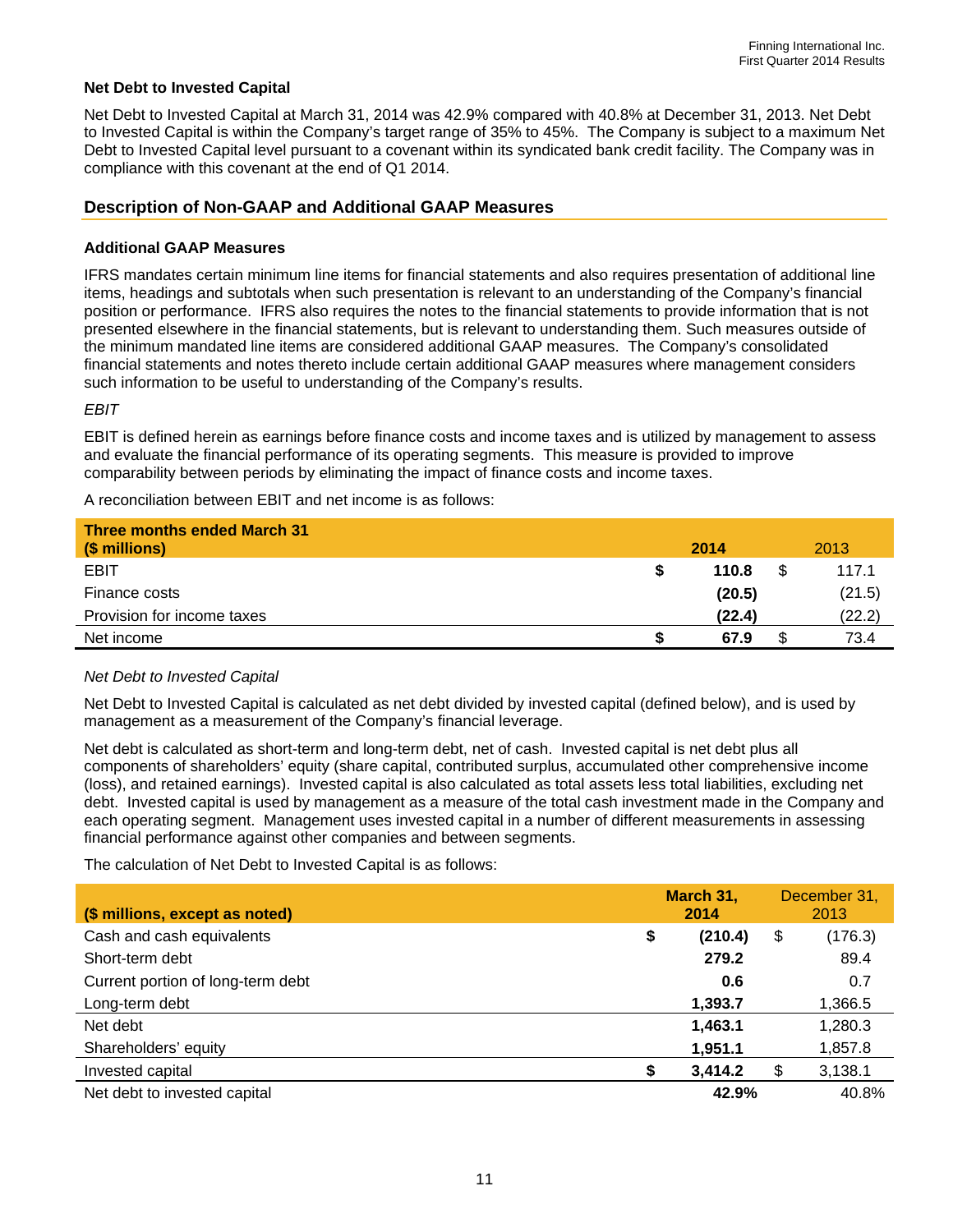#### **Non-GAAP Measures**

Management believes that providing certain non-GAAP measures provides users of the Company's consolidated financial statements with important information regarding the operational performance and related trends of the Company's business. By considering these measures in combination with the comparable IFRS measures set out below, management believes that users are provided a better overall understanding of the Company's business and its financial performance during the relevant period than if they simply considered the IFRS measures alone.

The non-GAAP measures used by management do not have any standardized meaning prescribed by IFRS and are therefore unlikely to be comparable to similar measures presented by other issuers. Accordingly, these measures should not be considered as a substitute or alternative for net income or cash flow, in each case as determined in accordance with IFRS.

#### *EBITDA*

EBITDA is defined as earnings before finance costs, income taxes, depreciation and amortization and is utilized by management to assess and evaluate the financial performance of its operating segments. Management believes that EBITDA improves comparability between periods by eliminating the impact of finance costs, income taxes, depreciation, and amortization. EBITDA is also commonly regarded as an indirect measure of operating cash flow, a significant indicator of success for many businesses and is a common valuation metric.

A reconciliation between EBITDA and net income is as follows:

| <b>Three months ended March 31</b><br>(\$ millions) | 2014   |   | 2013   |
|-----------------------------------------------------|--------|---|--------|
| <b>EBITDA</b>                                       | 165.7  | S | 169.3  |
| Depreciation and amortization                       | (54.9) |   | (52.2) |
| Finance costs                                       | (20.5) |   | (21.5) |
| Provision for income taxes                          | (22.4) |   | (22.2) |
| Net income                                          | 67.9   | S | 73.4   |

#### *ROIC*

ROIC is defined as EBIT (adjusted for significant non-recurring items) for the last twelve months divided by invested capital, based on an average of the last four quarters.

Management views ROIC (at a consolidated and segment level), as a useful measure for supporting investment and resource allocation decisions, as it adjusts for certain items that may affect comparability between certain competitors and segments.

| March 31<br>(\$ millions, except as noted) | 2014    | 2013    |
|--------------------------------------------|---------|---------|
| EBIT – last twelve months                  | 514.4   | 508.8   |
| Invested capital – average                 | 3.334.4 | 3,137.2 |
| <b>ROIC</b>                                | 15.4%   | 16.2%   |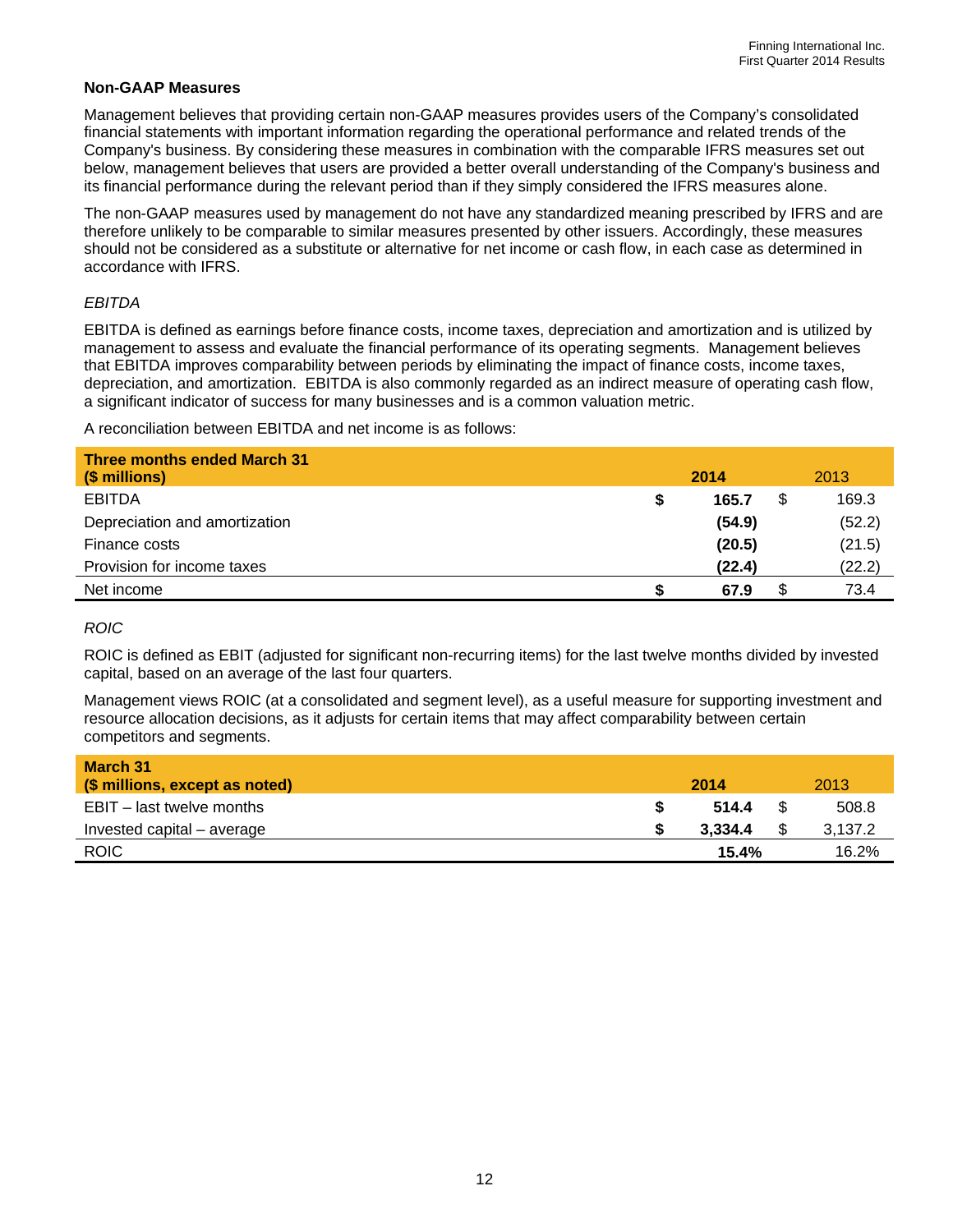## *Working Capital*

Working capital is defined as total current assets (excluding cash) less total current liabilities (excluding short-term debt and current portion of long-term debt), both based on an average of the last four quarters. Management views working capital as a measure for assessing overall liquidity.

|                                             | 2014           | 2013      |                |           |           | 2012      |                |           |
|---------------------------------------------|----------------|-----------|----------------|-----------|-----------|-----------|----------------|-----------|
| (\$ millions)                               | Q <sub>1</sub> | Q4        | Q <sub>3</sub> | Q2        | Q1        | Q4        | Q <sub>3</sub> | Q2        |
| Total current assets                        | \$3,553.6      | \$3,248.6 | \$3,325.6      | \$3,463.4 | \$3,408.0 | \$3,317.2 | \$3,342.8      | \$3,423.9 |
| Cash                                        | (210.4)        | (176.3)   | (83.1)         | (115.0)   | (116.2)   | (114.9)   | (135.8)        | (111.3)   |
| Total current assets <sup>(1)</sup>         | \$3,343.2      | \$3,072.3 | \$3,242.5      | \$3,348.4 | \$3,291.8 | \$3,202.3 | \$3,207.0      | \$3,312.6 |
| Total current liabilities                   | \$1,730.7      | \$1,549.3 | \$1,737.5      | \$2.156.4 | \$2,256.3 | \$2,250.2 | \$2,163.5      | \$2,067.7 |
| Short-term debt<br>Current portion of long- | (279.2)        | (89.4)    | (327.3)        | (454.2)   | (429.2)   | (303.3)   | (303.4)        | (252.5)   |
| term debt                                   | (0.6)          | (0.7)     | (0.6)          | (250.5)   | (358.3)   | (363.6)   | (361.3)        | (112.3)   |
| Total current liabilities <sup>(2)</sup>    | \$1,450.9      | \$1,459.2 | \$1,409.6      | \$1,451.7 | \$1,468.8 | \$1,583.3 | \$1,498.8      | \$1,702.9 |
| Working capital                             | \$1,892.3      | \$1,613.1 | \$1,832.9      | \$1,896.7 | \$1,823.0 | \$1,619.0 | \$1,708.2      | \$1,609.7 |
| Four quarter average                        | \$1,808.8      | \$1,791.4 |                |           | \$1,690.0 |           |                |           |

*(1) Excluding cash* 

*(2) Excluding short-term debt and current portion long-term debt* 

#### *Free Cash Flow*

Free Cash Flow is defined as cash flow provided by (used in) operating activities less net additions to property, plant, and equipment and intangible assets, as disclosed in the Company's consolidated statement of cash flow.

Free Cash Flow is a measure used by the Company to assess cash operating performance and the ability to raise and service debt.

A reconciliation of Free Cash Flow is as follows:

| <b>Three months ended March 31</b>                                |         |        |
|-------------------------------------------------------------------|---------|--------|
| (\$ millions)                                                     | 2014    | 2013   |
| Cash flow used in operating activities                            | (127.9) | (66.2) |
| Additions to property, plant, and equipment and intangible assets | (15.9)  | (27.4) |
| Proceeds on disposal of property, plant, and equipment            | 9.6     | 0.2    |
| Free Cash Flow                                                    | (134.2) | (93.4) |

#### **Key Performance Indicators**

Management uses key performance indicators to consistently measure performance against the Company's priorities across the organization. The Company's KPIs include gross profit margin, EBIT margin, inventory turns, invested capital turnover, working capital to sales ratio, order backlog and net debt to EBITDA ratio. Although some of these KPIs are expressed as ratios, they are non-GAAP financial measures that do not have a standardized meaning under IFRS and may not be comparable to similar measures used by other issuers.

#### *Gross Profit Margin*

This measure is defined as gross profit divided by total revenue.

#### *EBIT Margin*

This measure is defined as earnings before finance costs and income taxes divided by total revenue.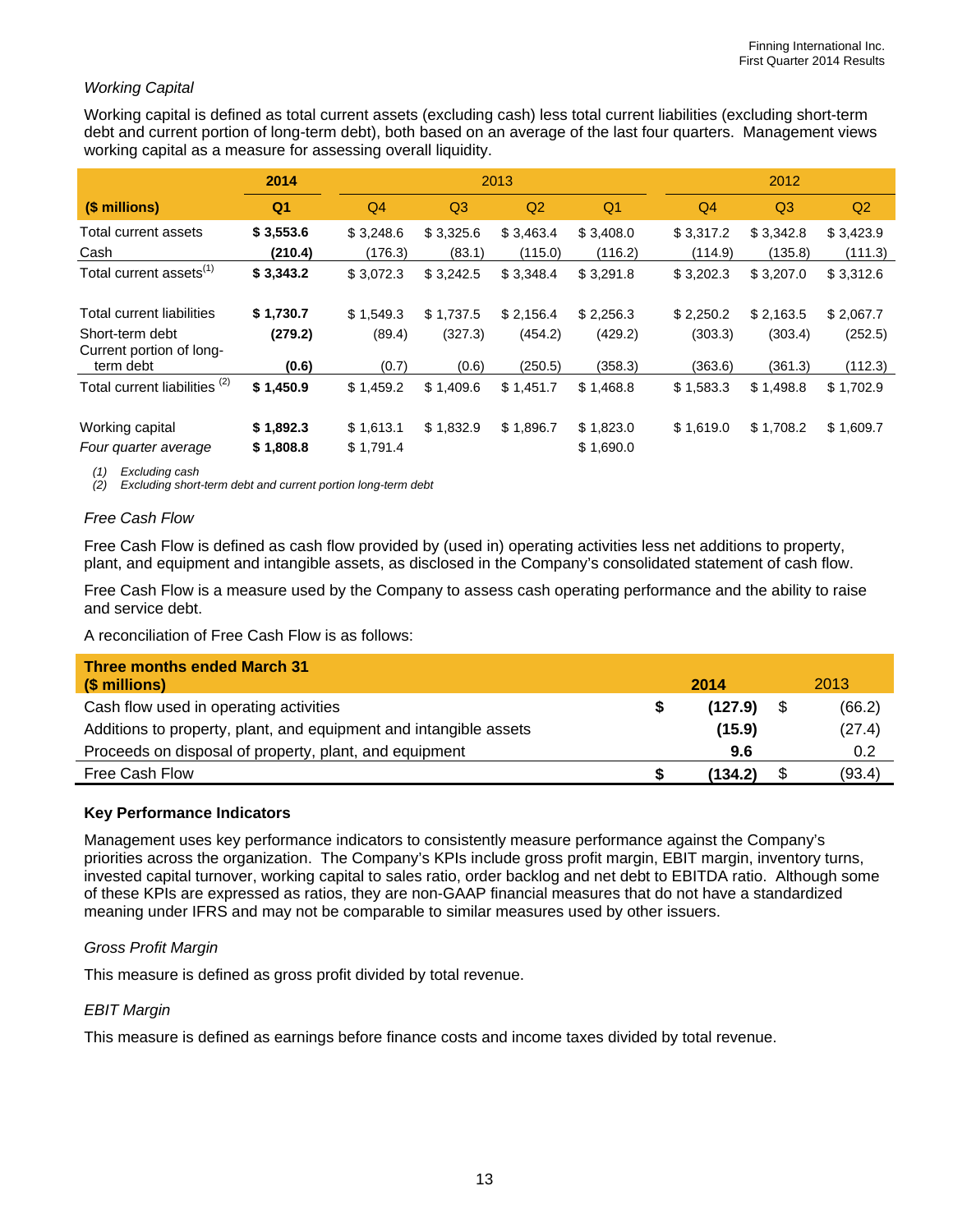#### *Inventory Turns*

Inventory turns is the number of times the Company's inventory is sold and replaced over a period and is used by management as a measure of asset utilization. Inventory turns is calculated as annualized cost of goods sold for the last six months divided by average inventory, based on an average of the last two quarters.

| (\$ millions, except as noted)    | March 31.<br>2014 |      | December 31,<br>2013 |
|-----------------------------------|-------------------|------|----------------------|
| Cost of sales – annualized        | 4.837.4           | - \$ | 5.014.8              |
| Inventory – average               | 1.850.6           |      | 1,830.1              |
| Inventory turns (number of times) | 2.6               |      | 2.7                  |

#### *Invested Capital Turnover*

Invested capital turnover is used by management as a measure of efficiency in the use of the Company's invested capital and is calculated as total revenue for the last twelve months divided by invested capital, based on an average of the last four quarters.

| (\$ millions, except as noted) | March 31,<br>2014 | December 31,<br>2013 |
|--------------------------------|-------------------|----------------------|
| Revenue – last twelve months   | 6.872.3           | 6.756.0              |
| Invested capital – average     | 3.334.4           | 3,310.1              |
| Invested capital turnover      | 2.1               | 2.0                  |

#### *Working Capital to Sales Ratio*

This ratio is calculated as working capital, based on an average of the last four quarters, divided by total revenue for the last twelve months. This is a useful KPI for management in assessing the Company's efficiency in its use of working capital to generate sales.

| (\$ millions, except as noted) | March 31,<br>2014 |      | December 31,<br>2013 |
|--------------------------------|-------------------|------|----------------------|
| Working capital – average      | 1.808.8           | - \$ | 1.791.4              |
| Revenue - last twelve months   | 6.872.3           |      | 6,756.0              |
| Working capital to sales       | 26.3%             |      | 26.5%                |

## *Order Backlog*

The Company's global order book, or order backlog, is defined as the retail value of new equipment units ordered by customers for future deliveries. Management uses order backlog as a measure of projecting future new equipment deliveries. There is no directly comparable IFRS measure for order backlog.

#### *Net Debt to EBITDA Ratio*

This ratio is calculated as net debt, defined and calculated above, divided by EBITDA for the last twelve months, calculated above. This ratio is used by management in assessing the Company's operating leverage and ability to repay its debt. This ratio approximates the length of time, in years, that it would take the Company to repay its debt, with net debt and EBITDA held constant.

| (\$ millions, except as noted) | March 31,<br>2014 | December 31,<br>2013 |
|--------------------------------|-------------------|----------------------|
| Net debt                       | 1.463.1           | 1,280.3              |
| EBITDA – last twelve months    | 732.9             | 736.4                |
| Net Debt to EBITDA             | 2.0               | 1.7                  |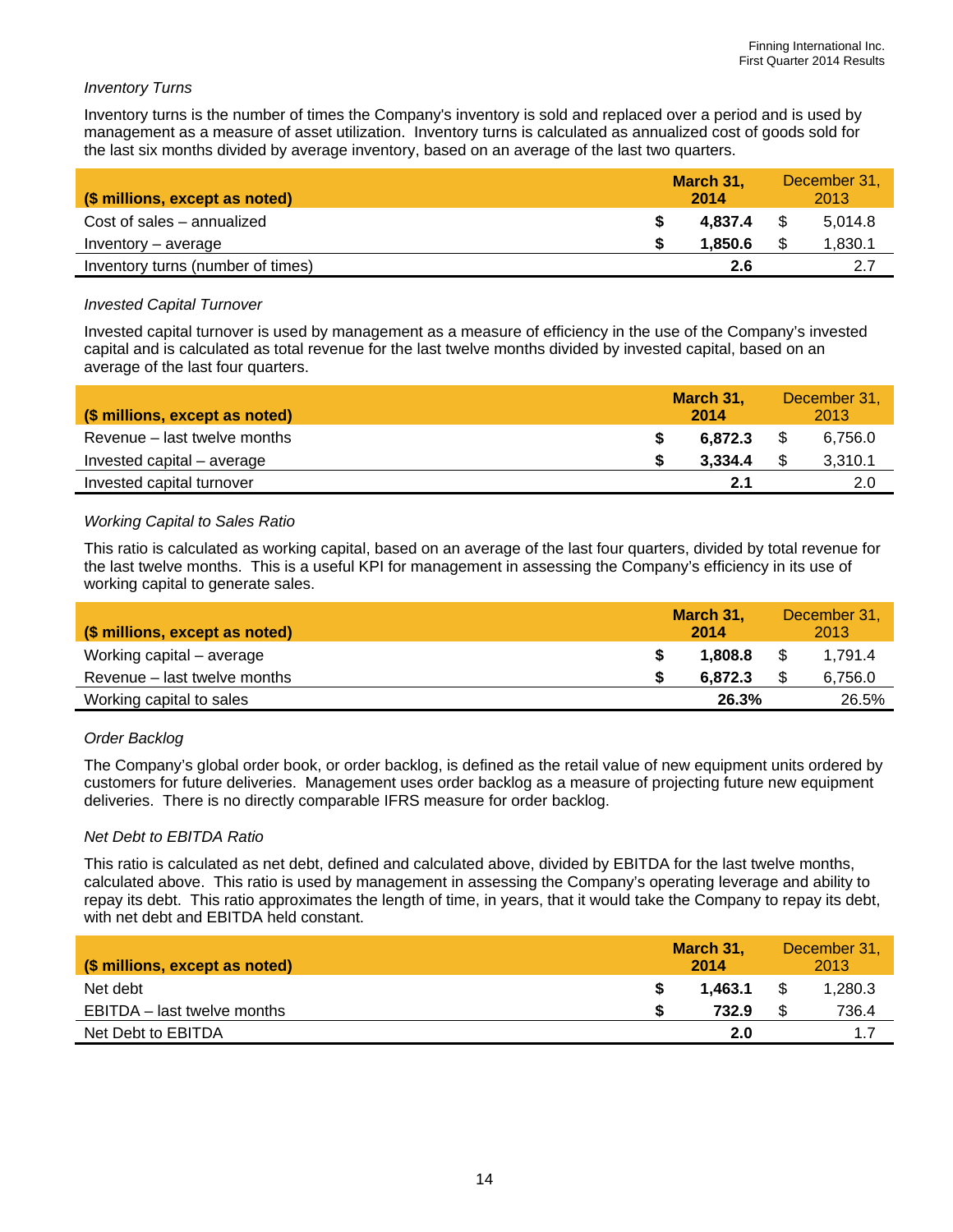## **Risk Management**

Finning and its subsidiaries are exposed to market, credit, liquidity, and other risks in the normal course of their business activities. The Company's Enterprise Risk Management (ERM) process is designed to ensure that such risks are identified, managed, and reported. This ERM framework assists the Company in managing business activities and risks across the organization in order to achieve the Company's strategic objectives.

The Company is dedicated to a strong risk management culture to protect and enhance shareholder value. The Company discloses all of its key risks in its AIF with key financial risks also included in the Company's annual MD&A. On a quarterly basis, the Company assesses all of its key risks and any changes to key financial or business risks are disclosed in the Company's quarterly MD&A. Also on a quarterly basis, the Audit Committee reviews the Company's process with respect to risk assessment and management of key risks, including the Company's major financial risks and exposures and the steps taken to monitor and control such exposures. Changes to the key risks are also reviewed by the Audit Committee. For further details on the management of liquidity and capital resources, financial derivatives, and financial risks and uncertainties, please refer to the Company's AIF and MD&A for the year ended December 31, 2013. There have been no material changes to existing risk factors and no new key risks identified from the key risks disclosed in the Company's AIF for the year ended December 31, 2013, which can be found at www.sedar.com and www.finning.com.

The exchange rates of the Canadian dollar against the following foreign currencies were as follows:

| <b>Exchange rate</b> | March 31,<br>2014 | December 31,<br>2013 | March 31,<br>2013 |
|----------------------|-------------------|----------------------|-------------------|
| U.S. dollar          | 1.1053            | 1.0636               | 1.0156            |
| U.K. pound sterling  | 1.8430            | 1.7627               | 1.5417            |
| Chilean peso         | 0.0020            | 0.0020               | 0.0021            |
| Argentine peso       | 0.1381            | 0.1631               | 0.1983            |

| <b>Three months ended March 31</b> |        |        |
|------------------------------------|--------|--------|
| <b>Average exchange rates</b>      | 2014   | 2013   |
| U.S. dollar                        | 1.1033 | 1.0083 |
| U.K. pound sterling                | 1.8256 | 1.5641 |
| Chilean peso                       | 0.0020 | 0.0021 |
| Argentine peso                     | 0.1455 | 0.2011 |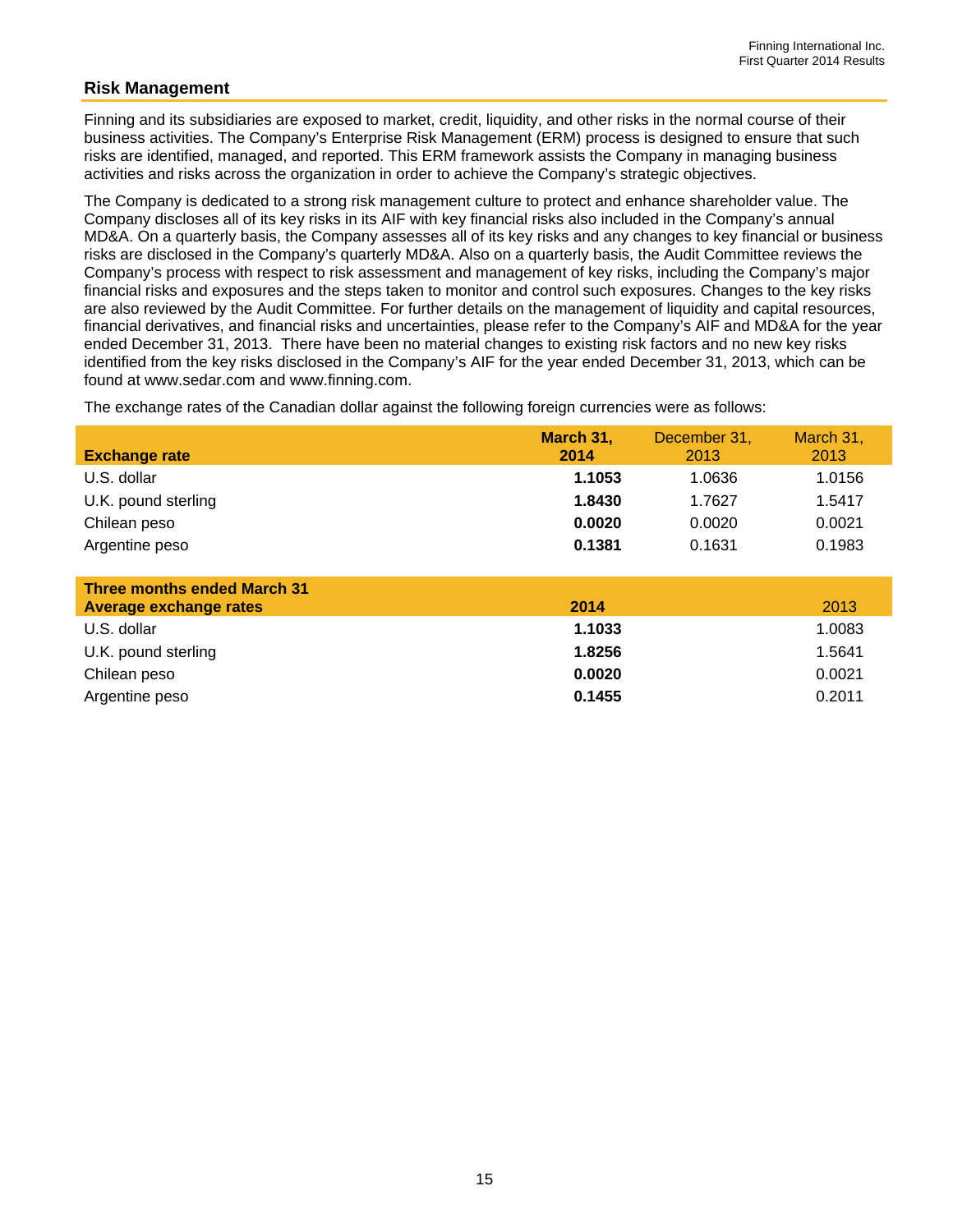## **Controls and Procedures Certification**

#### **Disclosure Controls and Procedures**

Management is responsible for establishing and maintaining a system of controls and procedures over the public disclosure of financial and non-financial information regarding the Company. Such controls and procedures are designed to provide reasonable assurance that all relevant information is gathered and reported to senior management, including the Chief Executive Officer (CEO) and Chief Financial Officer (CFO), on a timely basis so that appropriate decisions can be made regarding public disclosure.

The CEO and the CFO, together with other members of management, have designed the Company's disclosure controls and procedures in order to provide reasonable assurance that material information relating to the Company and its consolidated subsidiaries would have been known to them, and by others, within those entities.

The Company has a Disclosure Policy and a Disclosure Committee in place to mitigate risks associated with the disclosure of inaccurate or incomplete information, or failure to disclose required information.

- The Disclosure Policy sets out accountabilities, authorized spokespersons, and Finning's approach to the determination, preparation, and dissemination of material information. The policy also defines restrictions on insider trading and the handling of confidential information.
- A Disclosure Committee, consisting of senior management and external legal counsel, reviews all financial information prepared for communication to the public to ensure it meets all regulatory requirements and is responsible for raising all outstanding issues it believes require the attention of the Audit Committee prior to recommending disclosure for that Committee's approval.

#### **Internal Control over Financial Reporting**

Management is responsible for establishing and maintaining adequate internal control over financial reporting. Management has designed internal control over financial reporting to provide reasonable assurance regarding the reliability of financial reporting and the preparation of financial statements in accordance with IFRS. There has been no change in the design of the Company's internal control over financial reporting during the quarter ended March 31, 2014, that would materially affect, or is reasonably likely to materially affect, the Company's internal control over financial reporting.

Regular involvement of the Company's internal audit function and quarterly reporting to the Audit Committee assist in providing reasonable assurance that the objectives of the control system are met. While the officers of the Company have designed the Company's disclosure controls and procedures and internal control over financial reporting, they are aware that these controls and procedures may not prevent all errors and fraud. A control system, no matter how well conceived or operated, can only provide reasonable, not absolute, assurance that the objectives of the control system are met.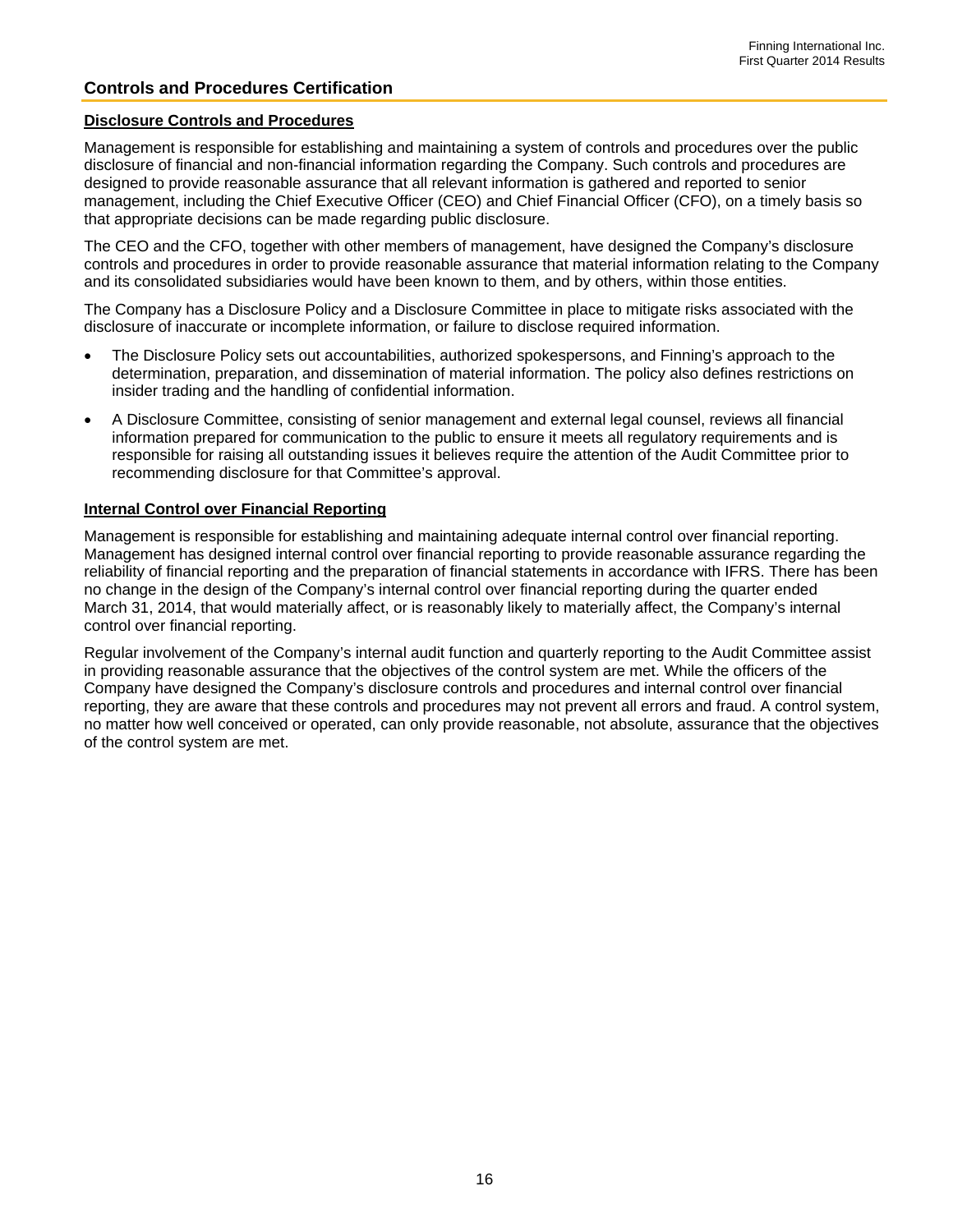## **Selected Quarterly Information**

| \$ millions                             | 2014           |             |                | 2013 |           |                 |                 | 2012<br>(Restated) |                 |                 |
|-----------------------------------------|----------------|-------------|----------------|------|-----------|-----------------|-----------------|--------------------|-----------------|-----------------|
| (except for share and option data)      | Q <sub>1</sub> | Q4          | Q <sub>3</sub> |      | Q2        | Q <sub>1</sub>  | Q4              |                    | Q3              | Q2              |
| Revenue from operations <sup>(1)</sup>  |                |             |                |      |           |                 |                 |                    |                 |                 |
| Canada                                  | \$<br>891.0    | \$<br>873.7 | \$<br>960.5    | \$   | 767.7     | \$<br>756.0     | \$<br>788.2     | \$                 | 768.9           | \$<br>942.8     |
| South America <sup>(2)</sup>            | 549.7          | 674.9       | 597.6          |      | 628.9     | 613.0           | 740.3           |                    | 601.9           | 574.0           |
| UK & Ireland                            | 235.5          | 247.2       | 222.1          |      | 223.5     | 190.9           | 217.2           |                    | 222.9           | 247.7           |
| Total revenue                           | \$1,676.2      | \$1,795.8   | \$1,780.2      |      | \$1,620.1 | \$1,559.9       | \$1,745.7       |                    | \$1,593.7       | \$1,764.5       |
| Net income (1) (3)                      | \$<br>67.9     | \$<br>92.9  | \$<br>86.2     | \$   | 82.7      | \$<br>73.4      | \$<br>102.6     | \$                 | 81.2            | \$<br>78.7      |
| Earnings Per Share <sup>(1)(3)</sup>    |                |             |                |      |           |                 |                 |                    |                 |                 |
| <b>Basic EPS</b>                        | \$<br>0.39     | \$<br>0.54  | \$<br>0.50     | \$   | 0.48      | \$<br>0.43      | \$<br>0.60      | \$                 | 0.47            | \$<br>0.46      |
| <b>Diluted EPS</b>                      | \$<br>0.39     | \$<br>0.54  | \$<br>0.50     | \$   | 0.48      | \$<br>0.43      | \$<br>0.60      | \$                 | 0.47            | \$<br>0.46      |
| Total assets <sup>(1)</sup>             | \$5,353.2      | \$5,057.6   | \$5,138.6      |      | \$5,301.6 | \$5,194.4       | \$5,118.0       |                    | \$4,994.0       | \$5,110.5       |
| Long-term debt                          |                |             |                |      |           |                 |                 |                    |                 |                 |
| Current                                 | \$<br>0.6      | \$<br>0.7   | \$<br>0.6      | \$   | 250.5     | \$<br>358.3     | \$<br>363.6     | \$                 | 361.3           | \$<br>112.3     |
| Non-current                             | 1,393.7        | 1,366.5     | 1,351.4        |      | 1,152.4   | 1,022.5         | 1,012.2         |                    | 1,076.1         | 1,344.7         |
| Total long-term debt <sup>(4)</sup>     | \$1,394.3      | \$1,367.2   | \$1,352.0      |      | \$1,402.9 | \$1,380.8       | \$1,375.8       |                    | \$1,437.4       | \$1,457.0       |
| Cash dividends paid per<br>common share | 15.25c         | 15.25¢      | 15.25¢         |      | 15.25¢    | 14 <sub>c</sub> | 14 <sub>c</sub> |                    | 14 <sub>c</sub> | 14 <sub>c</sub> |
| Common shares outstanding<br>(000's)    | 172,126        | 172,014     | 172,000        |      | 171,999   | 171,971         | 171,910         |                    | 171,905         | 171,880         |
| Options outstanding (000's)             | 5,381          | 5,685       | 5,596          |      | 5,643     | 4,708           | 5,060           |                    | 5,118           | 5,235           |

1) In May 2012, the Company acquired the former Bucyrus distribution and support business in its dealership territories of South America and in the U.K. In October 2012, the Company acquired the former Bucyrus distribution and support business in its Canadian dealership territory. The results of operations and financial position of these acquired businesses have been included in the figures above since the date of acquisition.

The results for 2012 have been restated to reflect the Company's adoption of the amendments to IAS 19, Employee Benefits, for the financial year beginning January 1, 2013.

- 2) In response to the Argentinean government's efforts to balance imports and exports and to manage access to foreign currency exchange, the Company's South American operations began to export an agricultural product from Argentina in the third quarter of 2012. As these export activities are not related to the Company's core business, income and expenses related to these exports have been reported in other income and other expenses effective second quarter of 2013 and comparative periods adjusted accordingly. The Company has not exported agricultural product since Q3 2013.
- The results for 2012 were negatively impacted by the ERP system implementation issues experienced in the Company's Canadian operations. The second, third and fourth quarters of 2012 included costs associated with the ERP system issues of \$0.07, \$0.05 and \$0.04, respectively.
- 4) In April 2012, the Company issued unsecured U.S. \$300 million Notes in the U.S. private placement market due in 2022 2027. Proceeds from the Notes were used to fund the acquisition of the former Bucyrus distribution and support business in the Company's South American operations.

In June 2012, the Company issued \$150 million Medium Term Notes (MTN) due June 13, 2042. Proceeds from the MTN were applied to fund the purchase of the former Bucyrus distribution and support business in the Company's Canadian operations on October 1, 2012. In May 2013, the Company refinanced its £70 million Eurobond, due May 30, 2013, with the issuance of £70 million in unsecured Notes in the U.S. private placement market.

In July 2013, the Company issued unsecured \$200 million MTN due July 3, 2020. Proceeds from the issuance were used to early redeem the Company's \$250 million MTN due September 30, 2013.

 In September 2013, the Company negotiated a two-year extension to its \$1.0 billion global unsecured syndicated committed operating credit facility, under which \$937.5 million was extended to September 2017 from the original maturity of September 2015.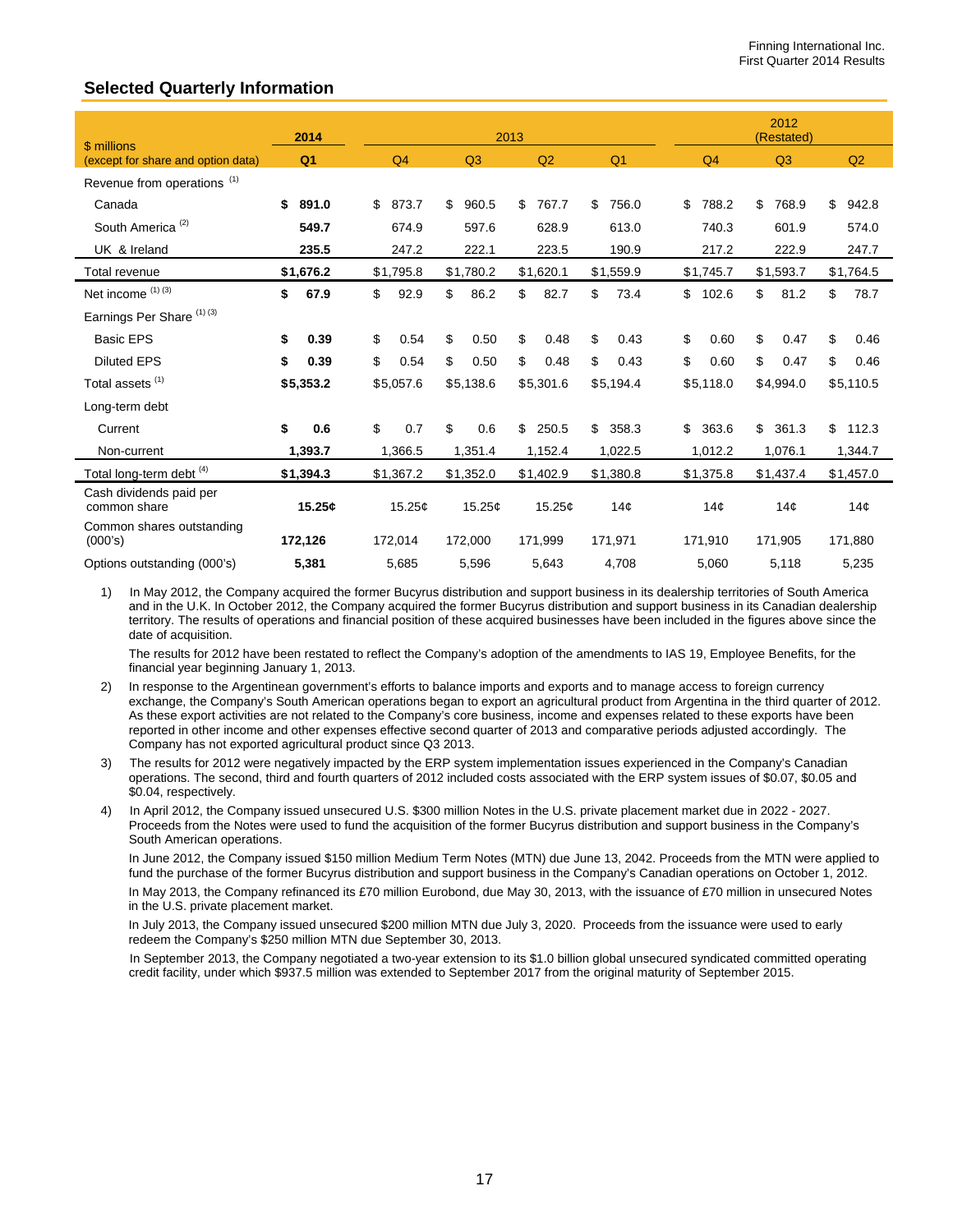#### **New Accounting Pronouncements**

#### **(a) Change in Accounting Policy**

The Company has adopted the following amendments to standards and new International Financial Reporting Interpretations Committee (IFRIC) interpretation for the financial year beginning January 1, 2014:

- Amendments to IAS 19, *Employee Benefits* (effective January 1, 2014) clarifies the accounting by entities with defined benefit plans that require contributions linked only to service in each period. The adoption of this amendment had no impact on the Company's financial position.
- Amendments to IAS 32, *Financial Instruments: Presentation* (effective January 1, 2014) clarifies existing application issues relating to offsetting requirements. The adoption of this amendment had no impact on the Company's financial position.
- IFRIC 21, *Levies* (effective January 1, 2014) provides guidance on the recognition of liabilities to pay levies to government bodies in accordance with legislation. This interpretation had no impact on the Company's financial position.

#### **(b) Future Accounting Pronouncements**

The Company has not applied the following new standards and amendments to standards that have been issued but are not yet effective:

- IFRS 9, *Financial Instruments* (the IASB tentatively decided an effective date of January 1, 2018) introduces new requirements for the classification and measurement of financial assets and financial liabilities. Management is currently assessing the impact of the issued and proposed changes to IFRS 9.
- Amendments to IFRS 8, *Operating Segments* (effective January 1, 2015) require disclosure of the judgments made by management in aggregating operating segments. This includes a description of the segments which have been aggregated and the economic indicators which have been assessed in determining that the aggregated segments share similar economic characteristics. Management is currently assessing the impact of the amendments on its annual financial statement disclosures.

## **Outstanding Share Data**

**As at May 8, 2014**  Common shares outstanding 172,125,500 Options outstanding 5,363,405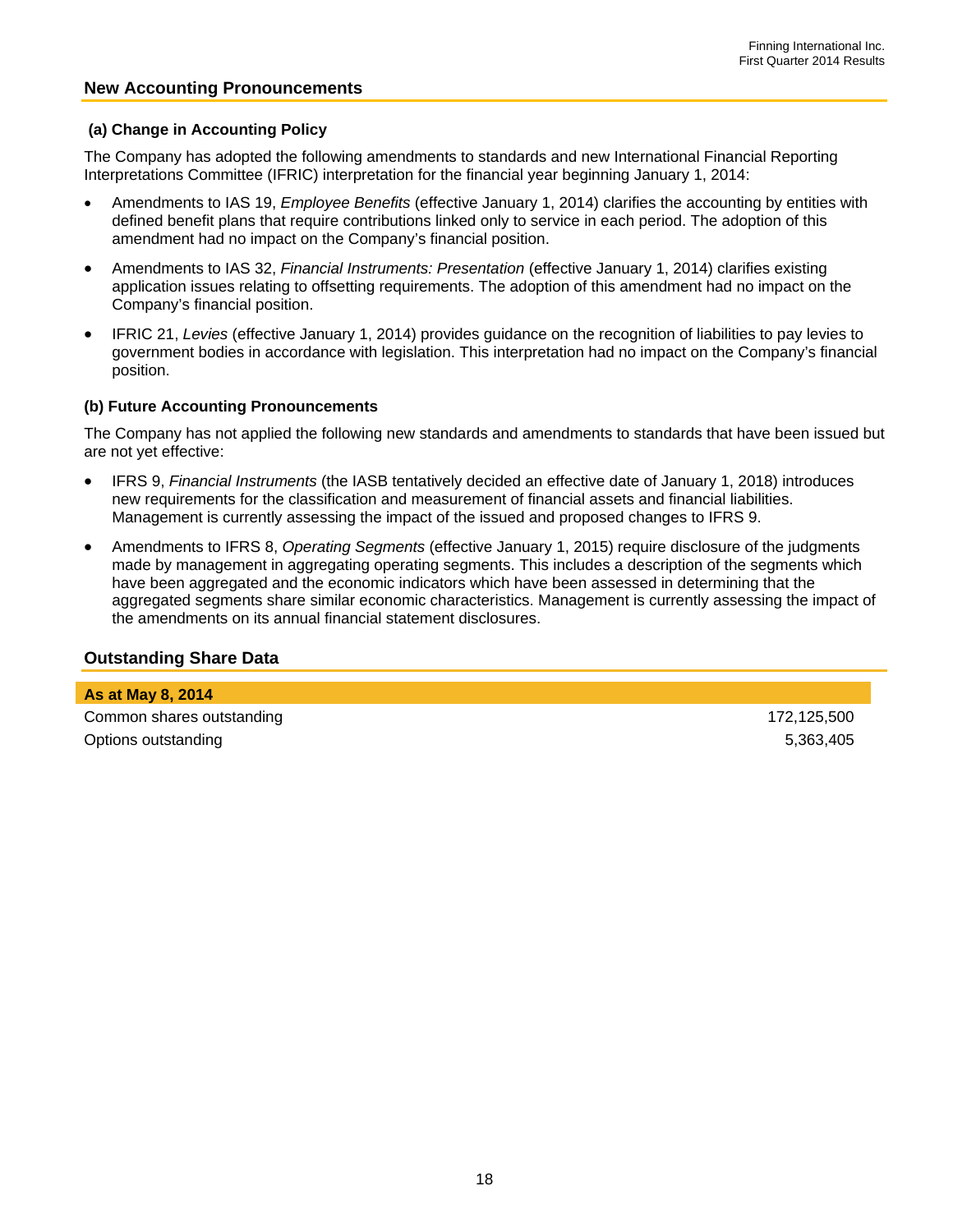#### *Forward-Looking Disclaimer*

This report contains statements about the Company's business outlook, objectives, plans, strategic priorities and other statements that are not historical facts. A statement Finning makes is forward-looking when it uses what the Company knows and expects today to make a statement about the future. Forward-looking statements may include words such as aim, anticipate, assumption, believe, could, expect, goal, guidance, intend, may, objective, outlook, plan, project, seek, should, strategy, strive, target, and will. Forward-looking statements in this report include, but are not limited to, statements with respect to: expectations with respect to the economy and associated impact on the Company's financial results; expected revenue; EBIT margin; ROIC; market share growth; expected results from service excellence action plans; anticipated asset utilization, inventory turns and parts service levels; the expected target range of the Company's net debt to invested capital ratio; and the expected target range of the Company's dividend payout ratio. All such forwardlooking statements are made pursuant to the 'safe harbour' provisions of applicable Canadian securities laws.

Unless otherwise indicated by us, forward-looking statements in this report reflect Finning's expectations at May 13, 2014. Except as may be required by Canadian securities laws, Finning does not undertake any obligation to update or revise any forward-looking statement, whether as a result of new information, future events, or otherwise.

Forward-looking statements, by their very nature, are subject to numerous risks and uncertainties and are based on several assumptions which give rise to the possibility that actual results could differ materially from the expectations expressed in or implied by such forward-looking statements and that Finning's business outlook, objectives, plans, strategic priorities and other statements that are not historical facts may not be achieved. As a result, Finning cannot guarantee that any forward-looking statement will materialize. Factors that could cause actual results or events to differ materially from those expressed in or implied by these forward-looking statements include: general economic and market conditions; foreign exchange rates; commodity prices; the level of customer confidence and spending, and the demand for, and prices of, Finning's products and services; Finning's dependence on the continued market acceptance of Caterpillar's products and Caterpillar's timely supply of parts and equipment; Finning's ability to continue to improve productivity and operational efficiencies while continuing to maintain customer service; Finning's ability to manage cost pressures as growth in revenues occur; Finning's ability to reduce costs in response to slowing activity levels; Finning's ability to attract sufficient skilled labour resources to meet growing product support demand; Finning's ability to negotiate and renew collective bargaining agreements with satisfactory terms for Finning's employees and the Company; the intensity of competitive activity; Finning's ability to raise the capital needed to implement its business plan; regulatory initiatives or proceedings, litigation and changes in laws or regulations; stock market volatility; changes in political and economic environments for operations; the integrity, reliability, availability and benefits from information technology and the data processed by that technology. Forward-looking statements are provided in this report for the purpose of giving information about management's current expectations and plans and allowing investors and others to get a better understanding of Finning's operating environment. However, readers are cautioned that it may not be appropriate to use such forward-looking statements for any other purpose.

Forward-looking statements made in this report are based on a number of assumptions that Finning believed were reasonable on the day the Company made the forward-looking statements. Refer in particular to the Outlook section of this MD&A. Some of the assumptions, risks, and other factors which could cause results to differ materially from those expressed in the forward-looking statements contained in this report are discussed in Section 4 of the Company's current AIF.

Finning cautions readers that the risks described in the AIF are not the only ones that could impact the Company. Additional risks and uncertainties not currently known to the Company or that are currently deemed to be immaterial may also have a material adverse effect on Finning's business, financial condition, or results of operations.

Except as otherwise indicated, forward-looking statements do not reflect the potential impact of any non-recurring or other unusual items or of any dispositions, mergers, acquisitions, other business combinations or other transactions that may be announced or that may occur after the date hereof. The financial impact of these transactions and non-recurring and other unusual items can be complex and depends on the facts particular to each of them. Finning therefore cannot describe the expected impact in a meaningful way or in the same way Finning presents known risks affecting its business.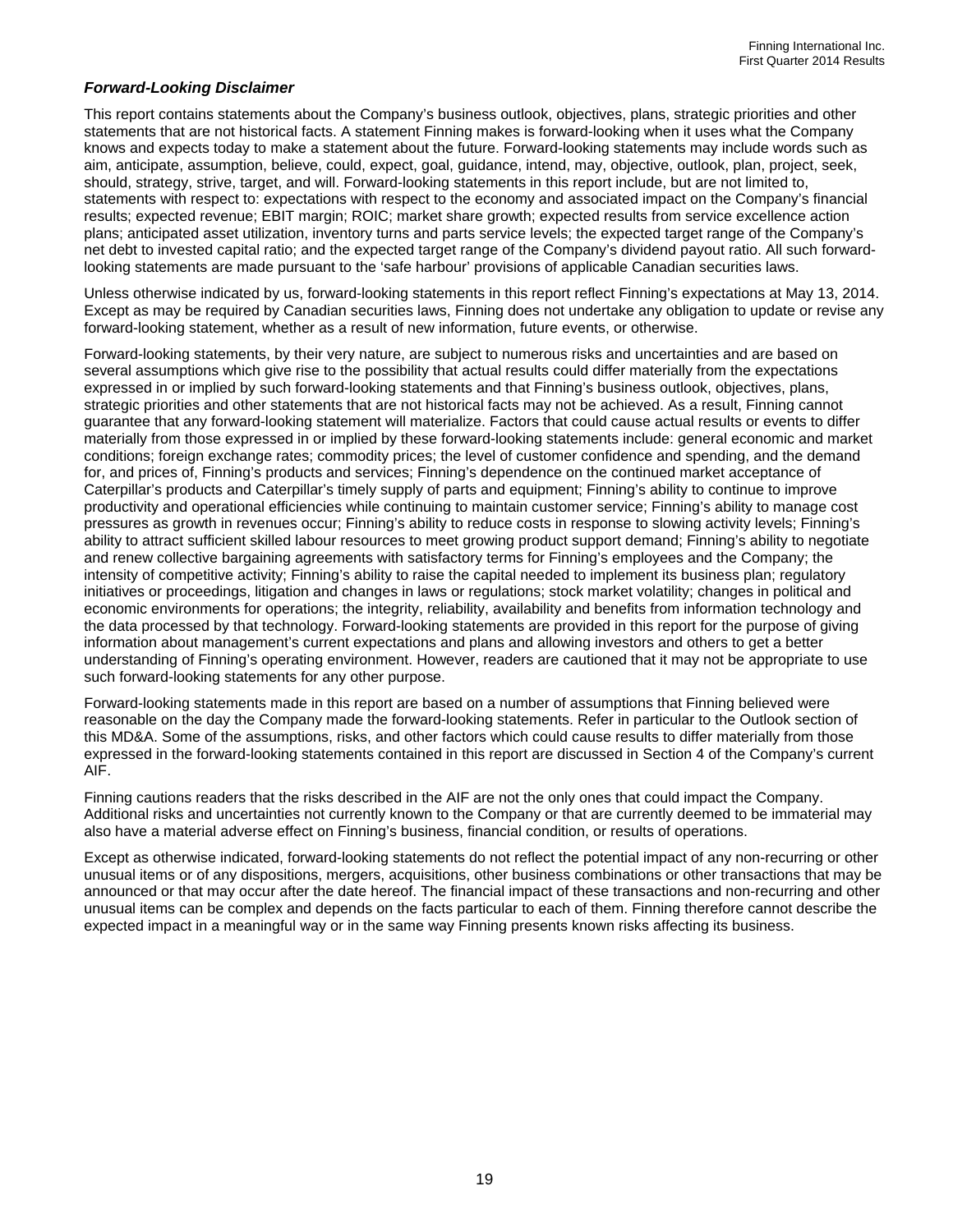## **UNAUDITED INTERIM CONDENSED CONSOLIDATED STATEMENTS OF FINANCIAL POSITION**

| (Canadian \$ thousands)                                   | March 31,<br>2014 | December 31,<br>2013 |  |  |
|-----------------------------------------------------------|-------------------|----------------------|--|--|
|                                                           |                   |                      |  |  |
| <b>ASSETS</b>                                             |                   |                      |  |  |
| <b>Current assets</b>                                     |                   |                      |  |  |
| Cash and cash equivalents                                 | \$<br>210,439     | \$<br>176,268        |  |  |
| Accounts receivable                                       | 1,004,752         | 963,733              |  |  |
| Service work in progress                                  | 120,478           | 101,544              |  |  |
| Inventories                                               | 1,945,441         | 1,755,808            |  |  |
| Income tax recoverable                                    | 6,180             | 9,086                |  |  |
| Other assets                                              | 266,299           | 242,172              |  |  |
| Total current assets                                      | 3,553,589         | 3,248,611            |  |  |
| Property, plant, and equipment                            | 667,819           | 668,094              |  |  |
| Rental equipment                                          | 397,985           | 414,126              |  |  |
| Intangible assets                                         | 71,021            | 75,881               |  |  |
| <b>Distribution network</b>                               | 329,181           | 320,300              |  |  |
| Goodwill                                                  | 116,816           | 114,131              |  |  |
| Investment in and advances to joint venture and associate | 79,181            | 77,988               |  |  |
| Finance assets                                            | 33,147            | 36,065               |  |  |
| Deferred tax assets                                       | 53,951            | 53,216               |  |  |
| Other assets                                              | 50,481            | 49,156               |  |  |
| <b>Total assets</b>                                       | \$5,353,171       | \$5,057,568          |  |  |
| <b>LIABILITIES</b>                                        |                   |                      |  |  |
| <b>Current liabilities</b>                                |                   |                      |  |  |
| Short-term debt                                           | \$<br>279,242     | \$<br>89,423         |  |  |
| Accounts payable and accruals                             | 1,039,157         | 1,010,747            |  |  |
| Income tax payable                                        | 13,570            | 6,409                |  |  |
| Provisions                                                | 95,779            | 93,978               |  |  |
| Deferred revenue                                          | 289,655           | 332,040              |  |  |
| Derivative liabilities (Note 4)                           | 12,703            | 16,045               |  |  |
| Current portion of long-term debt                         | 575               | 643                  |  |  |
| <b>Total current liabilities</b>                          | 1,730,681         | 1,549,285            |  |  |
| Long-term debt                                            | 1,393,759         | 1,366,512            |  |  |
| Long-term obligations                                     | 82,819            | 80,486               |  |  |
| Net employee benefit obligations                          | 136,002           | 144,930              |  |  |
| Provisions                                                | 7,066             | 6,528                |  |  |
| Deferred revenue                                          | 8,362             | 9,931                |  |  |
| Deferred tax liabilities                                  | 43,442            | 42,132               |  |  |
| <b>Total liabilities</b>                                  | 3,402,131         | 3,199,804            |  |  |
| <b>SHAREHOLDERS' EQUITY</b>                               |                   |                      |  |  |
| Share capital                                             | 574,506           | 573,165              |  |  |
| Contributed surplus                                       | 40,996            | 40,296               |  |  |
| Accumulated other comprehensive income                    | 61,176            | 13,803               |  |  |
| Retained earnings                                         | 1,274,362         | 1,230,500            |  |  |
| Total shareholders' equity                                | 1,951,040         | 1,857,764            |  |  |
| Total liabilities and shareholder's equity                | \$5,353,171       | \$5,057,568          |  |  |

The accompanying Notes to the Interim Condensed Consolidated Financial Statements are an integral part of these statements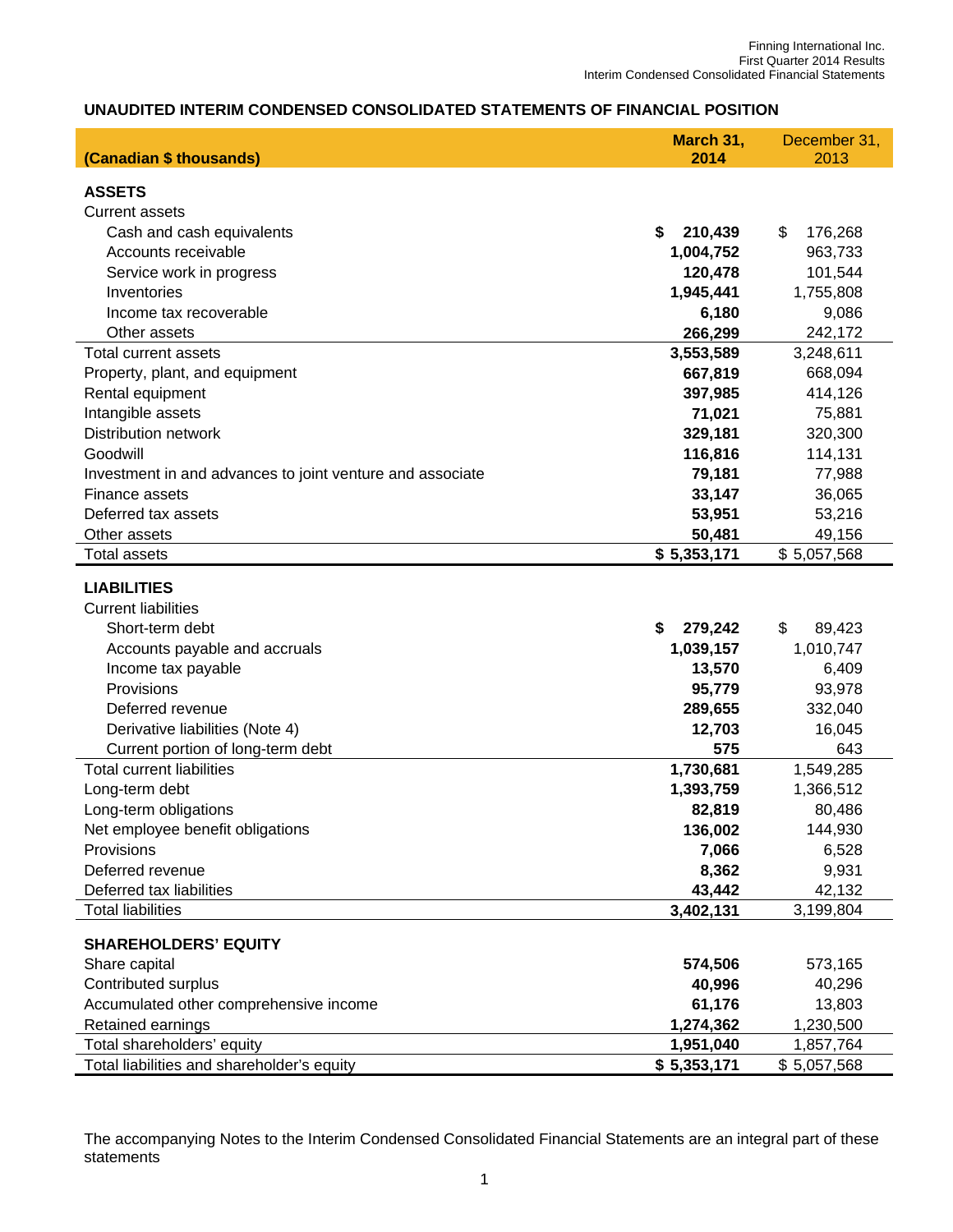## **UNAUDITED INTERIM CONDENSED CONSOLIDATED STATEMENTS OF INCOME**

| <b>Three months ended March 31</b>                          |          |               |           |              |  |  |  |
|-------------------------------------------------------------|----------|---------------|-----------|--------------|--|--|--|
| (Canadian \$ thousands, except share and per share amounts) |          | 2014          |           | 2013         |  |  |  |
| Revenue                                                     |          |               |           |              |  |  |  |
| New equipment                                               | \$       | 692,818       | \$        | 643,891      |  |  |  |
| Used equipment                                              |          | 58,870        | 60,077    |              |  |  |  |
| Equipment rental                                            |          | 87,571        | 93,041    |              |  |  |  |
| Product support                                             |          | 830,194       | 761,320   |              |  |  |  |
| Other                                                       |          | 6,770         |           | 1,597        |  |  |  |
| <b>Total revenue</b>                                        |          | 1,676,223     |           | 1,559,926    |  |  |  |
| Cost of sales                                               |          | (1, 177, 138) |           | (1,061,507)  |  |  |  |
| Gross profit                                                |          | 499,085       | 498,419   |              |  |  |  |
| Selling, general, and administrative expenses               |          | (388, 181)    |           | (381, 956)   |  |  |  |
| Equity earnings of joint venture and associate              |          | 725           |           | 2,744        |  |  |  |
| Other income (Note 2)                                       |          | 42            | 24,549    |              |  |  |  |
| Other expenses (Note 2)                                     |          | (883)         | (26, 682) |              |  |  |  |
| Earnings before finance costs and income taxes              |          | 110,788       | 117,074   |              |  |  |  |
| Finance costs (Note 3)                                      |          | (20, 503)     |           | (21, 539)    |  |  |  |
| Income before provision for income taxes                    |          | 90,285        |           | 95,535       |  |  |  |
| Provision for income taxes                                  |          | (22, 378)     |           | (22, 147)    |  |  |  |
| Net income                                                  | \$       | 67,907        | \$        | 73,388       |  |  |  |
| Earnings per share (Note 5)<br>Basic<br><b>Diluted</b>      | \$<br>\$ | 0.39<br>0.39  | \$<br>\$  | 0.43<br>0.43 |  |  |  |
| Weighted average number of shares outstanding               |          |               |           |              |  |  |  |

Basic **172,070,600** 171,935,771 Diluted **172,906,230** 172,444,253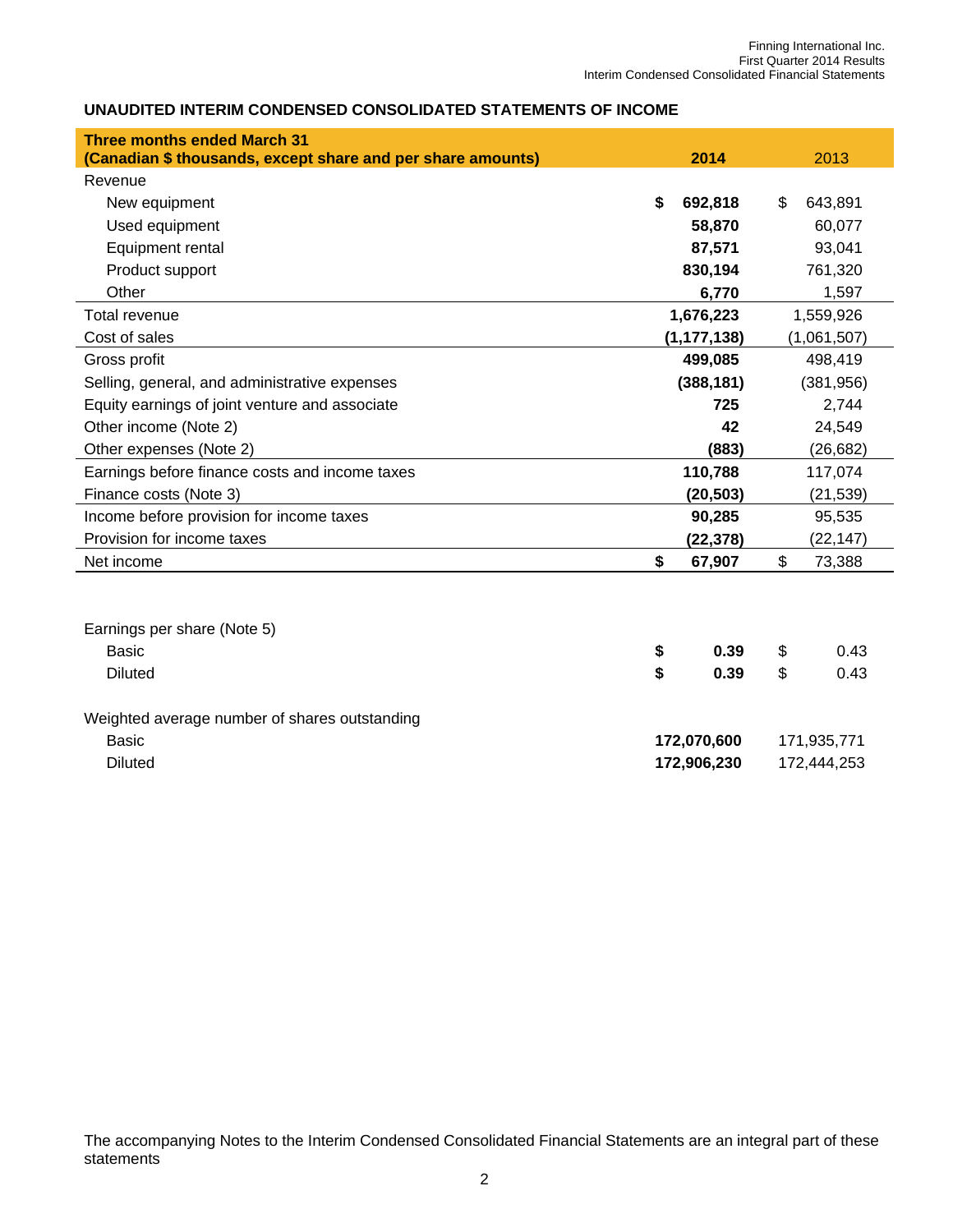## **UNAUDITED INTERIM CONDENSED CONSOLIDATED STATEMENTS OF COMPREHENSIVE INCOME**

| <b>Three months ended March 31</b><br>(Canadian \$ thousands)                        |   | 2014      | 2013         |
|--------------------------------------------------------------------------------------|---|-----------|--------------|
| Net income                                                                           | S | 67,907    | \$<br>73,388 |
| Other comprehensive income (loss), net of income tax                                 |   |           |              |
| Items that may be reclassified subsequently to net income:                           |   |           |              |
| Foreign currency translation adjustments                                             |   | 75,761    | 17,077       |
| Unrealized loss on net investment hedges                                             |   | (27, 496) | (8,574)      |
| Income tax recovery on net investment hedges                                         |   | 260       | 583          |
| Foreign currency translation and loss on net investment hedges, net of<br>income tax |   | 48,525    | 9,086        |
| Unrealized gain (loss) on cash flow hedges                                           |   | (2,621)   | 1,554        |
| Realized loss (gain) on cash flow hedges, reclassified to earnings                   |   | 1,198     | (1,568)      |
| Income tax recovery (expense) on cash flow hedges                                    |   | 271       | (24)         |
| Loss on cash flow hedges, net of income tax                                          |   | (1,152)   | (38)         |
| Items that will not be reclassified subsequently to net income:                      |   |           |              |
| Actuarial gain (loss)                                                                |   | 2,676     | (4,353)      |
| Income tax (expense) recovery on actuarial gain (loss)                               |   | (473)     | 1,423        |
| Actuarial gain (loss), net of income tax                                             |   | 2,203     | (2,930)      |
| Total comprehensive income                                                           |   | 117,483   | \$<br>79,506 |

#### **UNAUDITED INTERIM CONDENSED CONSOLIDATED STATEMENTS OF SHAREHOLDERS' EQUITY**

| (Canadian \$ thousands, except<br>share amounts) | <b>Share Capital</b><br><b>Shares</b> | <b>Amount</b> | <b>Contributed</b><br><b>Surplus</b> | <b>Accumulated Other</b><br><b>Comprehensive Income</b><br>(Loss)<br><b>Foreign</b><br><b>Currency</b><br><b>Translation</b><br>and Gain /<br>(Loss) on<br><b>Net</b><br><b>Investment</b><br><b>Hedges</b> | Gain /<br>(Loss) on<br><b>Cash Flow</b><br><b>Hedges</b> | <b>Retained</b><br><b>Earnings</b> | <b>Total</b> |
|--------------------------------------------------|---------------------------------------|---------------|--------------------------------------|-------------------------------------------------------------------------------------------------------------------------------------------------------------------------------------------------------------|----------------------------------------------------------|------------------------------------|--------------|
| Balance, January 1, 2013                         | 171,909,758                           | \$<br>571,100 | \$<br>36,046                         | \$<br>(43, 868)                                                                                                                                                                                             | \$<br>(6,606)                                            | \$1,009,882                        | \$1,566,554  |
| Net income                                       |                                       |               |                                      |                                                                                                                                                                                                             |                                                          | 73,388                             | 73,388       |
| Other comprehensive income (loss)                |                                       |               |                                      | 9,086                                                                                                                                                                                                       | (38)                                                     | (2,930)                            | 6,118        |
| Total comprehensive income (loss)                |                                       |               |                                      | 9,086                                                                                                                                                                                                       | (38)                                                     | 70,458                             | 79,506       |
| Issued on exercise of share options              | 61,020                                | 1,067         | (1,004)                              |                                                                                                                                                                                                             |                                                          |                                    | 63           |
| Share option expense                             |                                       |               | 1,131                                |                                                                                                                                                                                                             |                                                          |                                    | 1,131        |
| Dividends on common shares                       |                                       |               |                                      |                                                                                                                                                                                                             |                                                          | (24, 072)                          | (24, 072)    |
| Balance, March 31, 2013                          | 171,970,778                           | \$<br>572,167 | \$<br>36,173                         | \$<br>(34, 782)                                                                                                                                                                                             | \$<br>(6, 644)                                           | \$1,056,268                        | \$1,623,182  |
|                                                  |                                       |               |                                      |                                                                                                                                                                                                             |                                                          |                                    |              |
| Balance, January 1, 2014                         | 172,014,230                           | \$<br>573,165 | \$<br>40,296                         | \$<br>28,103                                                                                                                                                                                                | \$<br>(14, 300)                                          | \$1,230,500                        | \$1,857,764  |
| Net income                                       |                                       |               |                                      |                                                                                                                                                                                                             |                                                          | 67,907                             | 67,907       |
| Other comprehensive income (loss)                |                                       |               |                                      | 48,525                                                                                                                                                                                                      | (1, 152)                                                 | 2,203                              | 49,576       |
| Total comprehensive income (loss)                |                                       |               |                                      | 48,525                                                                                                                                                                                                      | (1, 152)                                                 | 70,110                             | 117,483      |
| Issued on exercise of share options              | 111,270                               | 1,341         | (1, 240)                             |                                                                                                                                                                                                             |                                                          |                                    | 101          |
| Share option expense                             |                                       |               | 1,940                                |                                                                                                                                                                                                             |                                                          |                                    | 1,940        |
| Dividends on common shares                       |                                       |               |                                      |                                                                                                                                                                                                             |                                                          | (26, 248)                          | (26, 248)    |
| Balance, March 31, 2014                          | 172,125,500                           | \$<br>574,506 | \$<br>40,996                         | \$<br>76,628                                                                                                                                                                                                | \$<br>(15, 452)                                          | \$1,274,362                        | \$1,951,040  |

The accompanying Notes to the Interim Condensed Consolidated Financial Statements are an integral part of these statements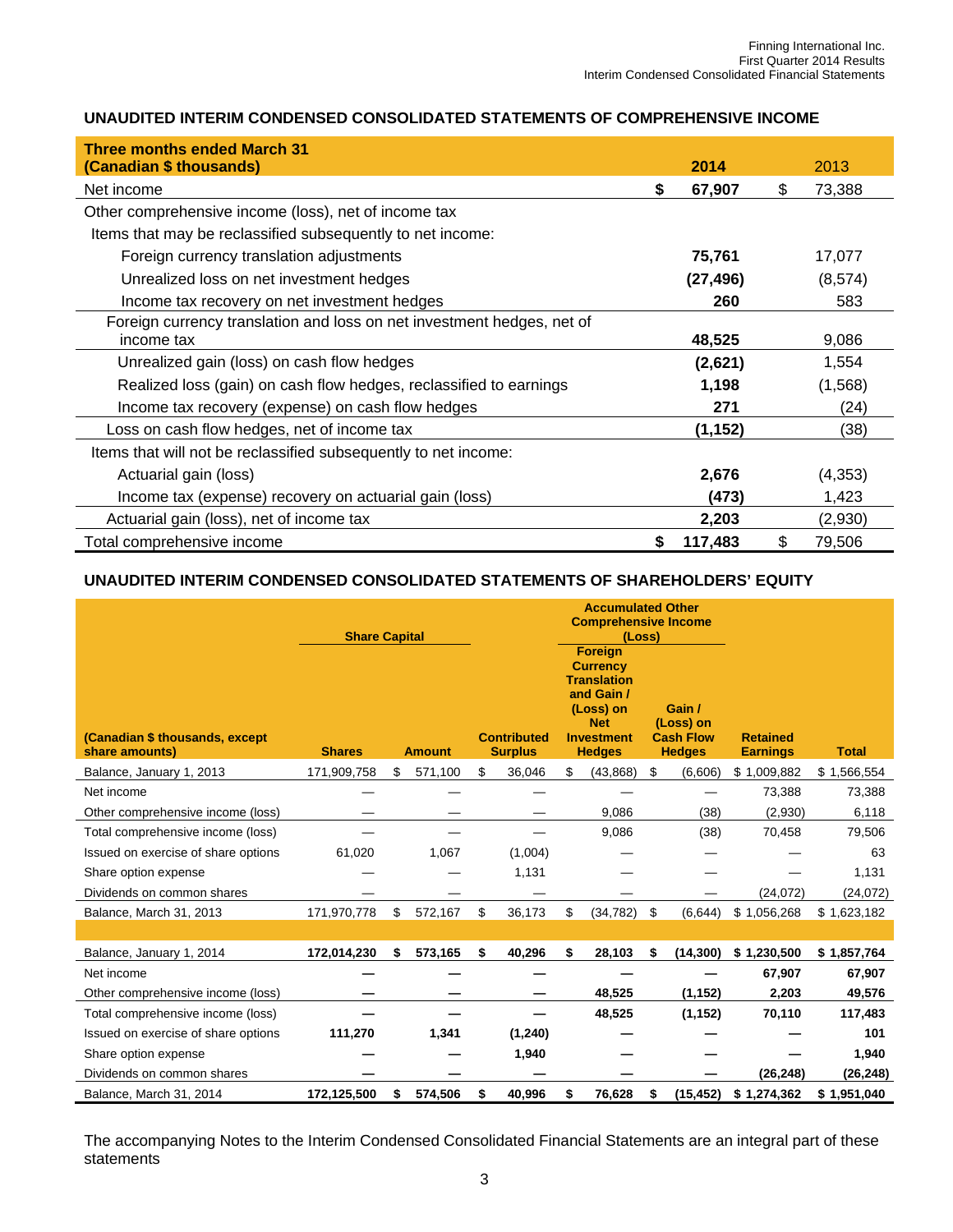## **UNAUDITED INTERIM CONDENSED CONSOLIDATED STATEMENTS OF CASH FLOW**

| <b>Three months ended March 31</b>                                  |               |               |
|---------------------------------------------------------------------|---------------|---------------|
| (Canadian \$ thousands)                                             | 2014          | 2013          |
| <b>OPERATING ACTIVITIES</b>                                         |               |               |
| Net income                                                          | \$<br>67,907  | \$<br>73,388  |
| Adjusting for:                                                      |               |               |
| Depreciation and amortization                                       | 54,896        | 52,175        |
| Gain on sale of rental equipment and property, plant, and equipment | (2,079)       | (2,597)       |
| Equity earnings of joint venture and associate                      | (725)         | (2,744)       |
| Share-based payment expense                                         | 2,411         | 3,135         |
| Provision for income taxes                                          | 22,378        | 22,147        |
| Finance costs                                                       | 20,503        | 21,539        |
| Defined benefit and other post-employment benefit expense           | 3,655         | 4,865         |
| Changes in operating assets and liabilities (Note 6)                | (279, 750)    | (193, 858)    |
| Additions to rental equipment                                       | (49, 109)     | (46, 293)     |
| Proceeds on disposal of rental equipment                            | 48,512        | 36,454        |
| Equipment leased to customers, net of disposals                     |               | 140           |
| Interest paid                                                       | (6, 715)      | (11, 829)     |
| Income tax paid                                                     | (9,758)       | (22, 697)     |
| Cash flow used in operating activities                              | (127, 874)    | (66, 175)     |
| <b>INVESTING ACTIVITIES</b>                                         |               |               |
| Additions to property, plant, and equipment and intangible assets   | (15, 855)     | (27, 409)     |
| Proceeds on disposal of property, plant, and equipment              | 9,565         | 156           |
| Investment in associate                                             |               | (4, 542)      |
| Cash flow used in investing activities                              | (6, 290)      | (31, 795)     |
| <b>FINANCING ACTIVITIES</b>                                         |               |               |
| Increase in short-term debt                                         | 188,039       | 121,687       |
| Decrease in long-term debt                                          | (250)         | (133)         |
| Issue of common shares on exercise of share options                 | 101           | 63            |
| Dividends paid                                                      | (26, 248)     | (24, 072)     |
| Cash flow provided by financing activities                          | 161,642       | 97,545        |
| Effect of currency translation on cash balances                     | 6,693         | 1,701         |
| Increase in cash and cash equivalents                               | 34,171        | 1,276         |
| Cash and cash equivalents, beginning of period                      | 176,268       | 114,924       |
| Cash and cash equivalents, end of period (Note 6)                   | \$<br>210,439 | \$<br>116,200 |

The accompanying Notes to the Interim Condensed Consolidated Financial Statements are an integral part of these statements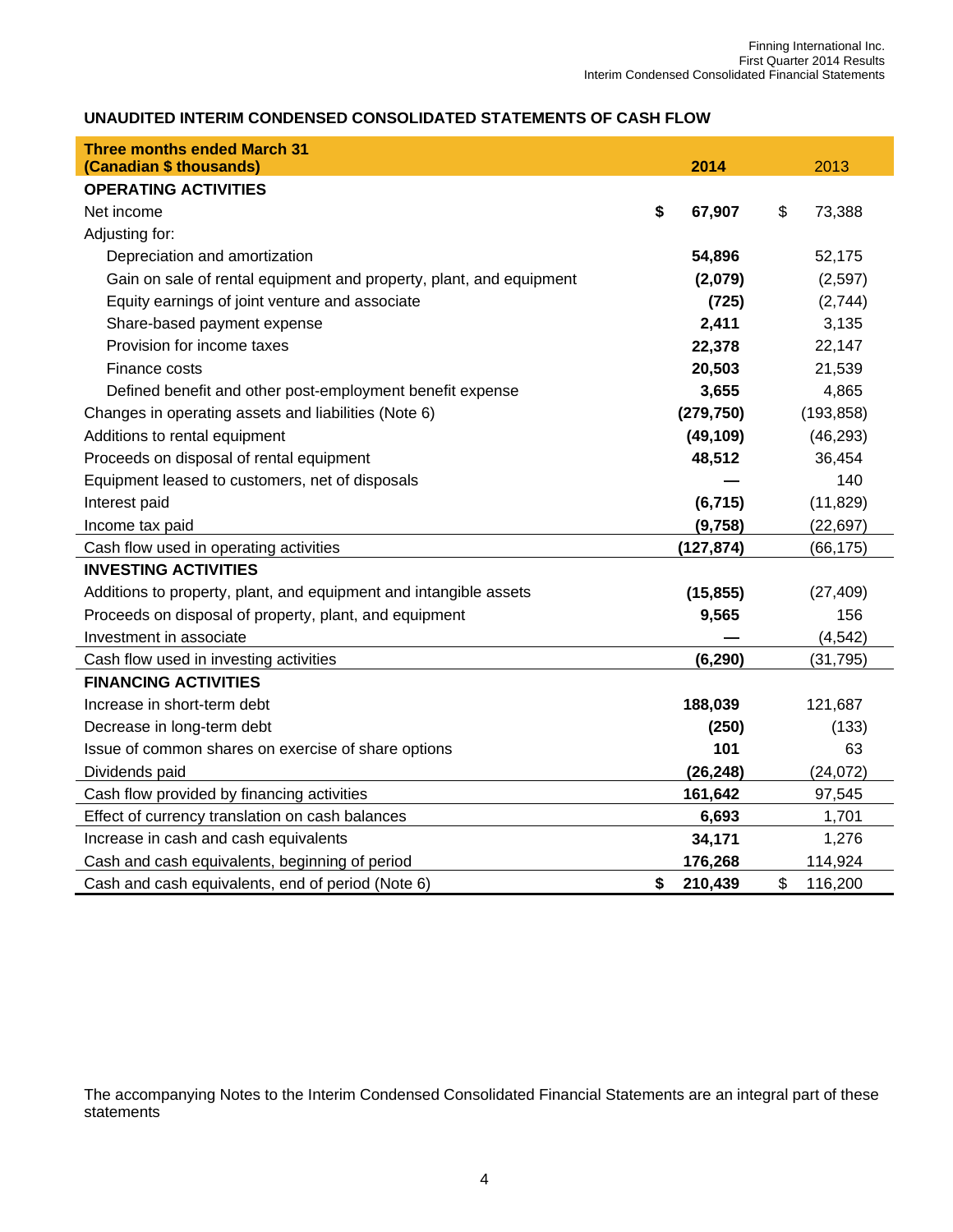## **1. SIGNIFICANT ACCOUNTING POLICIES**

These unaudited interim condensed consolidated financial statements (Interim Statements) of Finning International Inc. ("Finning" or "Company") and its subsidiaries were prepared in accordance with International Accounting Standard (IAS) 34, *Interim Financial Reporting,* as issued by the International Accounting Standard Board (IASB). Accordingly, certain information and footnote disclosure normally included in annual financial statements prepared in accordance with International Financial Reporting Standards (IFRS) have been omitted or condensed, and therefore these Interim Statements should be read in conjunction with the December 31, 2013 audited annual consolidated financial statements and the notes.

These Interim Statements are based on the IFRS and International Financial Reporting Interpretations Committee (IFRIC) interpretations issued and effective as of May 13, 2014, the date these Interim Statements were authorized for issuance by the Company's Board of Directors, and follow the same accounting policies and methods of computation as the most recent annual consolidated financial statements, except for the impact of the changes in accounting policy disclosed below:

## **(a) Change in Accounting Policy**

The Company has adopted the following amendments to standards and new IFRIC interpretation for the financial year beginning January 1, 2014:

- Amendments to IAS 19, *Employee Benefits* (effective January 1, 2014) clarifies the accounting by entities with defined benefit plans that require contributions linked only to service in each period. The adoption of this amendment had no impact on the Company's financial position.
- Amendments to IAS 32, *Financial Instruments: Presentation* (effective January 1, 2014) clarifies existing application issues relating to offsetting requirements. The adoption of this amendment had no impact on the Company's financial position.
- IFRIC 21, *Levies* (effective January 1, 2014) provides guidance on the recognition of liabilities to pay levies to government bodies in accordance with legislation. This interpretation had no impact on the Company's financial position.

## **(b) Future Accounting Pronouncements**

The Company has not applied the following new standards and amendments to standards that have been issued but are not yet effective:

- IFRS 9, *Financial Instruments* (the IASB tentatively decided an effective date of January 1, 2018) introduces new requirements for the classification and measurement of financial assets and financial liabilities. Management is currently assessing the impact of the issued and proposed changes to IFRS 9.
- Amendments to IFRS 8, *Operating Segments* (effective January 1, 2015) require disclosure of the judgments made by management in aggregating operating segments. This includes a description of the segments which have been aggregated and the economic indicators which have been assessed in determining that the aggregated segments share similar economic characteristics. Management is currently assessing the impact of the amendments on its annual financial statement disclosures.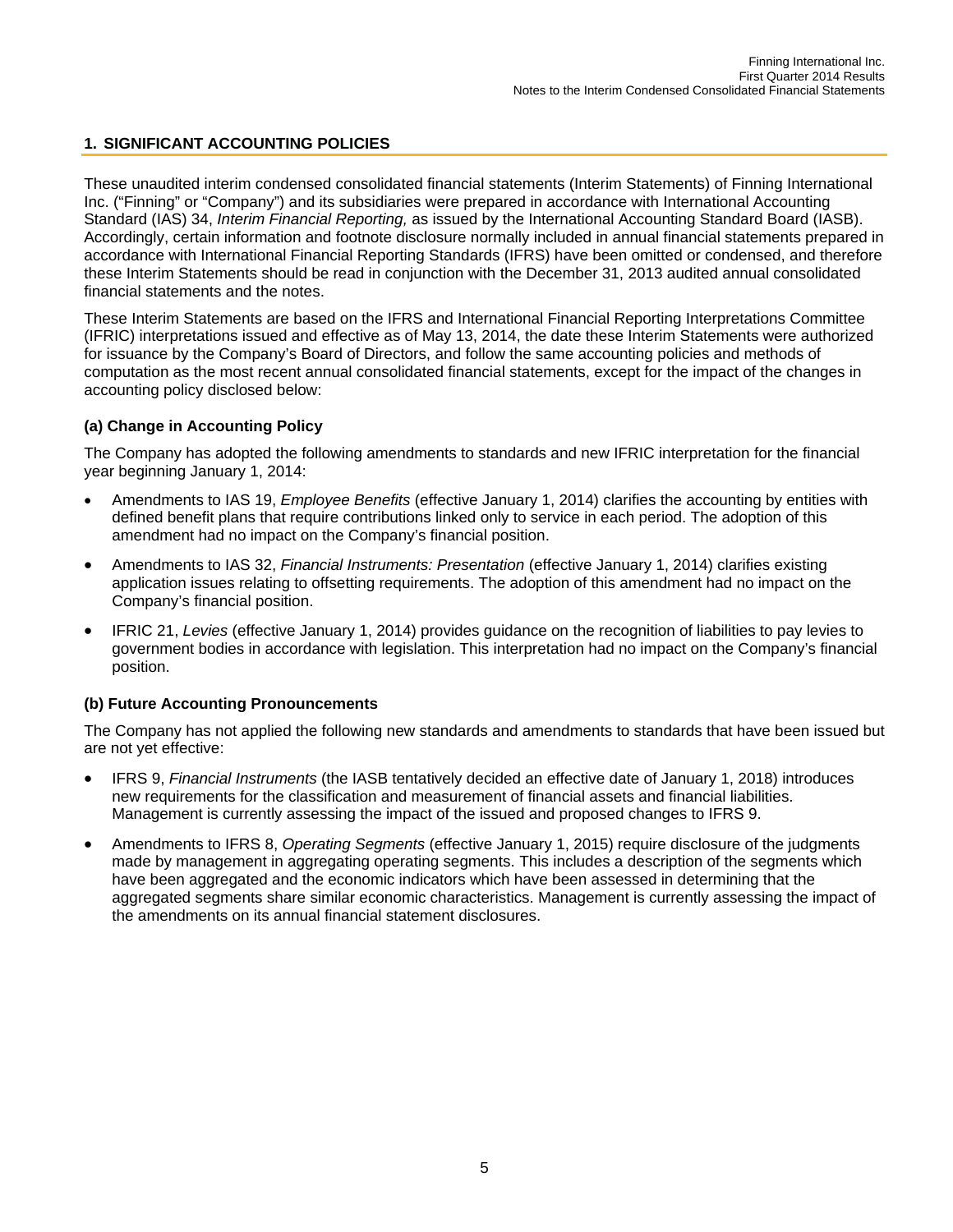### **2. OTHER INCOME AND OTHER EXPENSES**

Other income includes the following items:

| <b>Three months ended March 31</b><br>(\$ thousands) | 2014 | 2013   |  |
|------------------------------------------------------|------|--------|--|
| Export of agricultural product (a)                   | 42   | 24.549 |  |
|                                                      | 42   | 24.549 |  |

Other expenses include the following items:

| <b>Three months ended March 31</b><br>(\$ thousands) | 2014 | 2013   |  |
|------------------------------------------------------|------|--------|--|
| Costs of export of agricultural product (a)          | 158  | 25.398 |  |
| Project costs (b)                                    | 725  | 1.284  |  |
|                                                      | 883  | 26.682 |  |

(a) In response to the Argentinean government's efforts to balance imports and exports and to manage access to foreign currency exchange, the Company's South American operations began to export an agricultural product from Argentina in the third quarter of 2012. As these export activities are not related to the Company's core business, income and expenses related to these exports have been reported in other income and other expenses effective second quarter 2013, and comparative figures in the statement of income have been adjusted accordingly.

(b) Project costs relate to the implementation of a new Enterprise Resource Planning (ERP) system for the Company's global operations.

#### **3. FINANCE COSTS**

Finance costs include the following items:

| <b>Three months ended March 31</b><br>(\$ thousands)                  | 2014        | 2013         |
|-----------------------------------------------------------------------|-------------|--------------|
| Short-term debt                                                       | \$<br>2.108 | \$<br>1.624  |
| Long-term debt                                                        | 15.730      | 17,209       |
| Interest on debt securities                                           | 17,838      | 18,833       |
| Loss on interest rate derivatives                                     | 220         | 367          |
| Net interest on pension and other post-employment benefit obligations | 1.215       | 1,230        |
| Other finance related expenses                                        | 1.235       | 1,214        |
|                                                                       | 20,508      | 21.644       |
| Less:                                                                 |             |              |
| Borrowing costs capitalized to property, plant, and equipment         | (5)         | (105)        |
| Finance costs                                                         | 20,503      | \$<br>21.539 |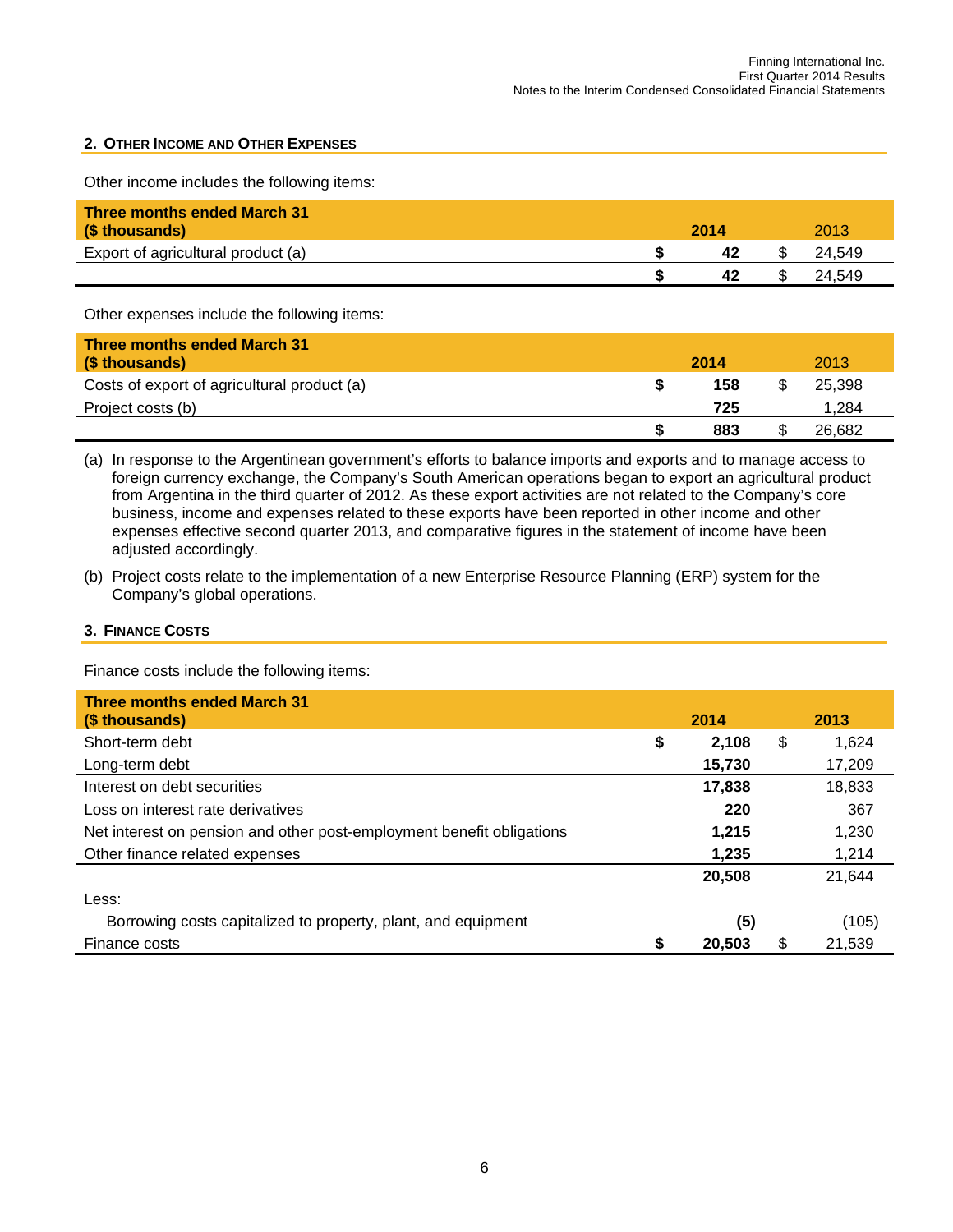## **4. FINANCIAL INSTRUMENTS**

## **Fair Values**

The following table provides an analysis of financial instruments that are measured subsequent to initial recognition at fair value, grouped into Levels 1 to 3 based on the degree to which fair value is observable:

Level 1 – quoted prices in active markets for identical securities

Level 2 – significant observable inputs other than quoted prices included in Level 1

Level 3 – significant unobservable inputs

| <b>March 31, 2014</b><br>(\$ thousands)                    | Level 1 | Level 2         |      | Level 3 | <b>Total</b>    |
|------------------------------------------------------------|---------|-----------------|------|---------|-----------------|
| Financial assets at fair value through profit or loss      |         |                 |      |         |                 |
| Foreign currency forward contracts                         |         | 1,106           | \$   |         | 1,106           |
| Total                                                      | \$      | \$<br>1,106     | \$   |         | \$<br>1,106     |
|                                                            |         |                 |      |         |                 |
| Financial liabilities at fair value through profit or loss |         |                 |      |         |                 |
| Foreign currency forward contracts                         | \$      | \$<br>(7, 567)  | - \$ |         | (7, 567)        |
| Variable rate share forward contract                       |         | (5, 136)        |      |         | (5, 136)        |
| Total                                                      | \$      | \$<br>(12,703)  | \$   |         | \$<br>(12,703)  |
|                                                            |         |                 |      |         |                 |
| December 31, 2013<br>(\$ thousands)                        | Level 1 | Level 2         |      | Level 3 | Total           |
| Financial assets at fair value through profit or loss      |         |                 |      |         |                 |
| Foreign currency forward contracts                         | \$      | \$<br>1,403     | \$   |         | \$<br>1,403     |
| Total                                                      | \$      | \$<br>1,403     | \$   |         | \$<br>1,403     |
|                                                            |         |                 |      |         |                 |
| Financial liabilities at fair value through profit or loss |         |                 |      |         |                 |
| Foreign currency forward contracts                         | \$      | \$<br>(4,372)   | -\$  |         | \$<br>(4,372)   |
| Variable rate share forward contract                       |         | (11, 673)       |      |         | (11,673)        |
| Total                                                      | \$      | \$<br>(16, 045) | \$   |         | \$<br>(16, 045) |

The Company did not move any instruments between levels of the fair value hierarchy during the three months ended March 31, 2014 and year ended December 31, 2013.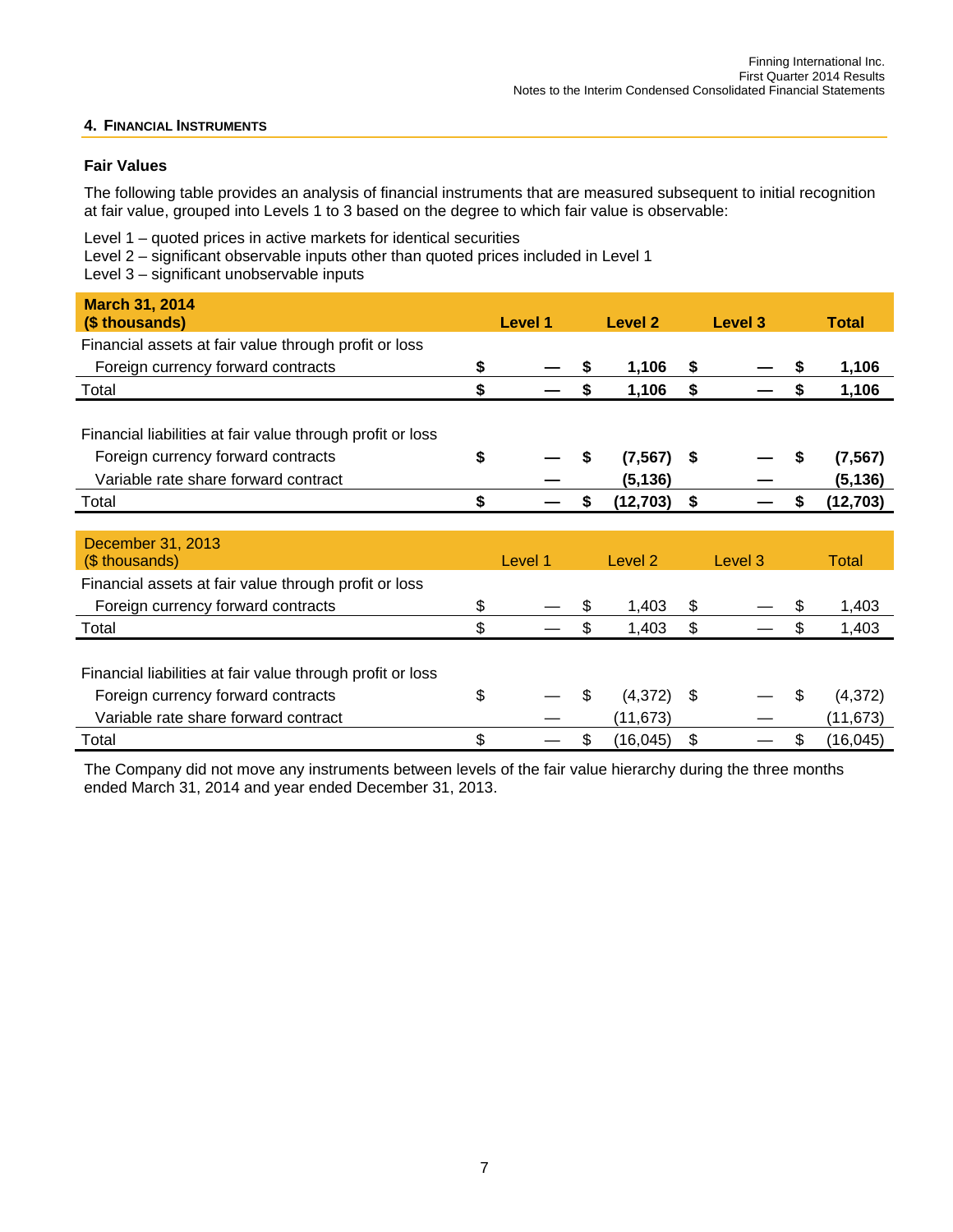#### Variable rate share forward (Level 2)

The fair value of the variable rate share forward (VRSF) is determined based on the present value of future cash flows required to settle the VRSF which are derived from the current share price, actual interest accrued to date and future estimated interest cost to termination of the VRSF. Future interest cost is derived from market observable forward interest rates and contractual interest spreads.

#### Other derivative instruments (Level 2)

The fair value of derivative instruments is determined using present value techniques applied to estimated future cash flows. These techniques utilize a combination of quoted prices and market observable inputs. Where appropriate, fair values are adjusted for credit risk based on observed credit default spreads or fair market yield curves for counterparties when the derivative instrument is an asset and based on Finning's credit risk when the derivative instrument is a liability. Finning's credit risk is derived from yield spreads on Finning's market quoted debt.

The fair value of foreign currency forward contracts is determined by discounting contracted future cash flows using a discount rate derived from swap curves for comparable assets and liabilities. Contractual cash flows are calculated using a forward price at the maturity date derived from observed forward prices.

The fair value of accounts receivable, instalment notes receivable, short-term debt, and accounts payable approximates their recorded values due to the short-term maturities of these instruments.

## **Long-Term Debt**

The fair value of the Company's long-term debt is estimated as follows:

|                | <b>March 31, 2014</b> |                        |  |                   |  |                 |  |                   |
|----------------|-----------------------|------------------------|--|-------------------|--|-----------------|--|-------------------|
| (\$ thousands) |                       | <b>Carrying Amount</b> |  | <b>Fair Value</b> |  | Carrying Amount |  | <b>Fair Value</b> |
| Long-term debt |                       | 1.394.334              |  | 1.446.934         |  | 1,367,155 \$    |  | 1,376,578         |

The fair value of the Company's long-term debt is based on the present value of future cash flows required to settle the debt which is derived from the actual interest accrued to date. The present value of future cash flows is discounted using the yield to maturity rate as at December 31. This technique utilizes a combination of quoted prices and market observable inputs (Level 2).

#### **5. EARNINGS PER SHARE**

Basic earnings per share (EPS) is calculated by dividing net income available to common shareholders by the weighted average number of common shares outstanding during the period. Diluted EPS is determined by dividing net income available to common shareholders by the weighted average number of common shares outstanding, adjusted for the effects of all potentially dilutive common shares, which comprise share options granted to employees.

| <b>Three months ended March 31</b><br>(\$ thousands, except share and per share amounts) |               |               |                  |
|------------------------------------------------------------------------------------------|---------------|---------------|------------------|
| 2014                                                                                     | <b>Income</b> | <b>Shares</b> | <b>Per Share</b> |
| <b>Basic EPS:</b>                                                                        |               |               |                  |
| Net income                                                                               | \$<br>67,907  | 172,070,600   | \$<br>0.39       |
| Effect of dilutive securities: share options                                             |               | 835,630       |                  |
| <b>Diluted EPS:</b>                                                                      |               |               |                  |
| Net income and assumed conversions                                                       | \$<br>67,907  | 172,906,230   | \$<br>0.39       |
| 2013                                                                                     |               |               |                  |
| <b>Basic EPS:</b>                                                                        |               |               |                  |
| Net income                                                                               | \$<br>73.388  | 171,935,771   | \$<br>0.43       |
| Effect of dilutive securities: share options                                             |               | 508.482       |                  |
| <b>Diluted EPS:</b>                                                                      |               |               |                  |
| Net income and assumed conversions                                                       | \$<br>73,388  | 172,444,253   | \$<br>0.43       |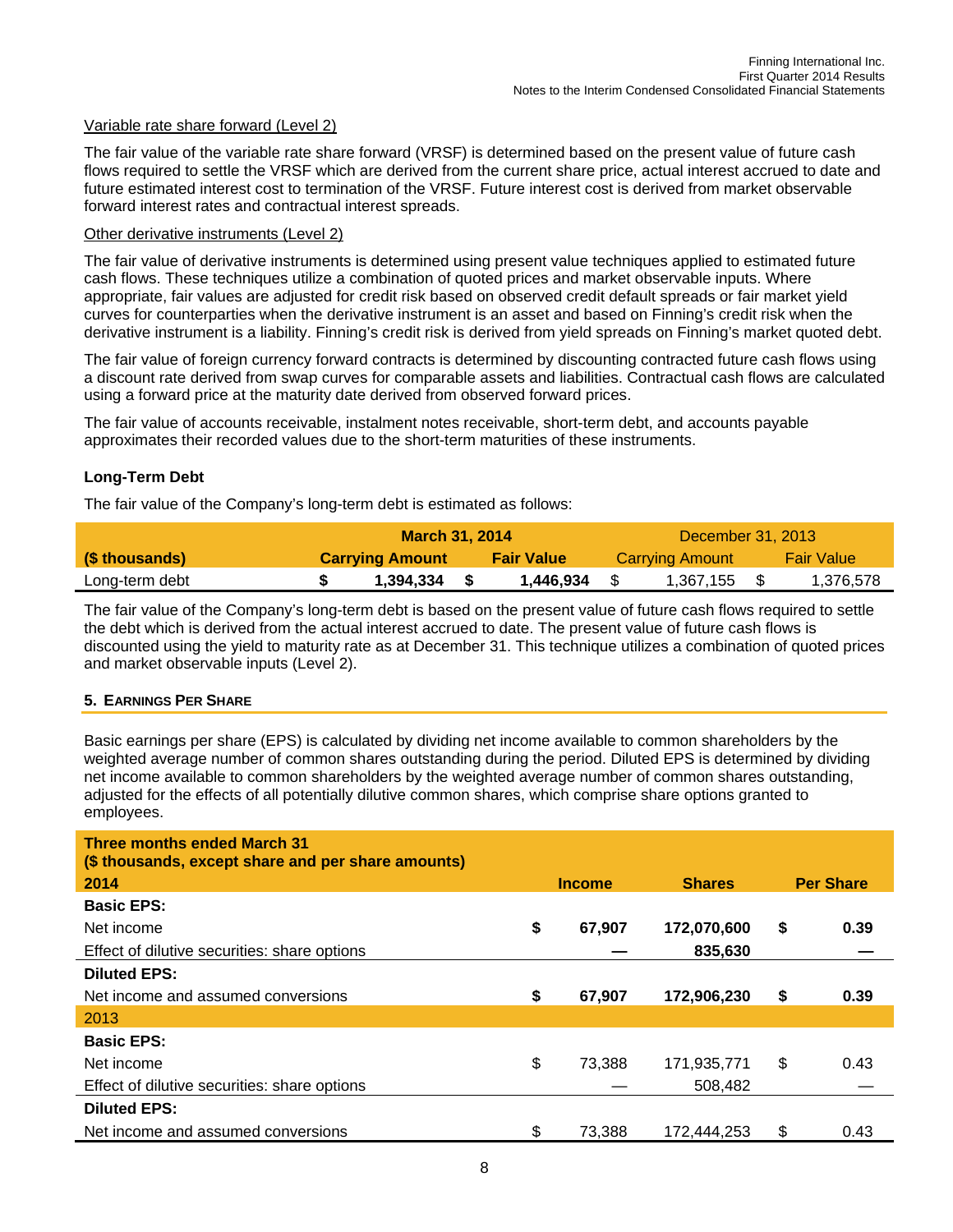#### **6. SUPPLEMENTAL CASH FLOW INFORMATION**

## **Changes in operating assets and liabilities**

| <b>Three months ended March 31</b><br>(\$ thousands) |   | 2014       |    | 2013       |
|------------------------------------------------------|---|------------|----|------------|
| Accounts receivable and other assets                 | S | (36, 846)  | \$ | (83, 373)  |
| Service work in progress                             |   | (17, 024)  |    | (10, 797)  |
| Inventories - on-hand equipment                      |   | (115, 815) |    | 106,934    |
| Inventories - parts and supplies                     |   | (36,081)   |    | (78, 406)  |
| Accounts payable and accruals and other liabilities  |   | (74, 281)  |    | (125, 505) |
| Income tax recoverable/payable                       |   | (1,518)    |    | (4,642)    |
| Other                                                |   | 1,815      |    | 1,931      |
| Changes in operating assets and liabilities          |   | (279.750)  | S  | (193,858)  |

## **Components of cash and cash equivalents**

| March 31<br>(\$ thousands) | 2014    | 2013    |
|----------------------------|---------|---------|
| Cash                       | 153.770 | 113.967 |
| Short-term investments     | 56.669  | 2,233   |
| Cash and cash equivalents  | 210,439 | 116,200 |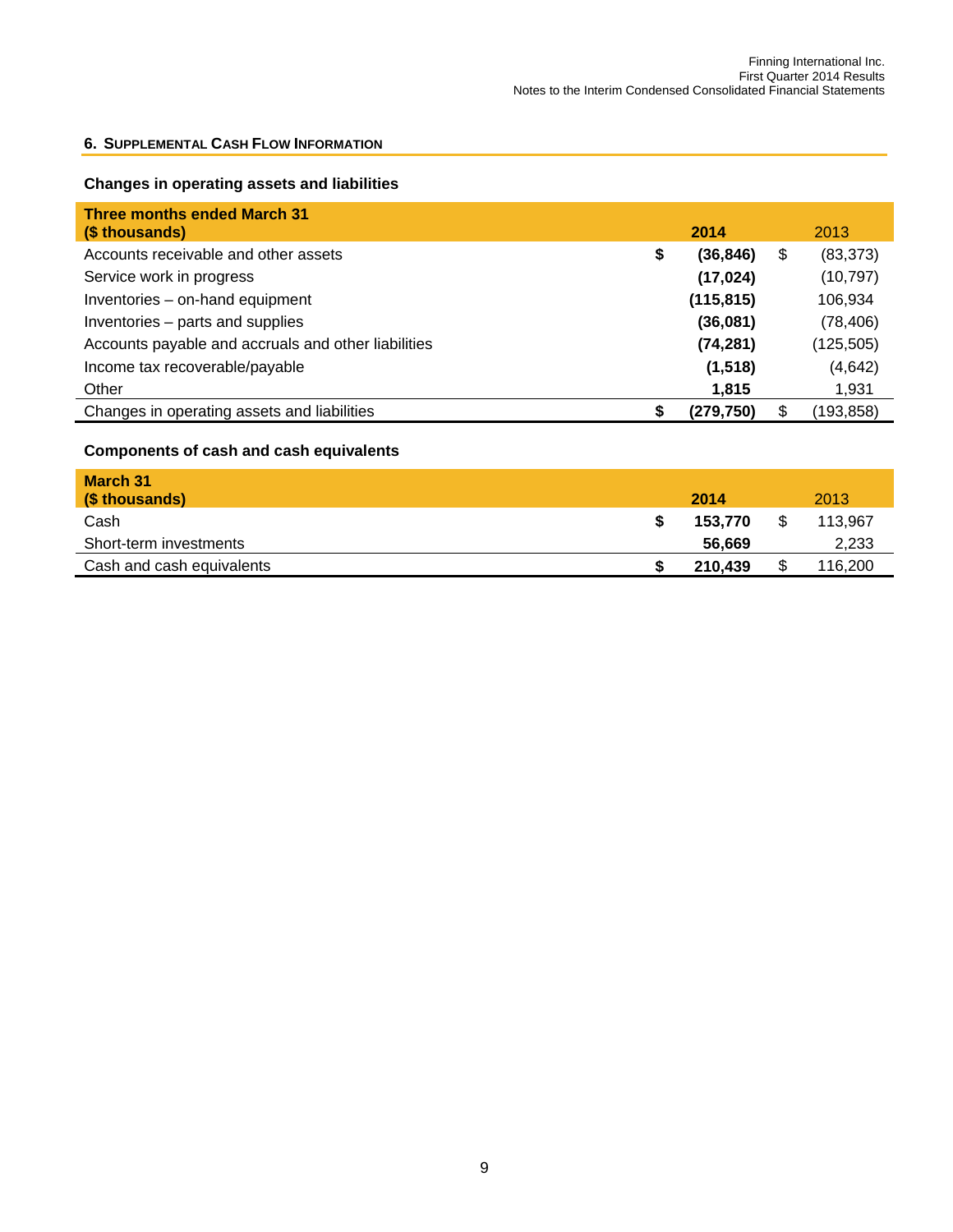## **7. EMPLOYEE BENEFITS**

The significant actuarial assumptions used in the valuations of the Company's defined benefit pension plans are as follows:

|                                           | <b>March 31, 2014</b> |      | December 31, 2013 |      | March 31, 2013 |      |  |
|-------------------------------------------|-----------------------|------|-------------------|------|----------------|------|--|
|                                           | Canada                | UK   | Canada            | UK   | Canada         | UK   |  |
| Discount rate - obligation                | 4.3%                  | 4.4% | 4.6%              | 4.5% | 4.1%           | 4.7% |  |
| Discount rate – expense $(1)$             | 4.6%                  | 4.5% | 4.1%              | 4.6% | 4.1%           | 4.6% |  |
| Retail price inflation -<br>obligation    | n/a                   | 3.5% | n/a               | 3.5% | n/a            | 3.4% |  |
| Retail price inflation -<br>expense $(1)$ | n/a                   | 3.5% | n/a               | 3.0% | n/a            | 3.0% |  |

 $(1)$  Used to determine the net interest cost and expense for the three months ended March 31, 2014 and March 31, 2013, and the year ended December 31, 2013.

The expense and actuarial loss (gain) for the Company's pension plans is as follows:

|                                        |               | <b>March 31, 2014</b> |             | March 31, 2013 |             |             |  |  |
|----------------------------------------|---------------|-----------------------|-------------|----------------|-------------|-------------|--|--|
| Three months ended                     |               | UK&                   |             | UK&            |             |             |  |  |
| (\$ thousands)                         | <b>Canada</b> | <b>Ireland</b>        | Total       | Canada         | Ireland     | Total       |  |  |
| Defined contribution (DC) pension      |               |                       |             |                |             |             |  |  |
| plans                                  |               |                       |             |                |             |             |  |  |
| Net benefit cost                       | \$10,389      | 2,163<br>S.           | \$12,552    | \$10,248       | 1,666<br>\$ | \$11,914    |  |  |
| Defined benefit (DB) pension plans     |               |                       |             |                |             |             |  |  |
| Current service cost, net of employee  |               |                       |             |                |             |             |  |  |
| contributions                          | 1,870         |                       | 1,870       | 2,400          |             | 2,400       |  |  |
| Administration costs                   | 99            | 274                   | 373         | 99             | 39          | 138         |  |  |
| Net interest cost                      | 377           | 542                   | 919         | 510            | 426         | 936         |  |  |
| Net benefit cost                       | 2,346         | 816                   | 3,162       | 3,009          | 465         | 3,474       |  |  |
| Net DC and DB benefit cost             |               |                       |             |                |             |             |  |  |
| recognized in net income               | \$12,735      | 2,979<br>S.           | \$15,714    | \$13,257       | \$2,131     | \$15,388    |  |  |
|                                        |               |                       |             |                |             |             |  |  |
| Actuarial gain on plan assets          | \$(16,357)    | \$ (4,841)            | \$(21,198)  | \$ (7,475)     | \$(26,100)  | \$(33,575)  |  |  |
| Actuarial loss on plan liabilities     | 17,781        | 10,333                | 28,114      | 27,674         | 10,254      | 37,928      |  |  |
| Total actuarial loss (gain) recognized |               |                       |             |                |             |             |  |  |
| in other comprehensive income          | 1,424<br>S.   | 5,492<br>S.           | 6,916<br>S. | \$20,199       | \$(15,846)  | 4,353<br>\$ |  |  |

The actuarial gain recognized in other comprehensive income for the Company's other post-employment benefit obligations for the three months ended March 31, 2014 was \$9.6 million.